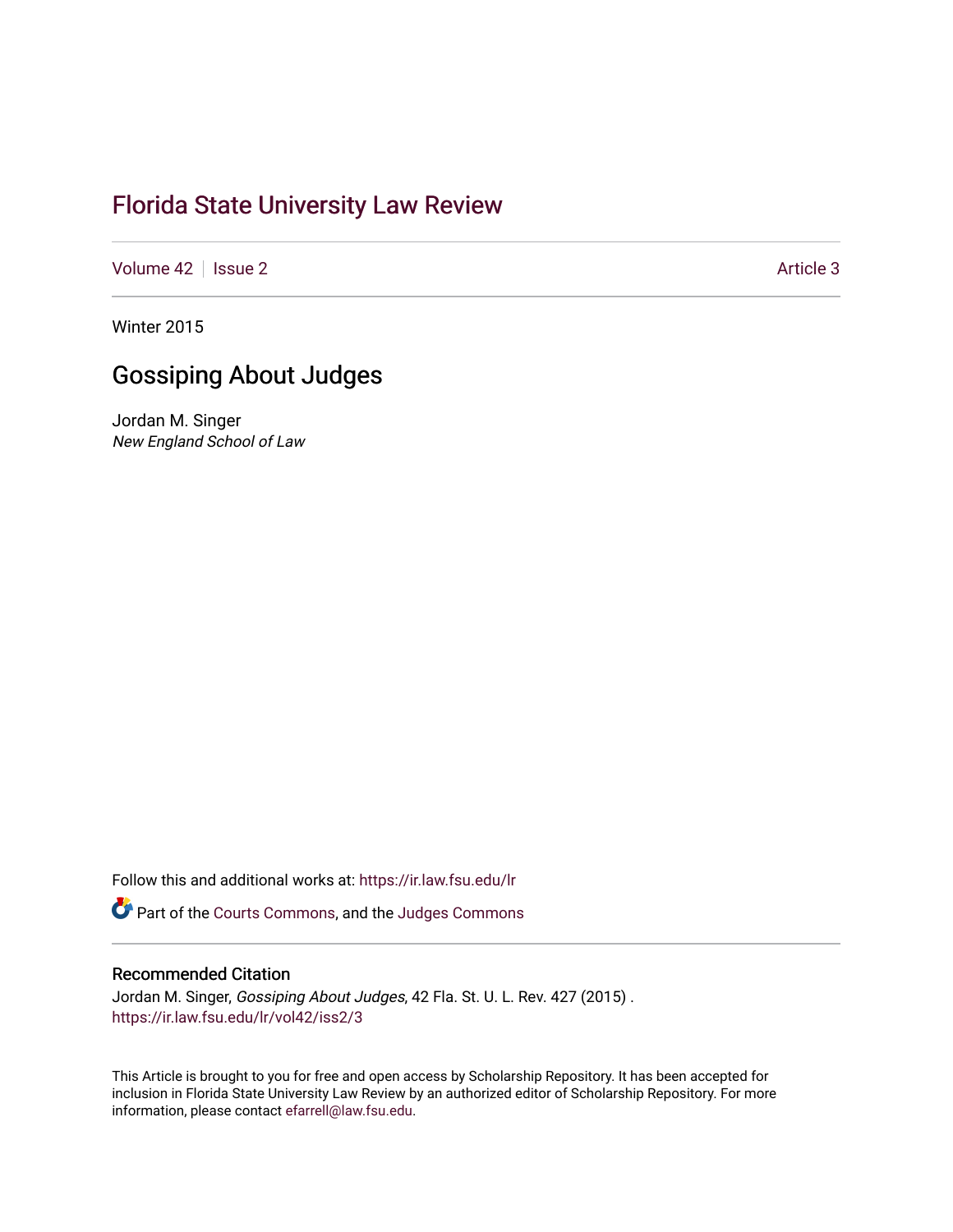## GOSSIPING ABOUT JUDGES

# JORDAN M. SINGER\*

#### ABSTRACT

 *Gossip about judges is an essential source of information to civil litigators. Hearing third party assessments of a judge's personality, demeanor, intelligence, curiosity, and openness to new interpretations of the law can substantially affect a lawyer's strategic deci sions during the course of litigation, and sometimes whether litigation occurs at all. Yet gossip about judges rarely merits mention and has evaded serious study.* 

 *This Article brings attorney gossip about judges out into the open, identifying its strate gic benefits and drawbacks and explaining how attorneys use gossip (and other secondhand information on judges) to anticipate the likely outcome of judicial decisions. It further ex plains how common attorney practices in modern civil litigation unintentionally compro mise the accuracy and reliability of gossip about judges and offers some thoughts on restor ing the full value of this little discussed resource.* 

| L   |                                                                          | 428 |
|-----|--------------------------------------------------------------------------|-----|
| H.  |                                                                          | 431 |
|     |                                                                          | 431 |
|     | B. Gossip and the Individual Lawyer: Prediction, Strategy, and Access in |     |
|     |                                                                          | 436 |
|     |                                                                          | 441 |
|     | $2^{\circ}$                                                              | 446 |
|     | C. Gossip and the Community: Attorney Acculturation and Judicial         |     |
|     |                                                                          | 450 |
| HL. |                                                                          | 452 |
|     |                                                                          | 452 |
|     |                                                                          | 459 |
| IV. | THE FUTURE OF GOSSIP IN THE FEDERAL DISTRICT COURTS                      | 460 |
|     |                                                                          | 461 |
|     |                                                                          | 462 |
|     | 2.                                                                       | 465 |
|     | $\mathcal{S}_{\cdot}$                                                    | 468 |
|     |                                                                          | 470 |
|     |                                                                          | 470 |
|     |                                                                          | 472 |
| V.  |                                                                          | 473 |
|     |                                                                          | 474 |
|     |                                                                          | 475 |
|     |                                                                          | 477 |
| VI. |                                                                          | 477 |

 <sup>\*</sup> Associate Professor of Law, New England Law | Boston. A.B. Harvard College, J.D. Harvard Law School. I am grateful to Elizabeth Bloom, Lawrence Friedman, Lisa Freudenheim, Dina Haynes, Matthew Lawrence, John Leubsdorf, Michael Morley, Louis Schulze, Julia Simon Kerr, Shaun Spencer, Mark Spottswood, Stephen Subrin, the Honor able William Young, and participants at the Fourth Annual Southeastern Law Scholars Conference, the 2014 New England Regional Junior Faculty Workshop, and the 2014 Legal Scholarship 4.0 Conference for valuable suggestions on previous drafts. New England Law | Boston graciously provided a summer stipend to help complete the research for this piece. I dedicate this piece to the memory of my classmate, colleague, and ever supportive friend, Dan Markel.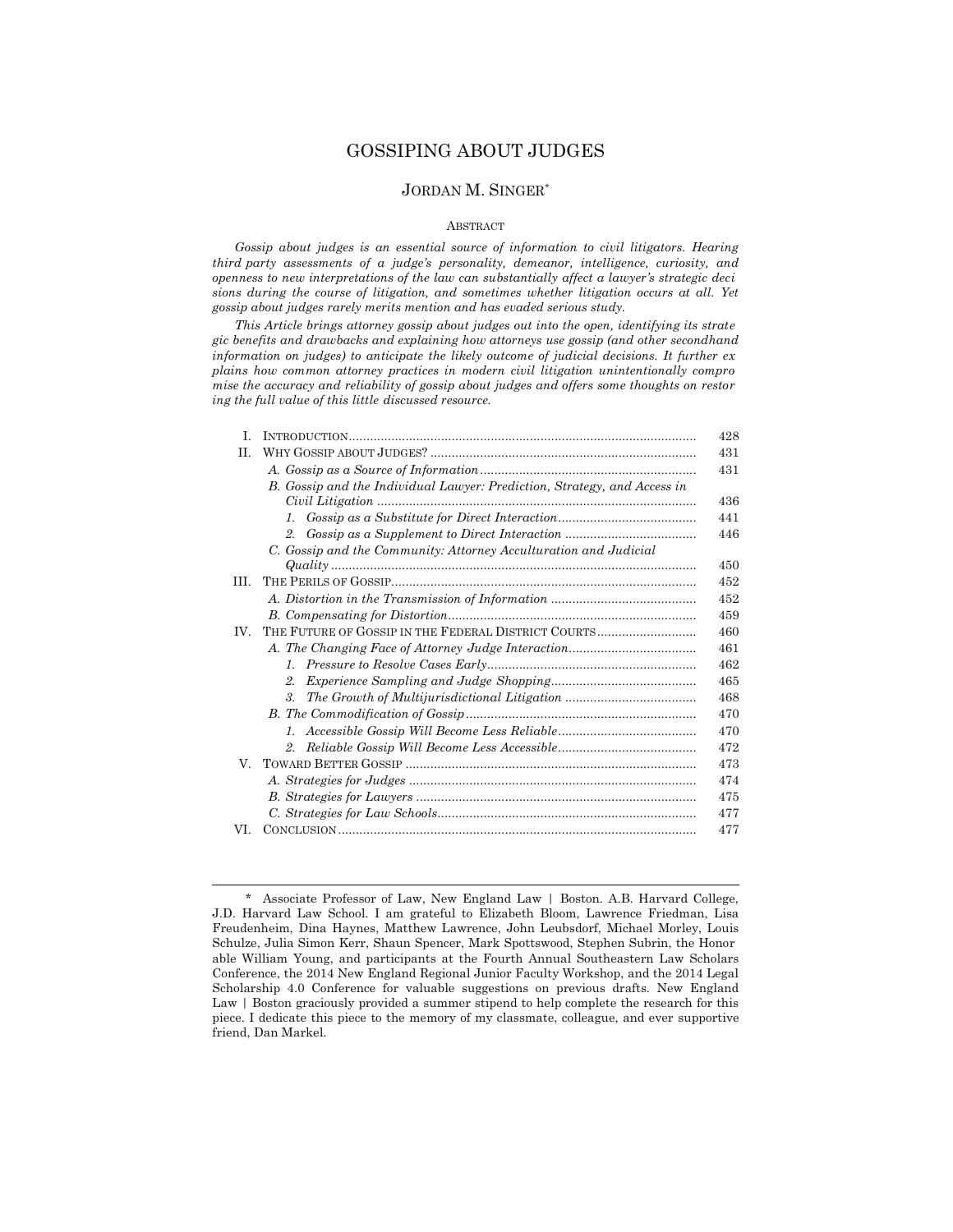#### I. INTRODUCTION

 Lawyers deal in information. It is the primary tool of the trade, the essence of the profession.<sup>1</sup> The skill and competence of a lawyer is measured in significant part by his or her ability to locate, digest, and present information that governs and reflects human interactions. And yet one of the most substantial and important sources of information available to litigation attorneys—one on which they rely routinely, extensively, and often automatically—rarely merits mention. That source of information is gossip.

 Gossip—which I use here to denote all forms of evaluative secondhand information about a person shared outside that person's presence—is ubiquitous in civil litigation. Far from its reputation as idle or sinister talk, it plays an essential role in the development of litigation strategy. In particular, information gleaned from gossip enables attorneys to form impressions about the key players in a case.2 In turn, these impressions—of opposing counsel, potential witnesses, judges, jurors, and even the attorney's own clients—help the attorney predict, explain, and influence outcomes during the course of litigation. As a result, gossip serves as a crucial supplement to, and frequently a substitute for, information obtained from published sources and through direct interaction with key players.

 While the search for and use of gossip is applicable to all individuals involved in a case, my focus here is on gossip about trial judges and more specifically, federal district judges. How attorneys form impressions of these judges has enormous practical importance. District judges are imbued with substantial procedural discretion throughout the civil pretrial and trial process, especially in areas such as discovery, scheduling, the admission of evidence, and the imposition of sanctions. They have considerable interpretative flexibility in emerging or unsettled areas of substantive law. Even in areas where judicial discretion is arguably more restrained by well-settled law and procedural rules, there is an inevitable human element to judicial decision-making.3 And because judges are not interchangeable, lawyers need to get to know them through all available means. Information on a judge's personality, demeanor, intelligence, curiosity,

 <sup>1.</sup> One commentator has suggested that as a group, only historians seek, collect, and analyze information more than lawyers*.* Japhet Otike, *The Information Needs and Seeking Habits of Lawyers in England: A Pilot Study*, 31 INT'L INFO.&LIBR. REV. 19, 20 (1999).

 <sup>2.</sup> *See, e.g*., Shannon Awsumb, *Social Networking Sites: The Next E Discovery Frontier*, 66 BENCH & B. MINN. 22 (2009); Thaddeus Hoffmeister, *Investigating Jurors in the Digital Age: One Click at a Time*, 60 U. KAN. L. REV. 611 (2012); Eric P. Robinson, *Virtual Voir Dire: The Law and Ethics of Investigating Jurors Online*, 36 AM. J. TRIAL ADVOC. 597 (2013).

 <sup>3.</sup> Chad M. Oldfather, *Judges as Humans: Interdisciplinary Research and the Prob lems of Institutional Design*, 36 HOFSTRA L. REV. 125, 125 (2007).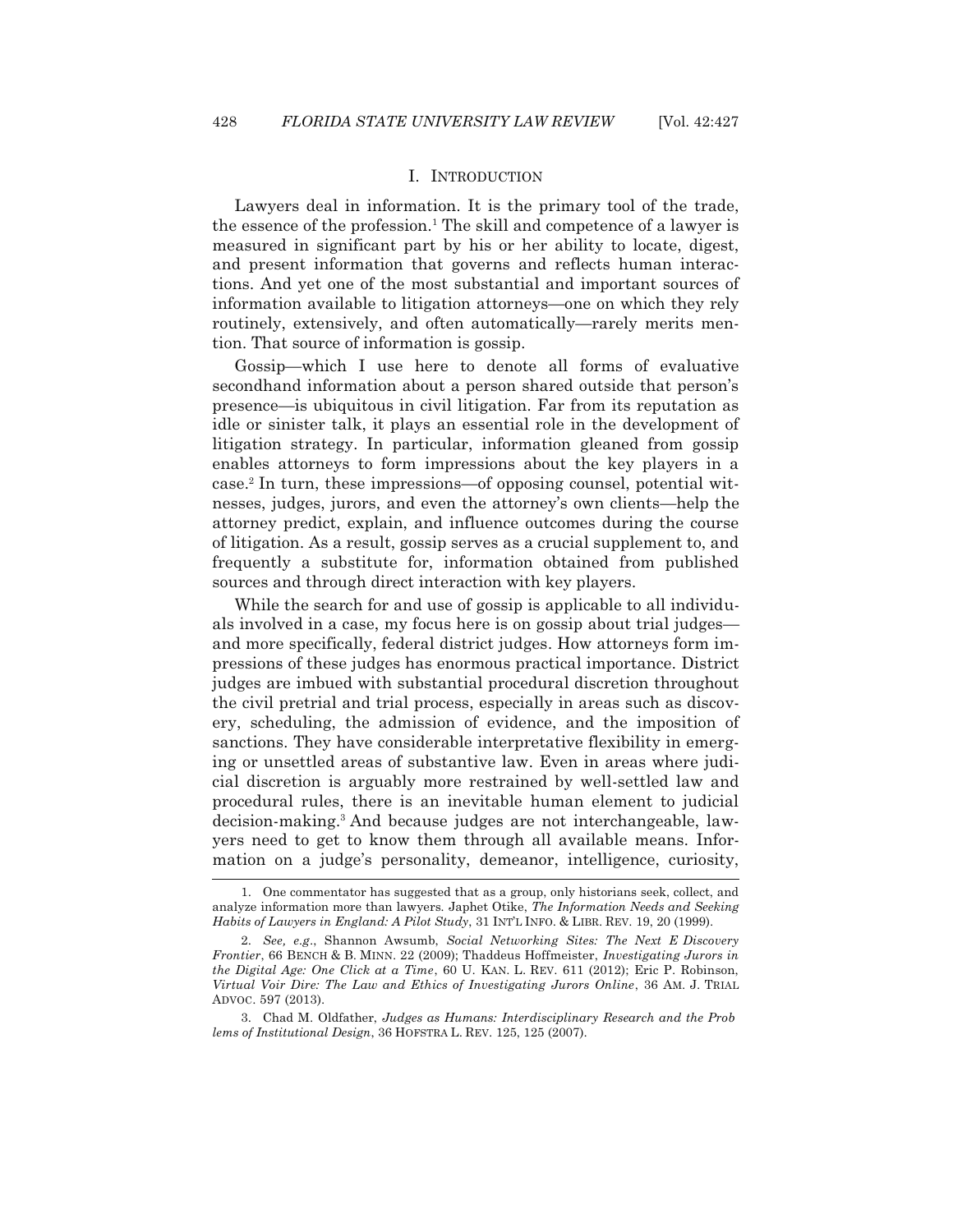openness to new interpretations of the law, and perceptions of the strength of the case can substantially affect a lawyer's strategic decisions during the course of litigation and sometimes even affect whether litigation occurs at all.

 Despite these useful qualities, and although the role of gossip in other professional settings has been extensively analyzed, gossip about judges has evaded serious academic inquiry.<sup>4</sup> Part of the problem is its naturally low profile: gossip is effectively information in the shadows. Few practitioners have written about it; fewer still have admitted to engaging in it.<sup>5</sup> It is often transmitted quietly and privately,<sup>6</sup> making it difficult to observe and study empirically.<sup>7</sup> Scholars, too, have largely ignored the importance of gossip—and its cousin, judicial reputation—in attorney decision-making. The extant scholarship on judicial reputation is concerned almost exclusively with the *judge's* perspective: how reputational concerns motivate judges to decide cases,<sup>8</sup> for example, or how judges attempt to manipulate their reputations to secure promotion, influence, or their own public legacies.9 That is fine as it goes, but litigation attorneys—not judges—are the primary creators, users, and manipulators of a trial judge's reputation. Understanding their perspective, then, would

 7. Notwithstanding the practical difficulty, one set of researchers has attempted to study gossip experimentally through the use of "fictional gossip episodes." David Sloan Wilson et al., *Gossip and Other Aspects of Language as Group Level Adaptations*, *in* THE EVOLUTION OF COGNITION 347, 348 (Cecilia Heyes & Ludwig Huber eds., 2000).

 <sup>4.</sup> This is the case, until relatively recently, even for the study of gossip in social and other non professional settings. *See* Eric K. Foster, *Research on Gossip: Taxonomy, Meth ods, and Future Directions*, 8 REV. GEN. PSYCHOL. 78, 80 (2004) ("Psychology researchers have largely overlooked gossip.").

 <sup>5.</sup> *But see* Amy B. Auth, Book Review, FED. LAW., June 2009, at 79, 79 (reviewing JAMES P. GRAY, WEARING THE ROBE: THE ART AND RESPONSIBILITIES OF JUDGING IN TODAY'S COURTS (2007)).

 <sup>6.</sup> *See* JACK LEVIN & ARNOLD ARLUKE, GOSSIP: THE INSIDE SCOOP 8 (1987) ("The information transmitted [by gossip] is typically not yet widely known . . . . [W]e are, at least for a moment, among the privileged few who have it.")

 <sup>8.</sup> *See, e.g*., Frederick Schauer, *Incentives, Reputation, and the Inglorious Determi nants of Judicial Behavior*, 68 U. CIN. L. REV. 615, 629 (2000) (suggesting that "for Su preme Court Justices, substantive outcome was a more accurate predictor of judicial repu tation than either quotability or a large number of process based and substance independent indicia of judicial craft").

<sup>9.</sup> *See, e.g.*, RICHARD A. POSNER, CARDOZO: A STUDY IN REPUTATION (1990); Nuno Garoupa & Tom Ginsburg, *Judicial Audiences and Reputation: Perspectives from Compara tive Law*, 47 COLUM. J. TRANSNAT'L L. 451, 452 53 (2009) [hereinafter Garoupa & Gins burg, *Judicial Audiences*]; Nuno Garoupa & Tom Ginsburg, *Reputation, Information and the Organization of the Judiciary*, 4 J. COMP. L. 226, 229 30 (2009) [hereinafter Garou pa & Ginsburg, *Reputation*]; Thomas J. Miceli & Metin M. Cosgel, *Reputation and Judicial Decision Making*, 23 J. ECON. BEHAV.&ORG. 31 (1994).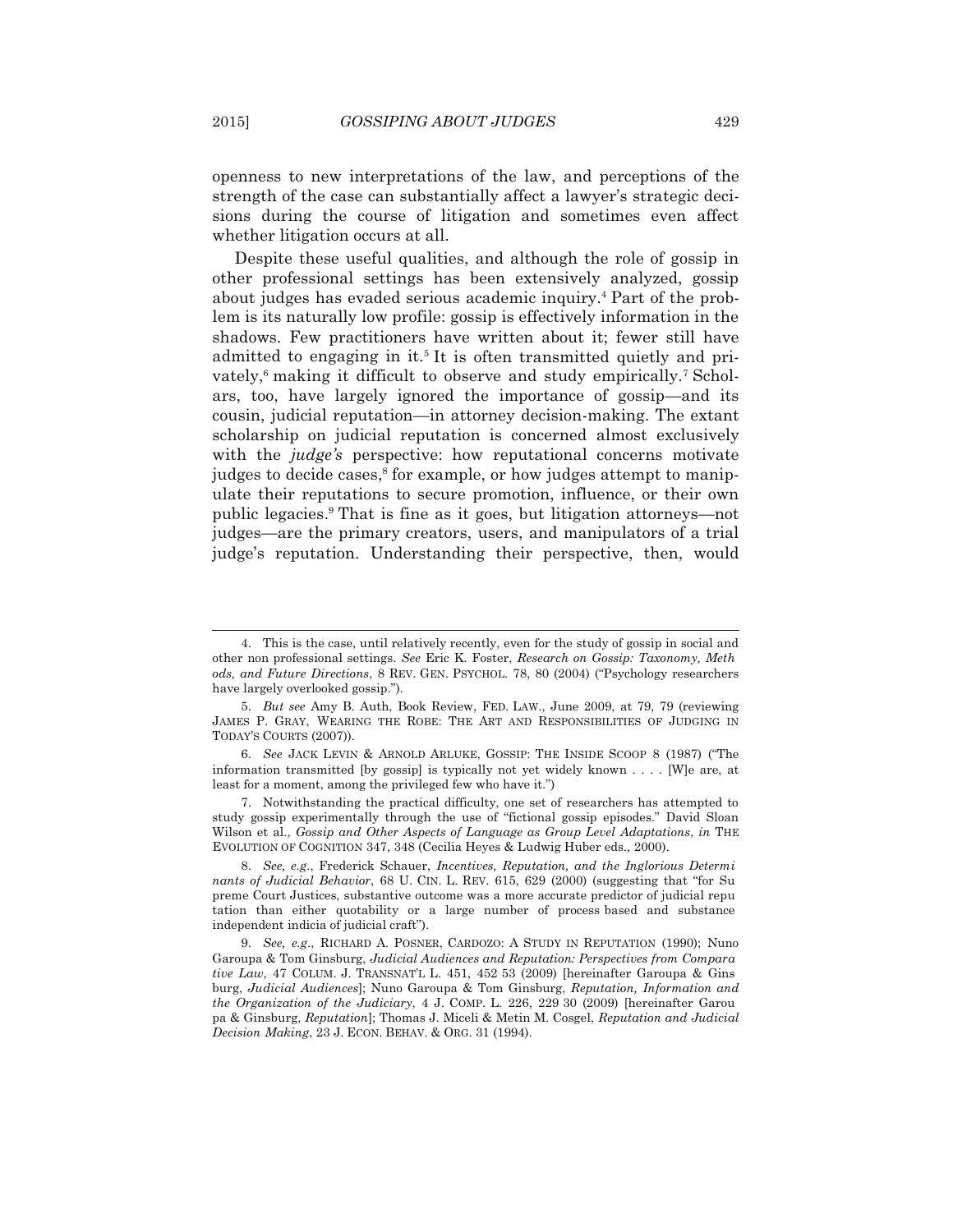seem to be of enormous practical and theoretical value for all users of the civil justice system.10

 There is also some urgency to studying gossip about judges, because gossip is poised to take on a much more important role in attorney decision-making in the federal courts in the coming years. Opportunities for direct interaction between attorneys and judges are rapidly diminishing. Total courtroom time in the federal district courts fell by nearly ten percent between 2007 and 2012, providing fewer opportunities for attorneys to enjoy direct encounters (and especially repeated encounters) with judges in a courtroom setting. Moreover, lawyers are more frequently choosing litigation strategies that deny them repeated professional exposure to their local federal judges. Pressure to reduce the time and cost of litigation has encouraged counsel to seek resolution of cases at the earliest possible stage, decreasing their opportunities to interact with judges during latestage events leading up to trial. Growing efforts to avoid certain judges through forum shopping or extrajudicial resolution hampers the ability to develop robust professional relationships with the judiciary. And the rise of multijurisdictional practice has made it at least somewhat less likely that lead counsel in a case will regularly work and interact in the same legal community as the judge before whom they appear. Collectively, these trends suggest a twenty-first century litigation landscape in which meaningful opportunities for repeated, direct interaction between bench and bar will be increasingly difficult to come by.

 A drop in direct interaction is a boon for gossip. Attorneys' needs for information on judges will not disappear even as face-to-face meetings with them do, and secondhand information will be required to fill the gap. Gossip will become more important to an attorney's strategic calculus, and litigators will increasingly rely on information gleaned from colleagues, local counsel, public evaluations, and even the internet to supplement or substitute for their personal knowledge and experience with the judge.

 The fact that gossip may be increasingly *relied upon*, however, is unlikely to make it more *reliable*—at least in the sense of more likely to accurately and adequately reflect the judge's true behaviors and inclinations. Quite the opposite. Like the children's game of "telephone," in which a communication invariably becomes more corrupted as it is transmitted farther from its original source, gossip and other secondhand information decline in reliability as they grow in

 <sup>10.</sup> For a forceful commentary on this point, see Ronald K.L. Collins, *Litigation Scholarship* 3 4 (Univ. of Wash. School of Law, Research Paper No. 2013 22), *available at* http://ssrn.com/abstract=2276234.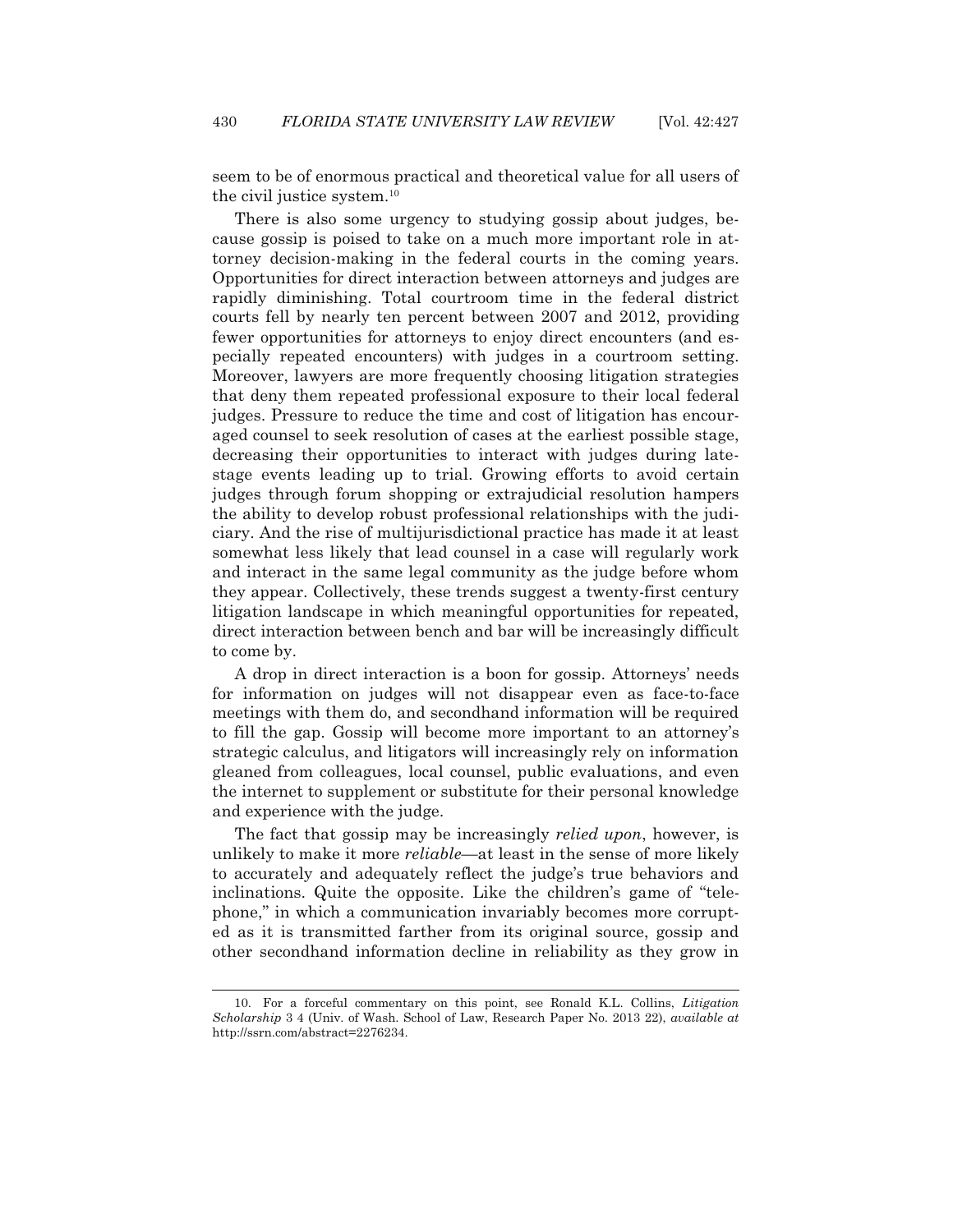circulation. Gossip's utility, in other words, requires people to experience healthy levels of direct interaction to serve as a check on the veracity of secondhand information. If opportunities for personal interactions between judges and attorneys continue to decline, the gossip that rushes in to fill the void will be of increasingly questionable value.

 Not all gossip will be unreliable, of course. Even in an age of declining direct interaction, some lawyers will continue to interact repeatedly with judges and have a strong sense of a particular judge's sensibilities and predilections. But just as accessible gossip is likely to become less reliable, such sources of reliable gossip are likely to become less accessible. That is, gossip that acts as an accurate predictor of the judge's behavior and decisions will become a scarcer commodity, and will be valued as such by those who possess it. Attorneys who cannot access important gossip—because they are new to the profession, do not practice regularly in that courthouse or jurisdiction, or simply are not connected to the right people—will have less access to the judge's decision-making process or the judge himself, with predictably troubling access issues for their clients as well.

 In light of gossip's potential power in litigation, its unexamined status is no longer justifiable. This Article accordingly brings attorney gossip about judges out of the shadows, so that its power and its pitfalls can be better understood. Part II describes the informational strengths of gossip, in particular its ability to help attorneys predict and influence litigation outcomes and enforce a stable local litigation culture. Part III turns to gossip's weaknesses, drawing upon the cognitive and psychological literature to show how the transmission of secondhand information is susceptible to distortion and how attorneys attempt to compensate for those distortions. Part IV then specifically considers the future of gossip in one forum for which data are readily available: the federal district courts. That Part identifies a precipitous drop in direct courtroom time between judges and lawyers and explains how the changing face of attorney-judge interaction threatens to make accessible gossip less reliable, and reliable gossip less accessible, in the coming years. Finally, Part V examines some possible approaches for reversing this trend and improving the quality of gossip about judges in a civil litigation setting.

#### II. WHY GOSSIP ABOUT JUDGES?

# *A. Gossip as a Source of Information*

 At first, gossip may seem an unlikely information source for litigators. We are accustomed to the idea of attorneys poring through statutory text and case law to fashion legal arguments, reviewing documents and deposition transcripts to compile evidence and factual background, or (more recently) using aggregated litigation data to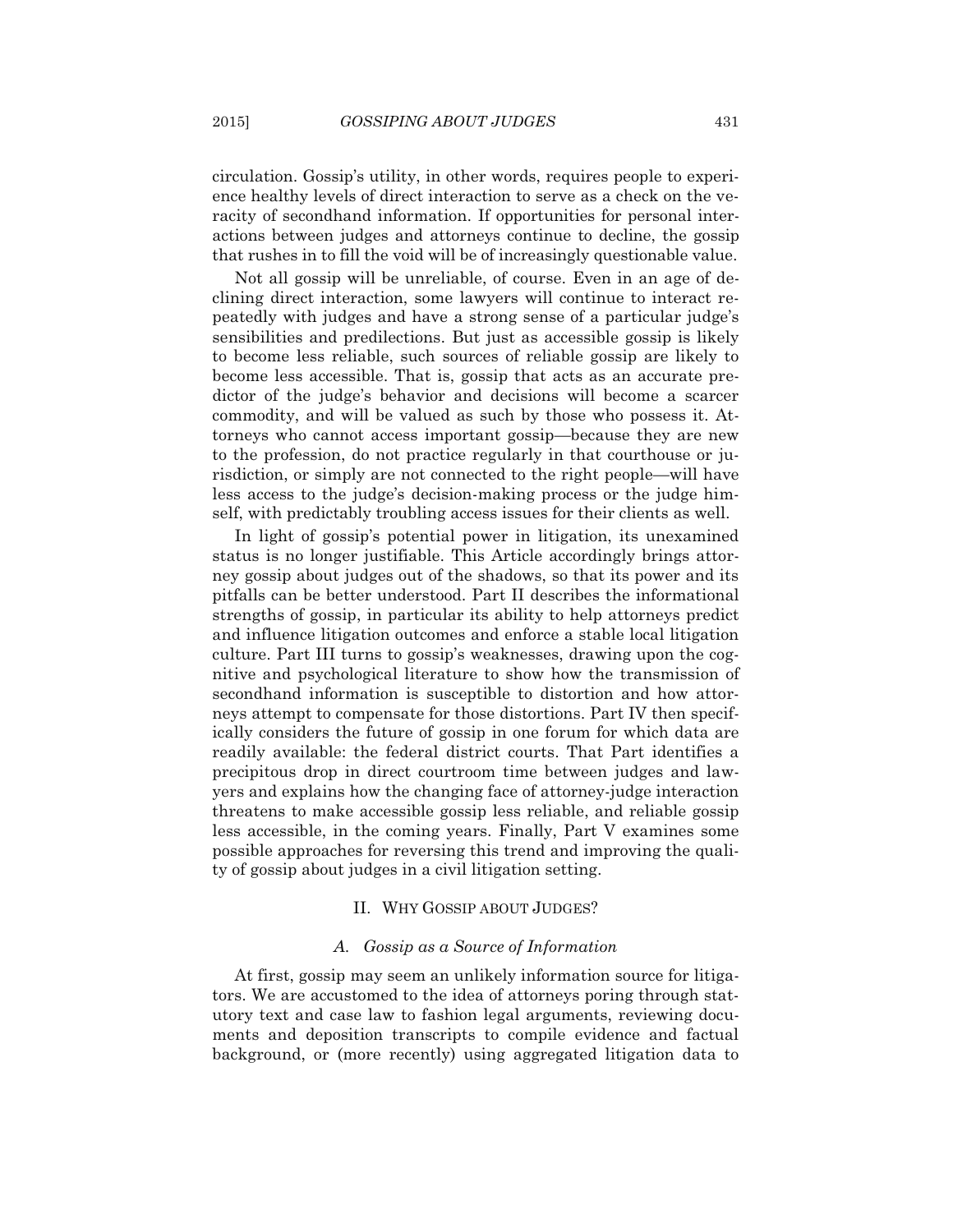better organize, contextualize, and predict the outcomes of their arguments before the court.<sup>11</sup> Each of these sources carries the weight of perceived objectivity: statutes and case law reflect legal precedent, evidentiary sources reflect historical fact, and aggregate data reflect empirical reality. Gossip, by contrast, has "a decidedly shady reputation."12 Historically, it has been seen as a "malicious, destructive, and largely reprehensible" activity.<sup>13</sup> Even under more forgiving modern standards, many people today still view gossip primarily as "idle talk" undertaken purely for the sake of entertainment $14$ —the equivalent of "intellectual chewing gum."<sup>15</sup>

 But this lightweight reputation is undeserved, or at least overstated. Gossip in fact has a variety of valuable social and informational effects. Most importantly, information spread through gossip always has an evaluative dimension,<sup>16</sup> a useful characteristic that is typically absent from other sources of information available to the litigator. Consider, for example, the statement that "Judge Jones is eligible to take senior status." Taken alone, that information is of little strategic value to a lawyer. Perhaps it allows general inferences about Judge Jones's age, experience, and seniority, but as a basic fact it provides little to work with. But now consider the following exchange:

l

 14. Gary Alan Fine & Ralph L. Rosnow, *Gossip, Gossipers, Gossiping*, 4 PERSONALITY & SOC. PSYCHOL. BULL. 161, 162 (1978).

 15. *Id.* at 164 (quoting FREDERICK ELMORE LUMLEY, MEANS OF SOCIAL CONTROL 215 (1925)).

 <sup>11.</sup> *See generally* Dru Stevenson & Nicholas J. Wagoner, *Bargaining in the Shadow of Big Data*, 67 FLA. L. REV. (forthcoming 2015), *available at* http://ssrn.com/ abstract=2325137.

 <sup>12.</sup> R. I. M. Dunbar, *Gossip in Evolutionary Perspective*, 8 REV. GEN. PSYCHOL. 100, 100 (2004).

 <sup>13.</sup> *Id.* Some societies have even made gossiping a punishable offense. Nicholas Em ler, *Gossip, Reputation, and Social Adaptation*, *in* GOOD GOSSIP 117, 119 (Robert F. Good man & Aaron Ben Ze'ev eds., 1994) (describing forms of punishment in fourteenth to eighteenth century Britain, ranging from public shaming to medieval torture devices); *see also* LEVIN & ARLUKE, *supra* note 6, at 3 4 (1987) (discussing cultural critiques of gossip in West Africa, within the Seminole Indian tribe, and among twentieth century American journalists).

 <sup>16.</sup> LEVIN & ARLUKE, *supra* note 6, at 7 (noting that gossip "may describe, but always in order to make a judgment of praise or of blame"); Donna Eder & Janet Lynne Enke, *The Structure of Gossip: Opportunities and Constraints on Collective Expression Among Adoles cents*, 56 AM. SOC. REV. 494, 494 (1991) (defining gossip as "evaluative talk about a person who is not present"); Foster, *supra* note 4, at 83 (summarizing definitions in the literature as "the exchange of personal information (positive or negative) in an evaluative way (posi tive or negative) about absent third parties" in a context of congeniality); Nicole H. Hess & Edward H. Hagen, *Psychological Adaptations for Assessing Gossip Veracity*, 17 HUM. NATURE 337, 339 (2006) (defining gossip as "a convenient short hand for personal conversations about reputation relevant behavior"); Laurence Thomas, *The Logic of Gossip*, *in* GOOD GOSSIP, *supra* note 13, at 47 (noting that factual statements without innuendo do not constitute gossip).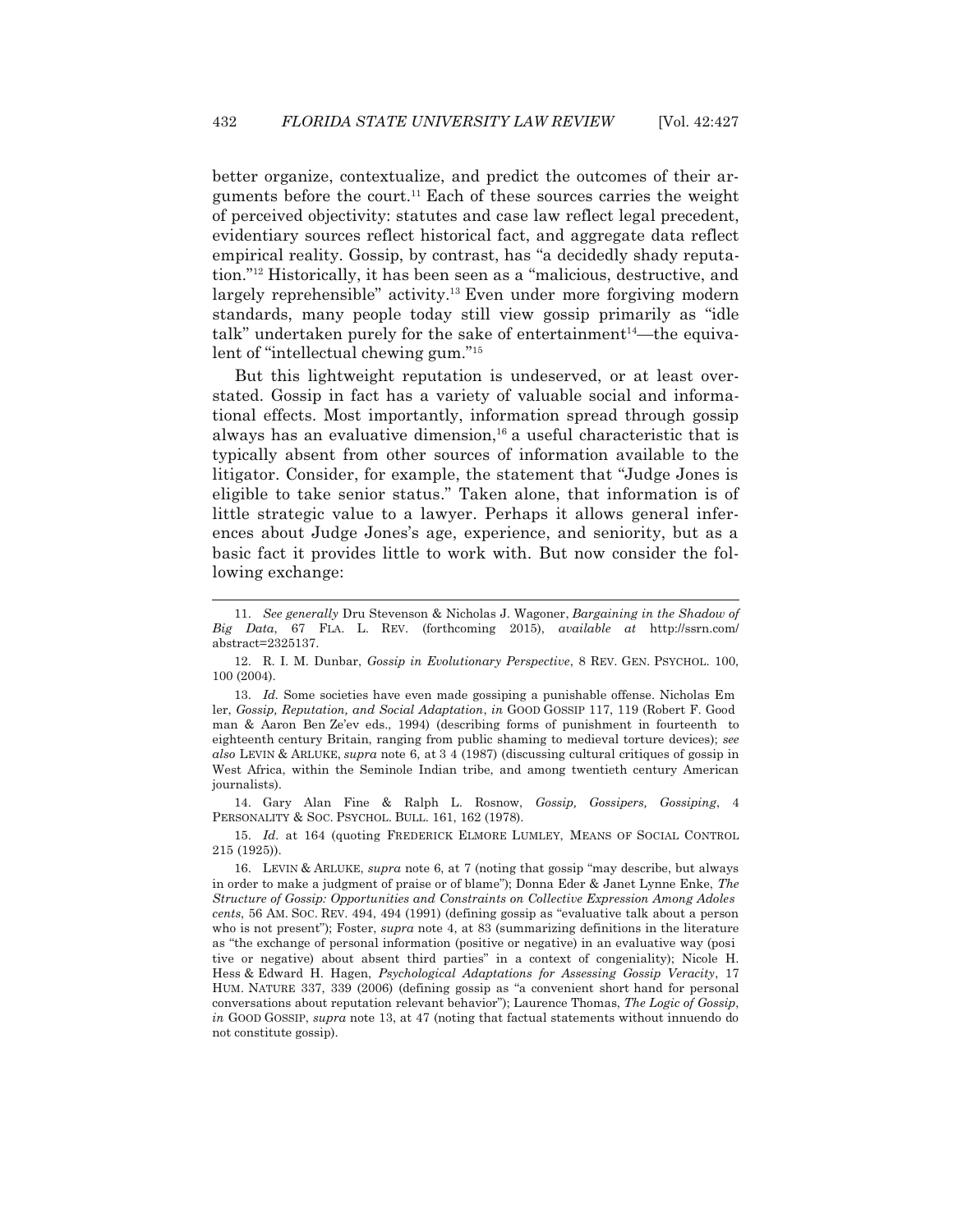Attorney Able: Judge Jones seemed very distracted during the motion session today.

Attorney Baker: Well, he *is* eligible to take senior status.

 In this context, the same factual information about Judge Jones is now infused with innuendo—perhaps suggesting that his age has affected his focus, or that he is spending time on the bench actively contemplating retirement. Either way, the information about Judge Jones is no longer merely descriptive but also evaluative: the tone and timing of Attorney Baker's comment suggest a connection (reasonable or not) between Judge Jones's behavior in court and his eligibility for senior status. It is this evaluative dimension that allows gossip to provide an alternative, unofficial, and frequently "more accurate and more complete" source of data about a person or institution.17

 Although gossip has been resistant to a universal definition, consistent with the foregoing discussion I intend to use the term relatively broadly here, simply to mean information about an absent person's personal qualities or behavior that is communicated in an evaluative way. In this sense, I use "gossip" interchangeably with the more pedestrian term "evaluative secondhand information." Because the attorney-judge relationship is typically a professional work relationship, most frequently this evaluative information relates to a judge's professional competence and ideological inclinations. Attorney gossip of the salacious or malicious type (which judge has a drinking problem, or a failing marriage, or sexist tendencies), certainly exists, but it is frankly less useful: personal gossip about a judge is of practical value to lawyers only when it provides clues about the judge's professional behavior.

 Like other forms of information, gossip about judges can be transmitted verbally, in writing, or even through actions.18 Often it is shared privately or semi-privately, in response to a direct request from one attorney to another. Several studies have found that lawyers frequently consult their colleagues for information on judges as the need arises,19 and lawyers themselves advise asking other counsel about their experiences with a judge.<sup>20</sup> Within law firms, formal and informal logs of encounters with a given judge are routinely

 <sup>17.</sup> Aaron Ben Ze'ev, *The Vindication of Gossip*, *in* GOOD GOSSIP, *supra* note 13, at 11, 23.

 <sup>18.</sup> Deborah Turner, *Orally Based Information*, 66 J. DOCUMENTATION 370, 371 (2010).

 <sup>19.</sup> Otike, *supra* note 1, at 32; Margaret Ann Wilkinson, *Information Sources Used by Lawyers in Problem Solving: An Empirical Exploration*, 23 LIBR.&INFO. SCI. RES. 257, 266 (2001).

 <sup>20.</sup> Peter R. Bornstein, *Persuading a Cold Judge*, 35 LITIG. 27, 28 (2009); Bert I. Huang, *Trial by Preview*, 113 COLUM. L. REV. 1323, 1333 n.35 (2013); Thomas A. Mauet, *Bench Trials*, 28 LITIG. 13, 14 (2002).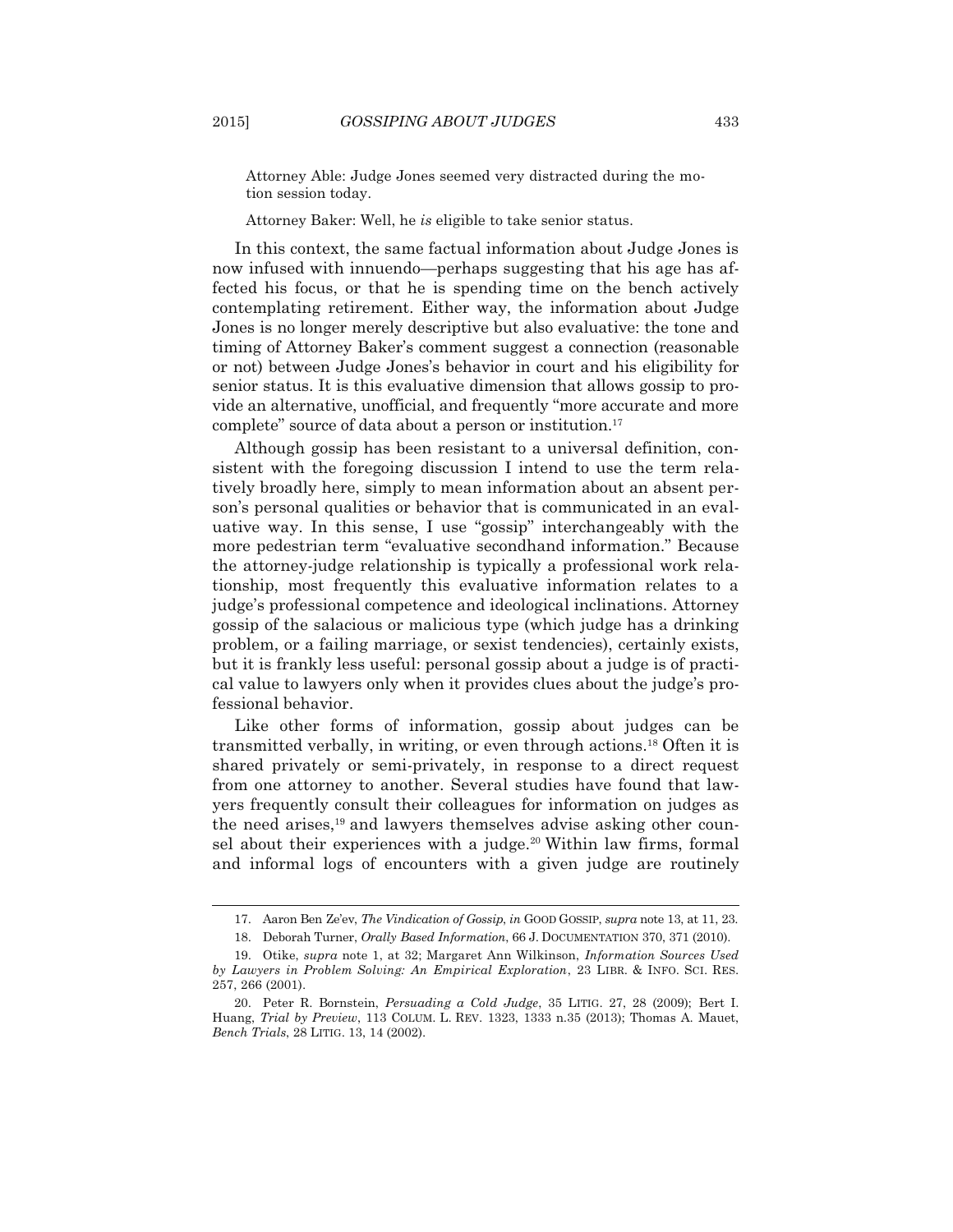available.21 Gossip may also be shared more diffusely among attorneys through individual "war stories" in informal social settings.<sup>22</sup> Indeed, tales from trial practice, especially those featuring "some foible of a bumbling opposing counsel, a hapless judge, or a pathetic client,"<sup>23</sup> are common currency among litigators.<sup>24</sup>

Public stories about judges are also available.<sup>25</sup> These sources include mainstream media coverage of the judge, $26$  profiles or discussions of the judge in academic or professional publications, $27$  courtsponsored or court-approved publications identifying individual judges' preferred practices and protocols, 28 and published ratings and

 $\overline{a}$ 

 23. Eileen A. Scallen, *Evidence Law as Pragmatic Legal Rhetoric: Reconnecting Legal Scholarship, Teaching and Ethics*, 21 QUINNIPIAC L. REV. 813, 816 (2003).

 25. "The two major forms of communication typical of gossip are private conversations and public communication by the media." Ben Ze'ev, *supra* note 17, at 16.

 <sup>21.</sup> Many firms have implemented case management software that (among other things) tracks each case within the firm and the assigned judge; this software allows an attorney in the firm to easily find others who have appeared before the judge. *See* Daniel J. Siegel, *Case Management in the Cloud*, 49 TRIAL 28, 29 (2013).

 <sup>22.</sup> *See* David C. Brody, Management Note, *Judicial Performance Evaluations by State Governments: Informing the Public While Avoiding the Pitfalls*, 21 JUST. SYS. J. 333, 338 (2000).

 <sup>24.</sup> The gossip machine runs both ways: judges frequently and admittedly share their own war stories about lawyers who appear before them. *See* Hon. Marvin Aspen, *The Tenth Annual Judicial Conference of the United States Court of Appeals for the Federal Circuit*, 146 F.R.D. 205, 229 (1993) ("Just like you [lawyers] in this room have a book on every judge that you've practiced before and you tell war stories about that judge, we judges do the same thing. When a lawyer is involved in outrageous conduct or unprofessional conduct before me, when I'm sitting around having lunch with my colleagues, we talk about it. We don't keep it a secret.").

 <sup>26.</sup> Some have suggested that media coverage of individual judges leans toward negative portrayals. *See, e.g*., Michael W. Manners et al., *Balancing Act: Can Judicial Independence Coexist with Court Accountability?*, 41 CT. REV. 44, 48 (2005) ("You can't do much about the bad stories about judges. They're going to always be there, and you can't get people, journalists, to do good stories, happy faced stories about you and what you do every day.").

 <sup>27.</sup> The Federal Bar Association, for example, runs periodic profiles on federal judges from around the country and makes those profiles available to its members in its publica tion, *The Federal Lawyer*, and on its website. *See, e.g.*, *Federal Bar Association*, FED. LAW., http://www.fedbar.org/magazine.html (last visited Nov. 8, 2014).

 <sup>28.</sup> *See, e.g*., MCLE NEW ENGLAND, THE U.S. DISTRICT COURT SPEAKS: DISTRICT OF MASSACHUSETTS (6th ed. 2011) (listing questionnaire responses from federal district and magistrate judges about their preferred practices). Many court websites similarly identify "best practices" particular to a court or judge.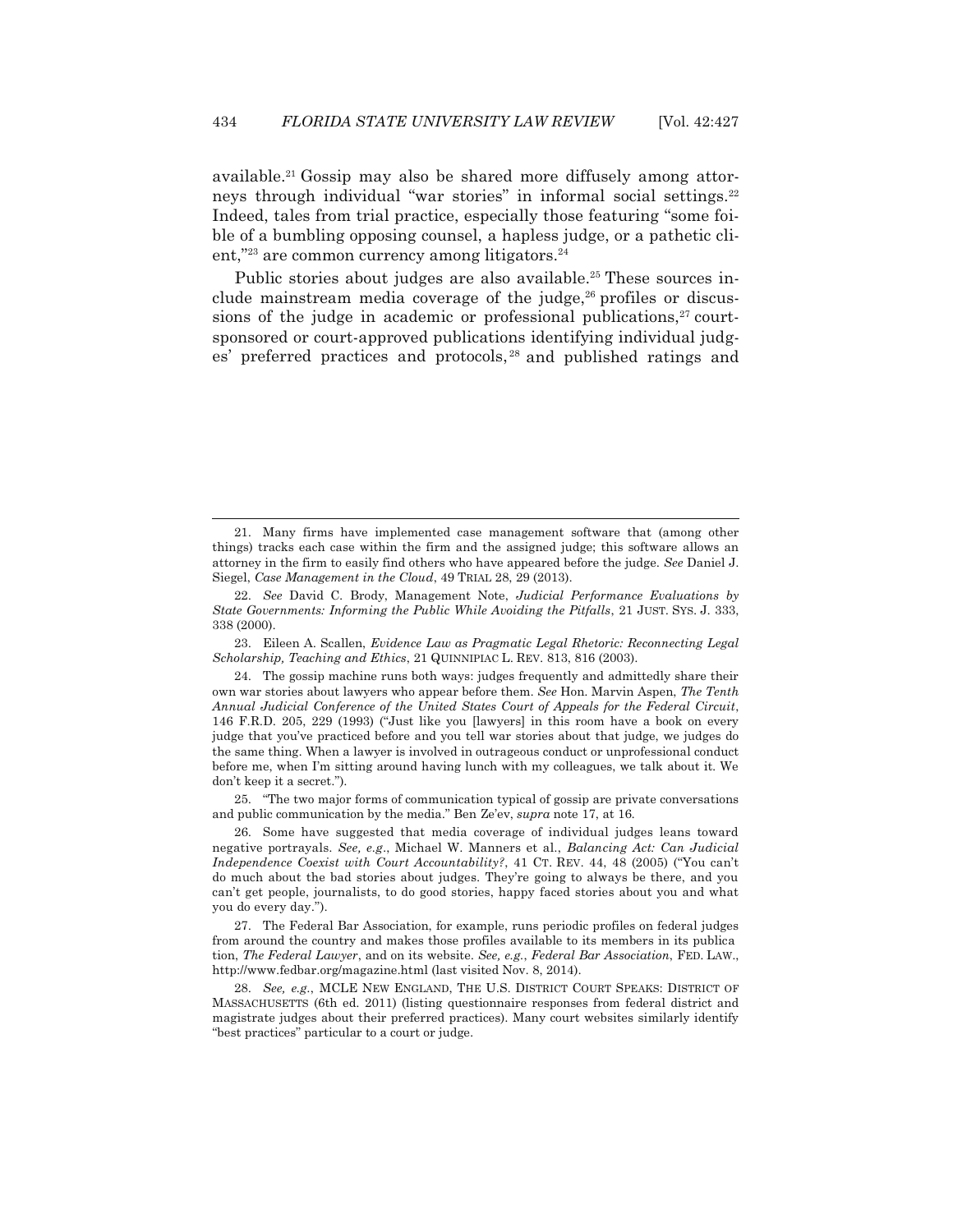evaluations of the judge, both formal<sup>29</sup> and informal.<sup>30</sup> In the past decade, these sources have also come to include heavily trafficked websites devoted to chronicling judicial behavior in and out of court, tracking everything from "benchslaps" of ill-prepared attorneys to judges who encounter their own legal trouble.<sup>31</sup>

 Related to judicial gossip is judicial reputation. Judicial reputation is a by-product of stories and judgments by individual attorneys (and others who have come before the judge); $32$  it effectively represents aggregated private judgments about the judge's "vices and virtues, strengths and weaknesses."33 Whereas individual war stories provide specific snapshots of judicial behavior and decision-making, reputation reflects a more general social judgment about the judge's expected future behavior within a distinct legal community:<sup>34</sup> the lawyers who have appeared—and may appear again—before the judge in court.<sup>35</sup>

 <sup>29.</sup> Approximately nineteen states, plus Puerto Rico and the District of Columbia, conduct formal judicial performance evaluations for some or all of their judges on a periodic basis. In most jurisdictions with such programs, written evaluation results are made pub licly available. *See* Rebecca Love Kourlis & Jordan M. Singer, *Using Judicial Performance Evaluations to Promote Judicial Accountability*, 90 JUDICATURE 200, 204 05 (2007). Feder al judicial evaluations have been far more sporadic. One longstanding program is run by the Chicago Council of Lawyers for its local federal judges. *See* CHI. COUNCIL OF LAWYERS, AN EVALUATION OF THE UNITED STATES DISTRICT JUDGES IN CHICAGO (2006), *available at* http://www.chicagocouncil.org/programs/federal judicial evaluations.

 <sup>30.</sup> Informal rating sites of judges, which allow anyone to leave anonymous comments on individual judges, have proliferated in recent years. *See, e.g.*, THE ROBING ROOM, http://www.therobingroom.com (last visited Nov. 8, 2014); ROBEPROBE, http://www.robe probe.com (last visited Nov. 8, 2014).

 <sup>31.</sup> *See* ABOVE THE LAW, http://www.abovethelaw.com (last visited Nov. 8, 2014); *see also* UNDERNEATH THEIR ROBES, http://www.underneaththeirrobes.blogs.com (last visited Nov. 8, 2014).

 <sup>32.</sup> JOHN WHITFIELD, PEOPLE WILL TALK: THE SURPRISING SCIENCE OF REPUTATION 5 (2012).

 <sup>33.</sup> Nicholas Emler, *A Social Psychology of Reputation*, 1 EUR. REV. SOC. PSYCHOL. 171, 178 (1990).

 <sup>34.</sup> WHITFIELD, *supra* note 32, at 181; Gloria Origgi, *A Social Epistemology of Reputa tion*, 26 SOC. EPISTEMOLOGY 399, 402 (2012); William M. Sage, *Reputation, Malpractice Liability, and Medical Error*, *in* ACCOUNTABILITY: PATIENT SAFETY AND POLICY REFORM 167 69 (Virginia A. Sharpe ed., 2004); Nancy A. Welsh, *The Reputational Advantages of Demonstrating Trustworthiness: Using the Reputation Index with Law Students*, 28 NEGOTIATION J. 117, 134 (2012).

 <sup>35.</sup> This definition is admittedly more restrictive than those proposed by other com mentators. *Cf*. Garoupa & Ginsburg, *Judicial Audiences*, *supra* note 9, at 454 (defining judicial reputation generally as "a mechanism to convey individual and collective infor mation to the relevant audiences"). It is certainly true that judges must speak simultane ously to multiple audiences, including lawyers, other judges, current and future litigants, the media, other branches of government, and the public. *See generally* LAWRENCE BAUM, JUDGES AND THEIR AUDIENCES: A PERSPECTIVE ON JUDICIAL BEHAVIOR (2008) (addressing judicial approaches to each of these groups). The same judge may have somewhat different, overlapping, and interacting reputations with these various constituencies; the way a dis trict judge is seen by the Court of Appeals or the local media, for example, may influence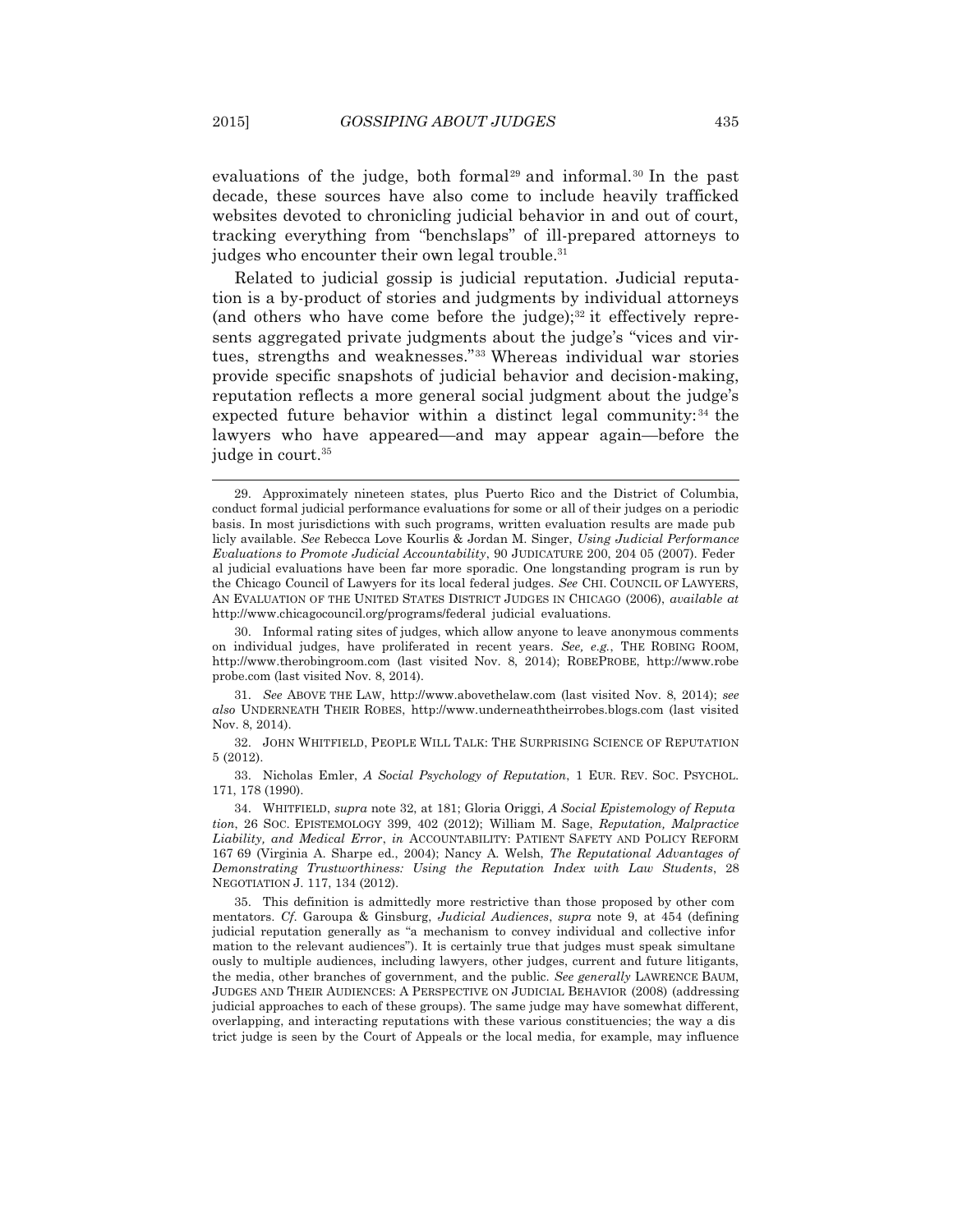The sharing of evaluative secondhand information on judges benefits litigators both individually and as a community. As individuals, attorneys use gossip about a judge to supplement or substitute for their own direct experience with that judge. This additional information enriches attorneys' ability to predict the outcomes of future interactions with a given judge. As a legal community, attorneys use gossip about judges to acculturate newcomers, enforce informal norms within the community, and place reputational pressure on judges to perform their own work fairly, accurately, and efficiently. The remainder of this Part explores these individual and communal benefits.

# *B. Gossip and the Individual Lawyer: Prediction, Strategy, and Access in Civil Litigation*

 Litigation strategy is predicated on prediction. The "vast majority of lawyers" recognize that anticipating likely court outcomes is a core feature of their professional expertise. 36 One commentator has deemed the ability to predict outcomes "a major component of the 'added-value'" that attorneys offer.<sup>37</sup> Others have suggested that "[l]awyers' judgments of the likelihood of potential outcomes may be the most important factor underlying clients' decisions whether to proceed to trial or pursue settlement, whether or not to drop a case, and whether or not to invest more time and money in discovery."38

 At its core, prediction in litigation involves anticipating how an issue would be decided if it were brought to the court for a final decision. This exercise has a straightforward but critical strategic purpose: to determine whether the court should be invited to decide the issue in the first place. This fundamental strategic consideration

l,

how attorneys perceive that judge as well. However, because attorneys who appear in court have a special professional relationship with judges, *see id.* at 98 100, and because those attorneys who are unfamiliar with a judge are most likely to seek out the judge's reputa tion among their peers and colleagues, I limit my reputational discussion to that distinct legal community. I have explored the perceptions of judges by other audiences elsewhere. *See, e.g.*, Rebecca Love Kourlis & Jordan M. Singer, *A Performance Evaluation Program for the Federal Judiciary*, 86 DENV. U. L. REV. 7 (2008) (discussing the general public); Jordan M. Singer, *The Mind of the Judicial Voter*, 2011 MICH. ST. L. REV. 1443 (2011) (discussing voters); Hon. William G. Young & Jordan M. Singer, *Bench Presence: Toward a More Com plete Model of Federal District Court Productivity*, 118 PENN ST. L. REV. 55 (2013) (discuss ing litigants).

 <sup>36.</sup> Jane Goodman Delahunty et al., *Insightful or Wishful: Lawyers' Ability to Predict Case Outcomes*, 16 PSYCHOL. PUB. POL'Y & L. 133, 134 (2010).

 <sup>37.</sup> Mary Helen McNeal, *Slow Down, People Breathing: Lawyering, Culture and Place*, 18 CLINICAL L. REV. 183, 211 (2011).

 <sup>38.</sup> Craig R. Fox & Richard Birke, *Forecasting Trial Outcomes: Lawyers Assign Higher Probability to Possibilities That Are Described in Greater Detail*, 26 L. & HUM. BEHAV. 159, 159 (2002).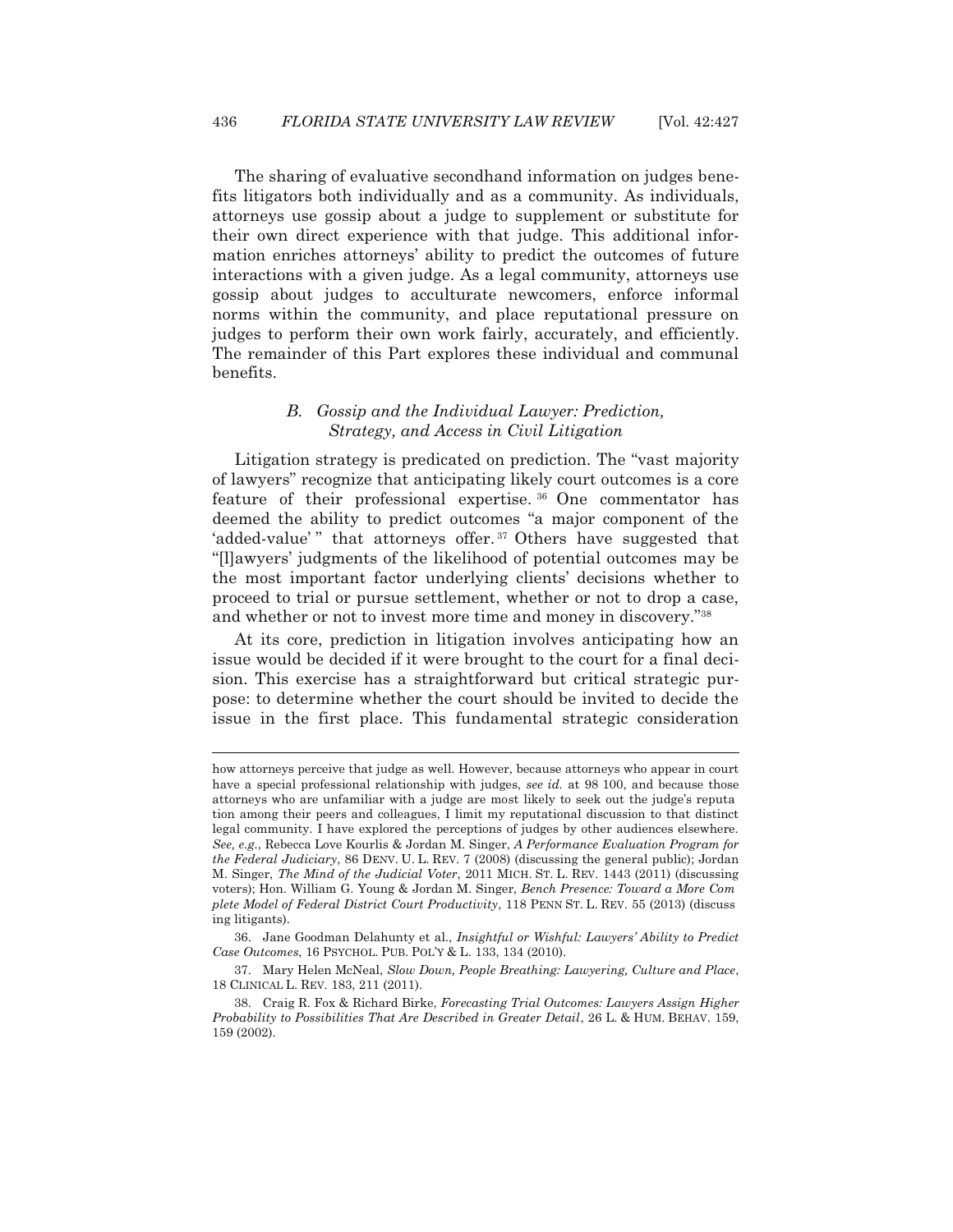arises at every stage of civil litigation. Should a putative plaintiff file a complaint? Should a defendant file a motion to dismiss? What claims, defenses, or counterclaims should be raised? Should the plaintiffs seek class certification, and if so, at what stage? Should a party bring to the court's attention a discovery dispute, seek sanctions, or challenge the introduction of evidence or expert testimony? Should a party seek summary judgment? Should it request a bench trial over a jury trial? For these types of issues (in which the attorney has the choice to engage the court in the first instance), prediction enables a simple, binary calculus: if the anticipated outcome is likely to benefit the client, the issue should be raised with the court; if the outcome is likely to not benefit (or worse, harm) the client, the issue should not be raised with the court.<sup>39</sup>

 Prediction is an equally important strategic tool if an issue has already been raised by opposing counsel or by the court itself. If the outcome is predicted to be harmful to the client, the attorney will work to manage the harm (by, say, conceding certain issues to avoid the risk of a less desirable judicial interpretation) or will attempt to remove the issue from the judge's control altogether (by, say, settling the case out of court). If the outcome is ambiguous, the attorney will still structure the presentation of evidence and arguments to achieve the best possible decision for the client. In any scenario, predicting what the court is likely to do permits an attorney to organize her strategies and arguments in specific and beneficial ways.

 How can an attorney know what the court is likely to do? Sometimes, the judge will signal the probable outcome in advance. Such signals may be explicit (such as a "tentative ruling" on a dispositive motion<sup>40</sup> or a direct statement that one party "has a very strong

 <sup>39.</sup> *See* Lara K. Kammrath & Abigail A. Scholer, *The Cognitive Affective Processing System*, *in* 5 HANDBOOK OF PSYCHOLOGY: PERSONALITY AND SOCIAL PSYCHOLOGY 161, 162 (Irving B. Weiner et al. eds., 2012). This is, of course, a bit of an oversimplification. For example, if several different procedural options each yield a predicted positive outcome, an attorney might reasonably pursue only the strongest option. Or an attorney might decline to raise a minor issue with the judge even if she thinks it likely that she will win if the result would strain her professional credibility with the judge later in the case (say, for example, if the attorney thinks that she is likely to win a relatively minor discovery dis pute but knows that the judge generally views discovery disputes as an annoyance and a waste of time). The larger point here is that the predicted outcome provides an essential starting point for inviting judicial engagement at every stage of civil litigation.

 <sup>40.</sup> *See* Alexander J. Konik, *Tentative Rulings in California Trial Courts: A Natural Experiment*, 47 COLUM. J.L. & SOC. PROBS. 325 (2014) (discussing the longstanding practice of issuing tentative rulings on motions in California state courts); Joshua Stein, *Tentative Oral Opinions: Improving Oral Argument Without Spending a Dime*, 14 J. APP. PRAC. & PROCESS 159 (2013) (discussing tentative opinion practice in two California Courts of Appeal); *see also* Steven S. Gensler & Lee H. Rosenthal, *The Reappearing Judge*, 61 U. KAN. L. REV. 849, 863 (2013) (discussing the practice of "premotion conferences" in advance of summary judgment in the federal district courts).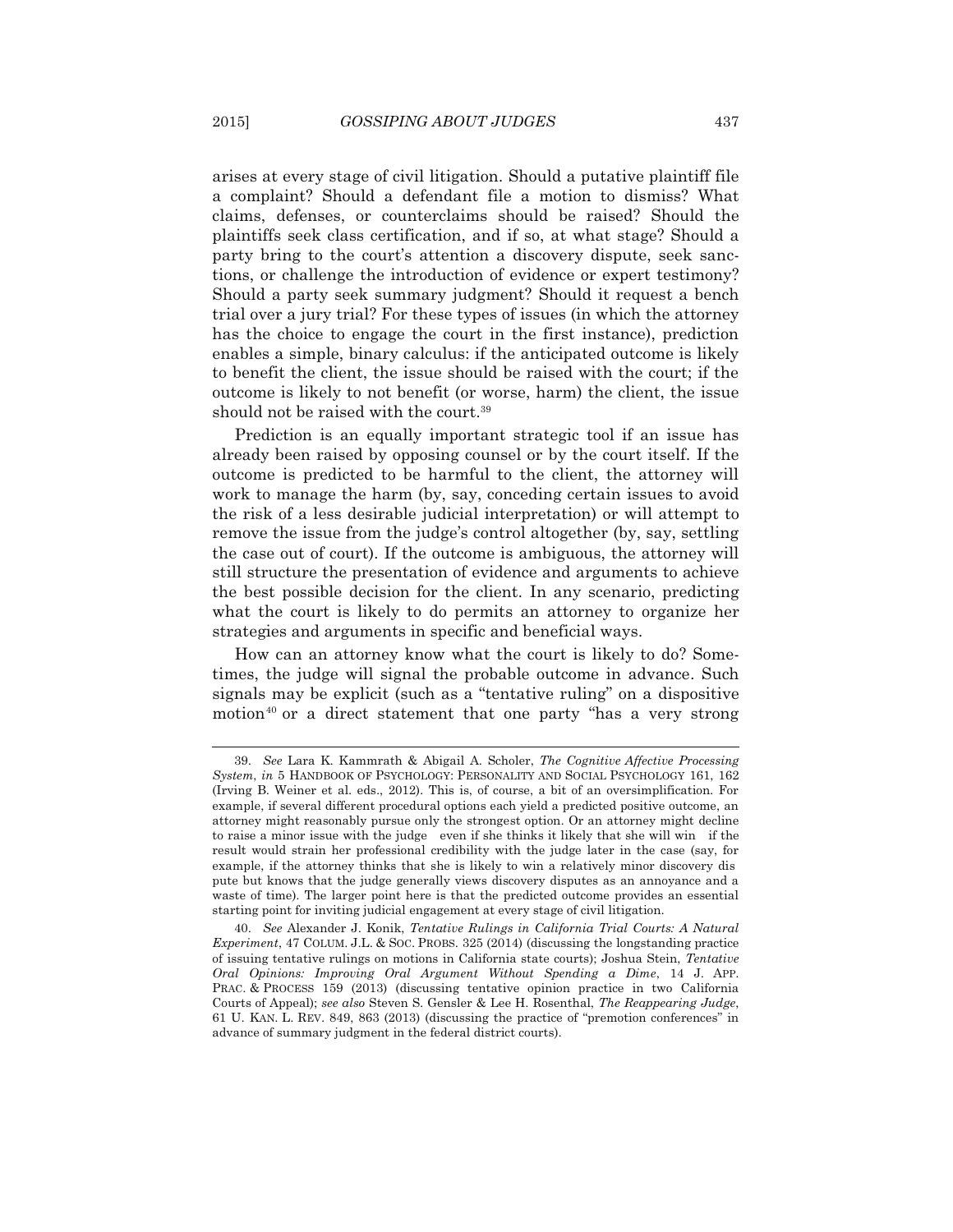case"41), implicit (such as an unfavorable ruling on a pretrial evidentiary motion, or judicial body language suggesting skepticism about a particular line of argument), $42$  or subtle and attenuated (such as terminology in earlier written opinions indicating a willingness to entertain certain types of cases or rule in certain broad directions in the future).43 Collectively, these signals provide counsel with valuable information about the probability of a particular outcome—a *preview* of the outcome—which in turn is thought to guide more informed attorney decision-making.44

 More often, however, judicial signals are not forthcoming, and a direct preview of the decision is not possible. Indeed, the very notion of judicial signaling presupposes a relationship between the judge and the attorneys in the case. Whether the judge signals directly or indirectly, intentionally or unintentionally, she is signaling to particular attorneys who are litigating a particular case involving particular legal and factual issues. There are many times in the course of a case, however, when an attorney cannot afford to wait for a direct signal from the judge. In these situations, attorneys must substitute direct previews with *virtual* ones, by guessing in an educated way how the judge would decide the issue.

 <sup>41.</sup> *E.g.*, United States v. City of Akron, 794 F. Supp. 2d 782, 804 (N.D. Ohio 2011); CarboMedics, Inc. v. ATS Med., Inc., No. 06 CV 4601(PJS/JJG), 2008 WL 4323732, at \*11 (D. Minn. 2008) (also noting that "[t]he Court fully expects that CarboMedics will prevail on this issue at trial[]").

 <sup>42.</sup> *See, e.g.*, Huang, *supra* note 20, at 1328; Richard A. Nagareda, *1938 All Over Again? Pretrial as Trial in Complex Litigation*, 60 DEPAUL L. REV. 647, 663 64, 688 (2011).

 <sup>43.</sup> *See* Tonja Jacobi, *The Judicial Signaling Game: How Judges Shape Their Dockets*, 16 SUP. CT. ECON. REV. 1 (2008) (setting out a general theory of signaling); Andrew P. Mor riss et al., *Signaling and Precedent in Federal District Court Opinions*, 13 SUP. CT. ECON. REV. 63 (2005) (exploring judicial signaling in opinions related to the federal sentencing guidelines).

 <sup>44.</sup> In the light of the professed value to litigators of judicial signals, some commenta tors have taken a normative stance in favor of sharing information on the likely outcome of the case at even earlier stages. Noting that "[p]arties in litigation provide clear indications that they desire reliable information about case value," for example, Geoffrey Miller has proposed the use of "preliminary judgments" to provide counsel with a judge's early sense of the likely outcome of the case. *See* Geoffrey P. Miller, *Preliminary Judgments*, 2010 U. ILL. L. REV. 165, 204. Together with Samuel Issacharoff, Professor Miller has also proposed a reformulated motion to dismiss designed to force the parties to reveal pertinent infor mation on the merits through early stage targeted discovery. Samuel Issacharoff & Geof frey Miller, *An Information Forcing Approach to the Motion to Dismiss*, 5 J. LEGAL ANALYSIS 437 (2013). Richard Nagareda offered a more general prescription, noting that "[a] world of vanishing trials invites exploration of whether procedural doctrine might ben efit from the development of additional pretrial motions that are not dispositive but, ra ther, informative motions that do not speak to whether trial may occur but seek instead to inform directly the pricing of claims via settlement." Nagareda, *supra* note 42, at 653.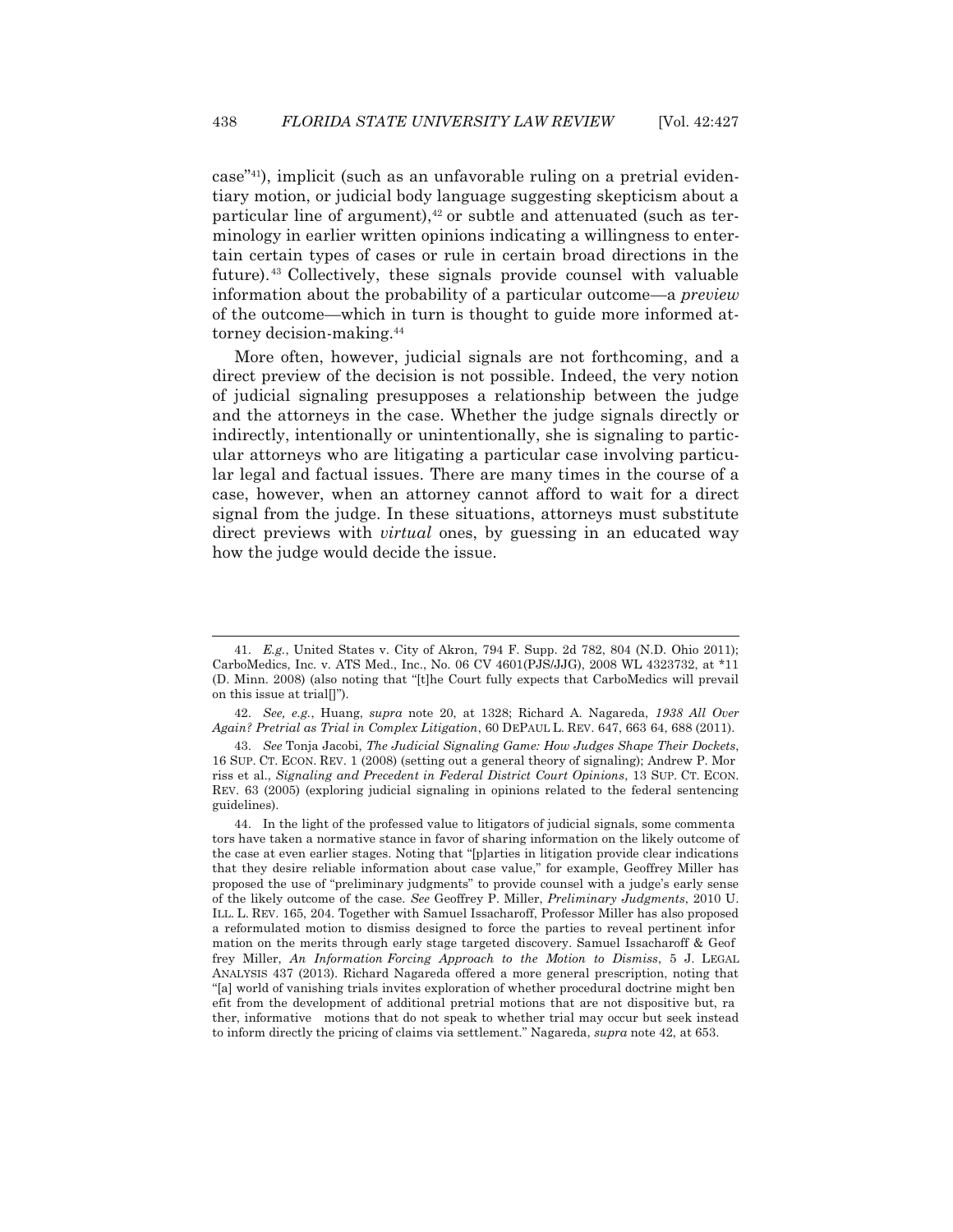Such educated guesses are not always easy. The outcomes of judicial decisions are "the products of complex human interactions,"45 and in anticipating outcomes lawyers must account for a wide range of potential inputs, including written law, established facts, yet-to-be established facts, social prejudices, informal legal norms, witness credibility, the skill of opposing counsel, the complexity and nature of the story to be told, the parties' financial and emotional health, and the proclivities of judge and jury.<sup>46</sup> As two commentators have pithily summarized, "[t]he skilled strategist knows that one can no more predict the outcome of a case from the facts and the law than one can predict the outcome of a game of chess from the positions of the pieces and the rules of the game. In either case, one needs to know who is playing."47

 Knowledge of the interpersonal elements affecting judicial decision-making is not found in books or other written sources. Instead, such knowledge resides within the heads of individual lawyers—what Lynn LoPucki and others have described as "mental models" of the law.48 Mental models eschew the details of the formal, written law in favor of more simplified, customary understandings of how the law actually works in practice. As LoPucki explains, "[a] shared mental model of law implicitly proclaims 'this is how we do things' (or, if the conversation should skip to a higher plane, 'this is the right thing to do')."49 Shared mental models, then, are more a product of personal experience and attention to interpersonal relationships than rigorous analytics. The primary difference between experienced and inexperienced litigators is the ability to account adequately for the cognitive, cultural, and otherwise human elements of litigation.<sup>50</sup>

 48. Lynn M. LoPucki, *Legal Culture, Legal Strategy, and the Law in Lawyers' Heads*, 90 NW. U. L. REV. 1498, 1500 (1996).

 <sup>45.</sup> Lynn M. LoPucki & Walter O. Weyrauch, *A Theory of Legal Strategy*, 49 DUKE L.J. 1405, 1472 (2000).

 <sup>46.</sup> *See* Lynn M. LoPucki, *Court System Transparency*, 94 IOWA L. REV*.* 481, 499 (2009); Marjorie Anne McDiarmid, *Lawyer Decision Making: The Problem of Prediction*, 1992 WIS. L. REV. 1847, 1882.

 <sup>47.</sup> LoPucki & Weyrauch, *supra* note 45, at 1472. Or put slightly differently, does the attorney fundamentally trust the decision maker to favor his client in the issue presented? "[T]rust is about positive expectations regarding the other in a risky situation." T. K. Das & Bing Sheng Teng, *Trust, Control, and Risk in Strategic Alliances: An Integrated Framework*, 22 ORG. STUD. 251, 255 (2001).

 <sup>49.</sup> *Id.* at 1501.

 <sup>50.</sup> *See* Gary L. Blasi, *What Lawyers Know: Lawyering Experience, Cognitive Science, and the Functions of Theory*, 45 J. LEGAL EDUC. 313, 321 22, 355 (1995) (offering a hypo thetical example); McDiarmid, *supra* note 46, at 1888 (noting that "neglect[ing] to consider the attitude of [the] judge . . . is precisely [the] type of mistake that young lawyers and non lawyers make all the time").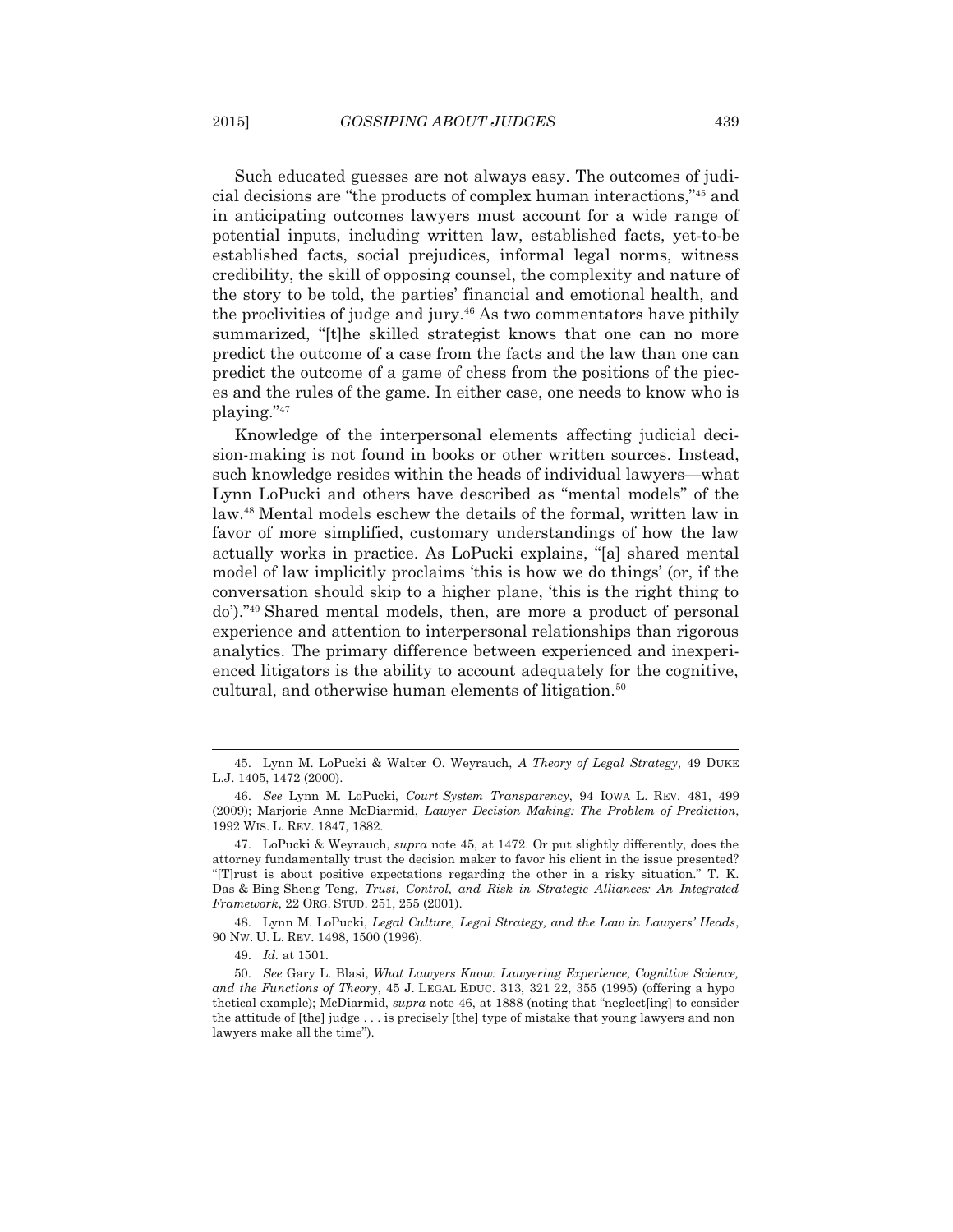LoPucki's examination of shared mental models focused on substantive law,51 but similar mental models are as prevalent—perhaps more prevalent—in the realm of adjudicative procedure. Just as litigators create mental models to predict the likely substantive outcome of a case, they also create mental models of the likely path that the case will follow and the likely reactions, behaviors, and attitudes of the key players in the case. The more sophisticated the mental model—the more it accounts for loopholes, idiosyncrasies, and exceptions to the general rule—the more it will be able to reliably predict the path of the case and its ultimate outcome.52

 The exact process by which people convert disparate information about another person into a mental model, or impression, of that person remains a rapidly evolving topic within the field of cognitive psychology.53 Indeed, only in the past decade have researchers begun to account systematically for ways in which people process information about others in concrete social contexts.<sup>54</sup> For purposes of this discussion, however, two important aspects seem relatively clear. First, impression formation is typically an ongoing process: we adjust our perceptions and evaluations of other people at every stage of a relationship, taking into account new information as it becomes available.<sup>55</sup> As one set of researchers has explained, "[i]mpressions of others arise out of direct social interaction, and the interaction patterns themselves affect the impression formation process." 56 Second, the formation of impressions in a socially situated context typically takes into account both firsthand (direct) information and secondhand (in-

 <sup>51.</sup> *See* LoPucki, *supra* note 48, at 1501 (noting that most of his examples are drawn from the field of debtor creditor relations).

 <sup>52.</sup> *See* Blasi, *supra* note 50, at 321 23 (presenting an illustrative scenario on the rela tionship between the sophistication of an attorney's mental model and the sophistication of the attorney's ultimate strategy).

 <sup>53.</sup> *See* C. Neil Macrae & Galen V. Bodenhausen, *Social Cognition: Thinking Categor ically about Others*, 51 ANN. REV. PSYCHOL. 93, 113 (2000) (noting that "[r]esearch on the nature of social cognition has proceeded at . . . an explosive pace").

 <sup>54.</sup> *See* Eliot R. Smith & Elizabeth C. Collins, *Contextualizing Person Perception: Dis tributed Social Cognition*, 116 PSYCHOL. REV. 343, 343 (2009); Eliot R. Smith & Gün R. Semin, *Situated Social Cognition*, 16 CURRENT DIRECTIONS IN PSYCHOL. SCI. 132 (2007).

 <sup>55.</sup> Aditya Johri, *From a Distance: Impression Formation and Impression Accuracy Among Geographically Distributed Coworkers*, 28 COMPUTERS IN HUM. BEHAV. 1997, 1998 (2012); Lara K. Kammrath et al., *Keeping Up Impressions: Inferential Rules for Impression Change Across the Big Five*, 43 J. EXPERIMENTAL SOC. PSYCHOL. 450, 450 (2007); Oscar Ybarra, *When First Impressions Don't Last: The Role of Isolation and Adaptation Processes in the Revision of Evaluative Impressions*, 19 SOC. COGNITION 491, 514 15 (2001).

 <sup>56.</sup> Thomas Holtgraves & Thomas K. Srull, *The Effects of Positive Self Descriptions on Impressions: General Principles and Individual Differences*, 15 PERSONALITY & SOC. PSYCHOL. BULL. 452, 460 (1989).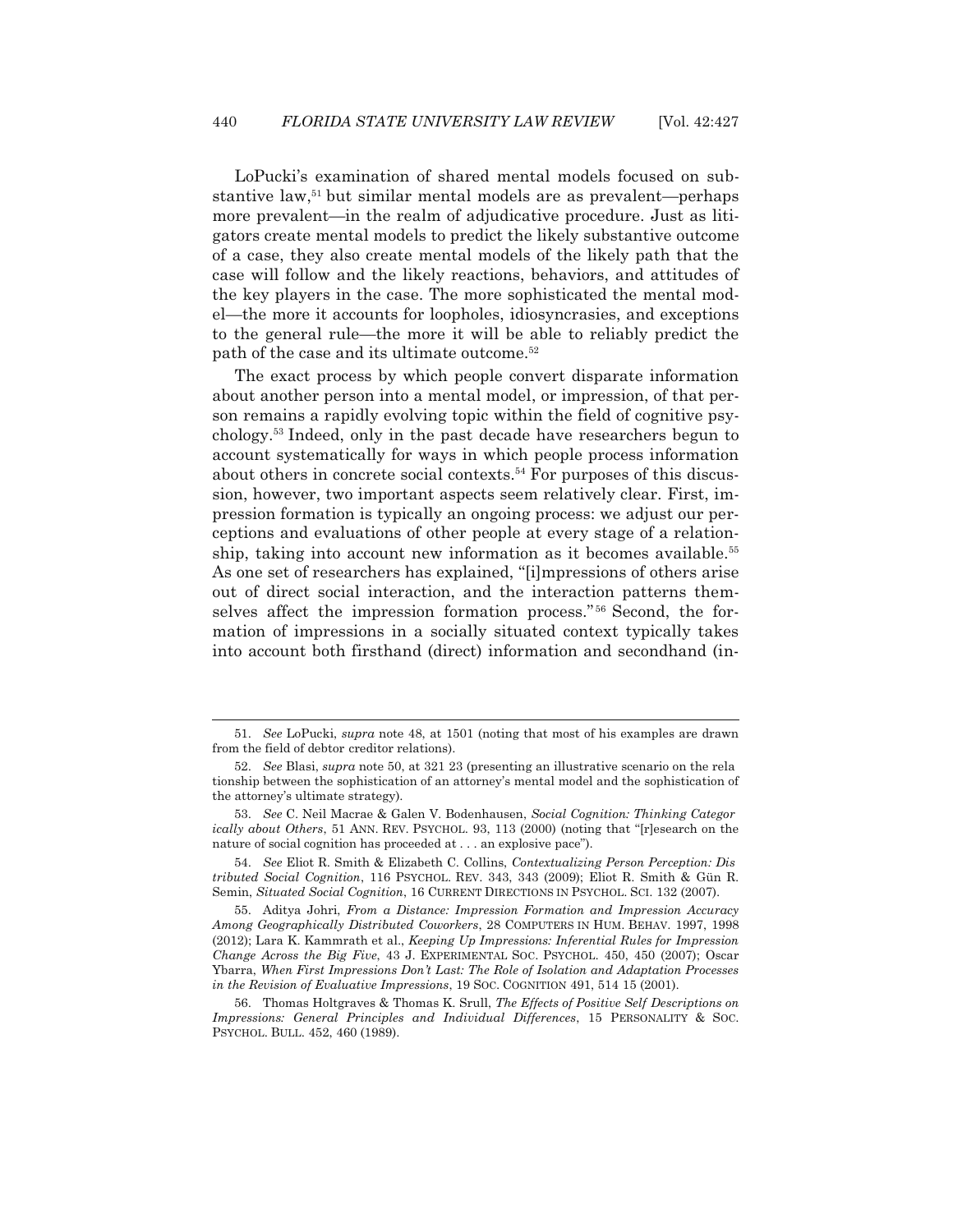direct) information about a target person.<sup>57</sup> Gossip and other secondhand information therefore have value both at the very outset of a relationship (as a substitute for information about a person gleaned from direct contact) and once the relationship is underway (as a supplement to information gleaned through direct contact). Whether used as a substitute or a supplement, gossip allows a litigator to form a coherent mental impression of a judge, through which the litigator may predict case and event outcomes.

### *1. Gossip as a Substitute for Direct Interaction*

 Lawyers often face the prospect of appearing before a judge with whom they have never directly interacted. Some lawyers are new to the profession, others new to the legal community. But even the most experienced litigators will face new judges from time to time, as older judges retire (or, in some state courts, are voted out) and new judges replace them. In these situations, a lawyer attempting to predict the outcome of a case event cannot rely on personal experience in front of the judge, but nevertheless will attempt to create a mental model of the judge through secondhand information.

 Initial mental models of other people are not drawn on a blank slate. Rather, in most situations people initially "simplify the task of understanding others by categorizing them as members of familiar social groups."58 That is, people rely initially on stereotypes. Upon first learning about a new person, they automatically interpret that person's observed or reported behavior to fit within broad character traits.59 Such categorical thinking is instantaneous and entirely natural. It is also cognitively valuable: as one set of researchers has noted, "[t]he ability to understand new and unique individuals in terms

 <sup>57.</sup> *See, e.g*., Elizabeth C. Collins et al., *Integrating Advice and Experience: Learning and Decision Making with Social and Nonsocial Cues*, 100 J. PERSONALITY & SOC. PSYCHOL. 967, 976 (2011).

 <sup>58.</sup> Steven L. Neuberg & Susan T. Fiske, *Motivational Influences on Impression For mation: Outcome Dependency, Accuracy Driven Attention, and Individuating Processes,* 53 J. PERSONALITY & SOC. PSYCHOL. 431, 432 (1987). Several leading scholars have suggested a continuum of impression formation, in which a perceiver may initially form an impres sion based on categorical assumptions, individuating attributes, or something in between. *Id.; see also* Susan T. Fiske et al., *Category Based and Attribute Based Reactions to Others: Some Informational Conditions of Stereotyping and Individuating Processes*, 23 J. EXPERIMENTAL SOC. PSYCHOL. 399 (1987). Under this continuum, "people initially catego rize others, then attend to additional attributes in order to assess the fit of the initial cate gory (i.e., they judge how typical the person is of the category)." *Id.* at 403. I therefore focus first on categorical assumptions here, because the label "judge," especially in the context of litigation, will always be initially available to the attorney even when individuating infor mation on a judge is not.

 <sup>59.</sup> Fiske et al., *supra* note 58, at 403; Thomas K. Srull & Robert S. Wyer, Jr., *Person Memory and Judgment*, 96 PSYCHOL. REV. 58, 59 (1989).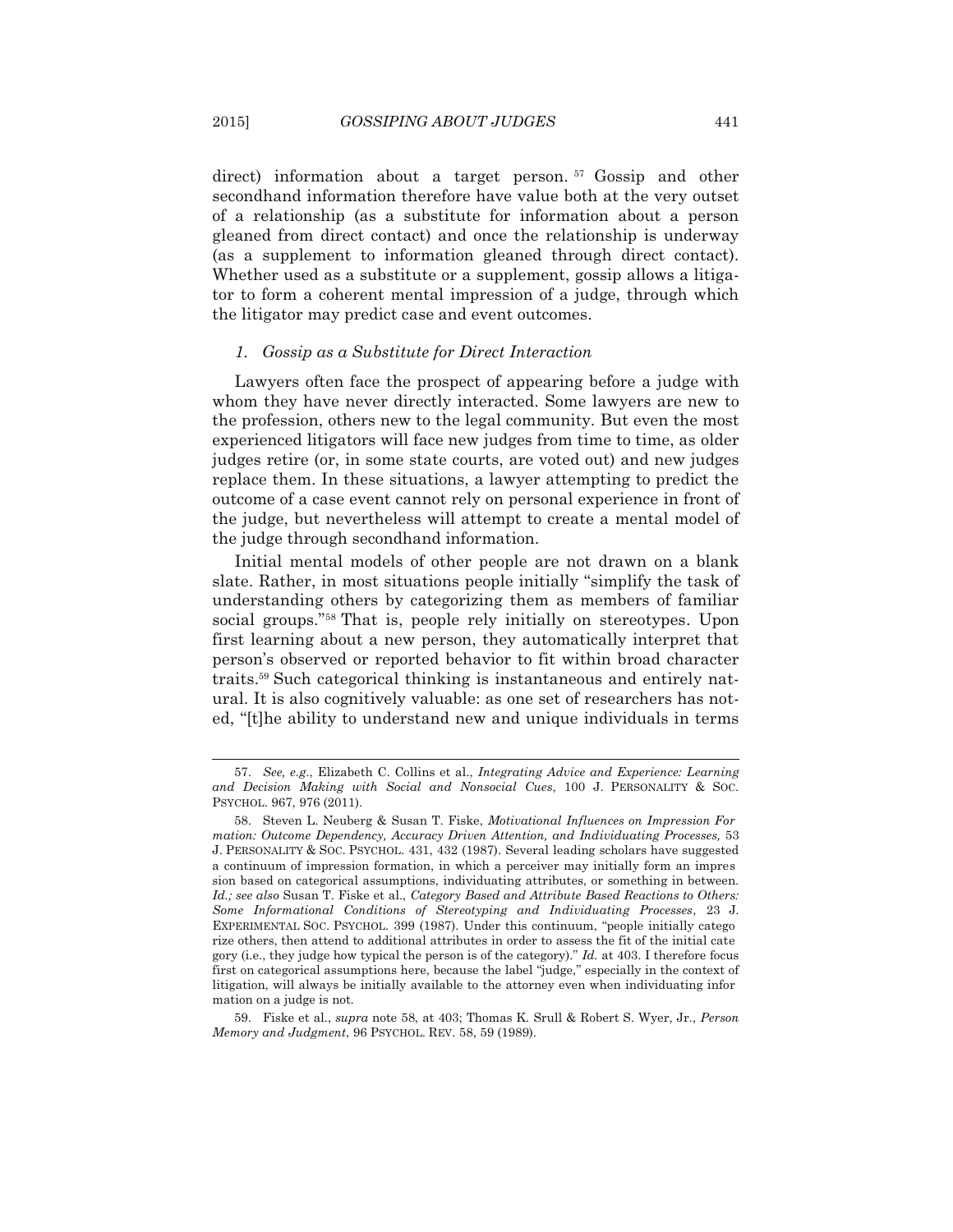of old and general beliefs is certainly among the handiest tools in the social perceiver's kit."60

 How we categorize a new person depends on what we already know about him. Often, the observer will have already developed general trait expectations about the target person before learning any additional personal information about the target. In this case, the observer will use the expected traits as the basis for his or her interpretation.<sup>61</sup> For example, knowing that a target person is ninety years old may invoke expectations of physical frailty, or knowing that a target person is a marathon runner may invoke expectations of physical fitness. If, on the other hand, the observer has not previously formed any expectations about the target person's traits, she will interpret the target's behaviors in light of whatever applicable trait concepts come to mind.62 For example, learning that a target person gave someone an answer on a test may invoke general expectations of dishonesty or kindness, depending on which trait concept is the most accessible to the observer.<sup>63</sup>

 These general principles become more concrete when applied to the litigator-judge relationship. Litigators have natural expectations about the typical traits of trial judges, among them "impartiality, fairness, independence, integrity, civility, and professionalism."<sup>64</sup> That is, a generic trial judge is expected to display both traits of professional morality (patience, lack of bias, fealty to the law) and professional competence (clarity of expression, adequate legal reasoning, familiarity with applicable rules and standards). These expectations may have been refined by years of practice, but even before joining the bar most lawyers develop images of a generic judge from their law school experience; civics education; personal experience in the court system as a party, witness, or juror; and encounters with popular culture depictions of the judiciary.<sup>65</sup>

 General expectations of a judge may be further influenced by an attorney's beliefs about the court on which the judge sits. For example, if the court has been characterized (fairly or unfairly) by others

 <sup>60.</sup> Daniel T. Gilbert & J. Gregory Hixon, *The Trouble of Thinking: Activation and Application of Stereotypic Beliefs*, 60 J. PERSONALITY & SOC. PSYCHOL. 509, 509 (1991).

 <sup>61.</sup> Srull & Wyer, *supra* note 59, at 58 59.

 <sup>62.</sup> *Id.* at 59.

 <sup>63.</sup> *See id.* at 58 59.

 <sup>64.</sup> Oldfather, *supra* note 3, at 125.

 <sup>65.</sup> *See id*. at 127; *see also* David Ray Papke, *The Impact of Popular Culture on Ameri can Perceptions of the Courts*, 82 IND. L.J. 1225 (2007).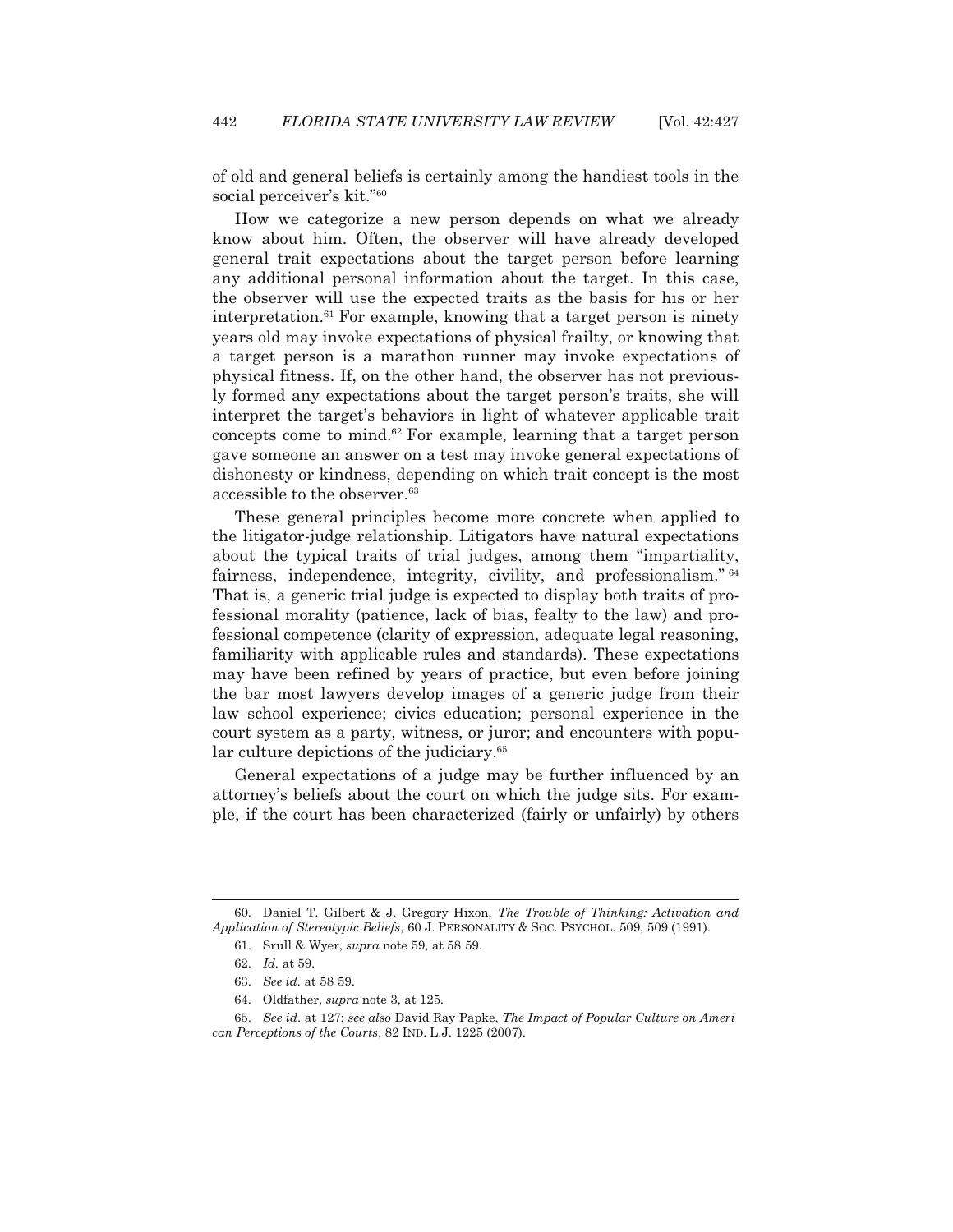as a "rocket docket," 66 business-friendly, 67 hostile to civil rights claims,68 or even a "judicial hellhole,"69 an attorney may presume that the behavior of an unknown judge on that court conforms to the general culture of the institution.70 Similarly, an attorney's expectations about the judges on a particular court may be influenced by the method of judicial selection for that court, with lifetime appointees seen as generally more "independent" or "activist" (depending on one's politics) and elected judges seen as generally more "responsive" or "reactionary" (again depending on one's view).<sup>71</sup> Previous experience with other judges on the court may also set attorney expectations about a new judge: studies have shown that first impressions may be strongly influenced by one's attitudes about previously encountered people who are associated with the target person.72 Finally, attorneys may have preconceptions about judges based on the expectations derived from the culture of a substantive legal practice. For example, bankruptcy attorneys may develop categorical expectations about bankruptcy judges, or divorce attorneys about family law judges.<sup>73</sup>

 68. *See* Theodore Eisenberg, *Litigation Models and Trial Outcomes in Civil Rights and Prisoner Cases*, 77 GEO. L.J. 1567, 1586 87 (1989).

 69. The term "judicial hellhole" has been used by the American Tort Reform Founda tion to describe state jurisdictions in which "judges . . . systematically apply laws and court procedures in an unfair and unbalanced manner, generally against defendants" in civil lawsuits. AM. TORT REFORM FOUND., JUDICIAL HELLHOLES 2012/13, at 2 (2012), *available at* http://www.judicialhellholes.org/wpcontent/uploads/2012/12/ATRA JH12 04.pdf.

 70. *See, e.g*., Penelope Pether, *Constitutional Solipsism: Toward a Thick Doctrine of Article III Duty; or Why the Federal Circuits' Nonprecedential Status Rules Are (Profound ly) Unconstitutional*, 17 WM.&MARY BILL RTS. J. 955, 967 (2009).

 71. These general characterizations are not entirely baseless. Some studies have sug gested, for example, that certain state courts are friendlier to in state litigants, business interests, or tort plaintiffs. *See, e.g*., Michael S. Kang & Joanna M. Shepherd, *The Partisan Price of Justice: An Empirical Analysis of Campaign Contributions and Judicial Decisions*, 86 N.Y.U. L. REV. 69, 73 (2011) (finding that every dollar of judicial campaign donations from business groups is associated with an increase in the likelihood that elected judges will decide cases for business interests); Alexander Tabarrok & Eric Helland, *Court Poli tics: The Political Economy of Tort Awards*, 42 J.L. & ECON. 157, 186 (1999) (finding that tort awards against out of state defendants in states with partisan elections are approxi mately \$240,000 higher than awards against in state defendants in those same states).

 72. *See* Edward B. Noffsinger et al., *The Effect of Associated Persons Upon the For mation and Modifiability of First Impressions*, 120 J. SOC. PSYCHOL. 183, 192 (1983).

 73. Mary Helen McNeal and Lynn Mather, among others, have made this point with respect to communities of lawyers in a specific substantive practice. LYNN MATHER ET AL.,

 <sup>66. &</sup>quot;Rocket docket" is the term used (sometimes by the courts themselves) to denote courts in which accelerated pretrial schedules are the norm and extensions of time strongly disfavored. *See* Carrie E. Johnson, *Rocket Dockets: Reducing Delay in Federal Civil Litiga tion*, 85 CALIF. L. REV. 225, 227 (1997).

 <sup>67.</sup> For more than a decade, the U.S. Chamber of Commerce has ranked state courts by litigation environment, based on perceptions of corporate attorneys. *See* U.S. CHAMBER INST. FOR LEGAL REFORM, 2012 STATE LIABILITY SYSTEMS SURVEY: LAWSUIT CLIMATE RANKING: THE STATES (2012), *available at* http://www.uschamber.com/sites/default/ files/reports/lr FinalWeb PDF.pdf.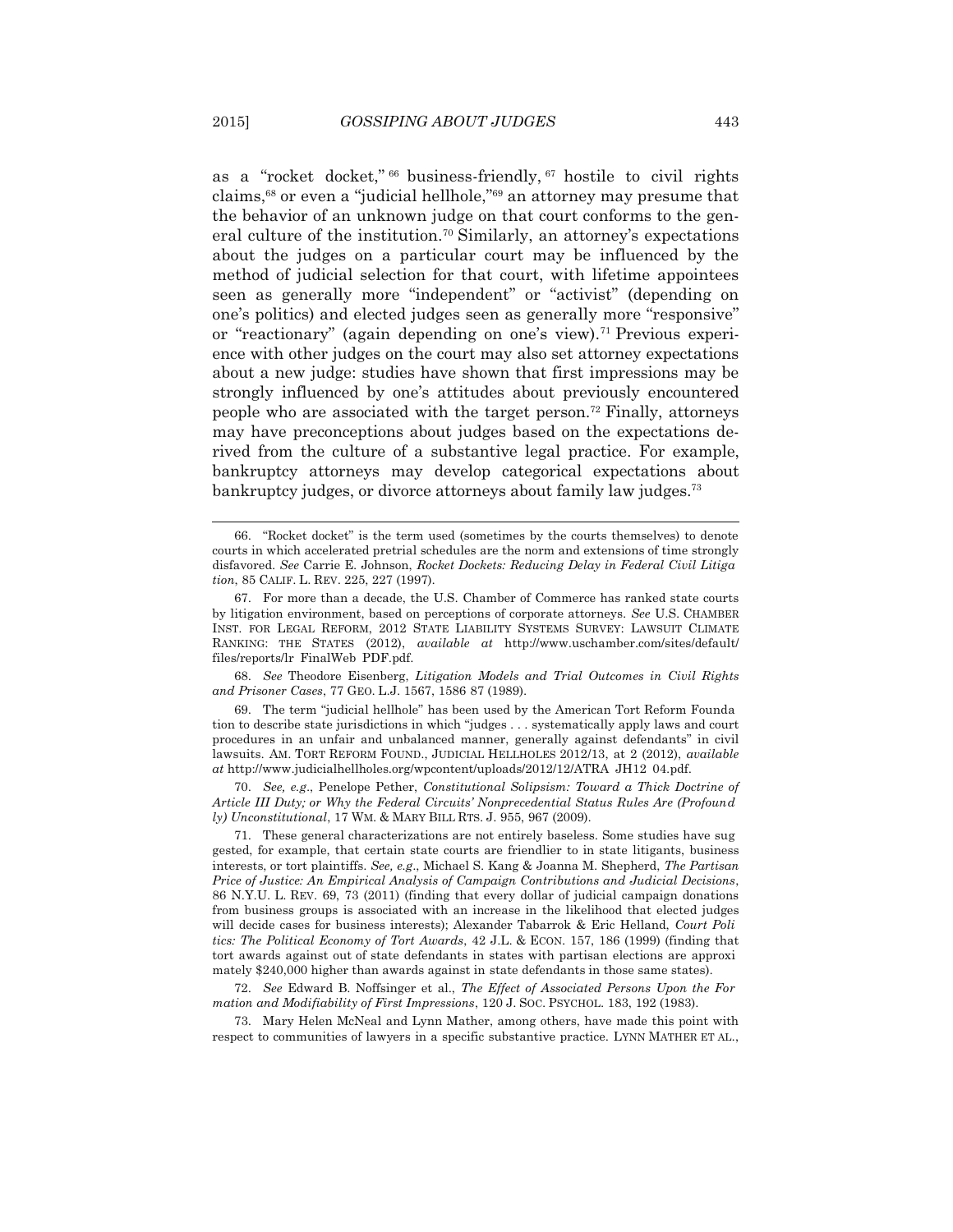The categorical expectations that initially shape an attorney's mental model of an unknown judge are enhanced, refined, or challenged by judge-specific gossip. Again consider Attorney Able, who is representing a client in a contract dispute assigned to Judge Jones. Able has never appeared before Judge Jones, but she has been before other judges in the same court, and those experiences—together with her categorical impression of a typical trial judge—have provided her with a general idea of what Judge Jones may be like. But as a responsible advocate, Attorney Able wants to know more about Judge Jones before proceeding very far with the case. She independently contacts two colleagues, Attorneys Baker and Charles, who have recently appeared before Judge Jones in unrelated matters. Baker tells her that Judge Jones gave him ample time to argue a summary judgment motion in his recent case and asked pointed and detailed questions throughout the motion session. Charles tells her that he has appeared in front of Judge Jones "a couple dozen times" and considers the Judge to be patient and dignified in the courtroom but also slow to issue orders on motions and not a particularly adept case manager.

 Able will attempt to interpret this additional information in light of the generic vision of a trial judge that she has already formed. Charles's information is purely evaluative (in that it does not describe any specific instance of judicial behavior), so Able will compare the trait concepts that Charles used to describe Judge Jones (patient, dignified, slow) with her categorical impressions of a generic trial judge.74 Baker's information describes a particular instance of Judge Jones's behavior, so Able will try to interpret those described behaviors in terms of a more general trait concept.75 For example, the behavior of allowing counsel ample time to argue the case might be interpreted as patience, and the behavior of asking multiple, pointed questions might be interpreted as care and thoughtfulness. To the extent that the described or inferred traits match, they will bolster Able's existing evaluative concept of Judge Jones. To the extent they do not match (if, for example, Baker had reported that Judge Jones issued his summary judgment order within a week of oral argument, contrary to Charles's report that the judge was slow to issue orders on motions), Able will have more difficulty constructing the evalua-

DIVORCE LAWYERS AT WORK: VARIETIES OF PROFESSIONALISM IN PRACTICE 179 80 (2001); McNeal, *supra* note 37, at 216 17. Just as lawyers in a substantive legal community may reinforce their own expectations about behavioral and practice norms, so too may lawyers develop and reinforce expectation about judges operating within the same substantive legal community.

 <sup>74.</sup> *See* Srull & Wyer, *supra* note 59, at 59.

 <sup>75.</sup> *See id.*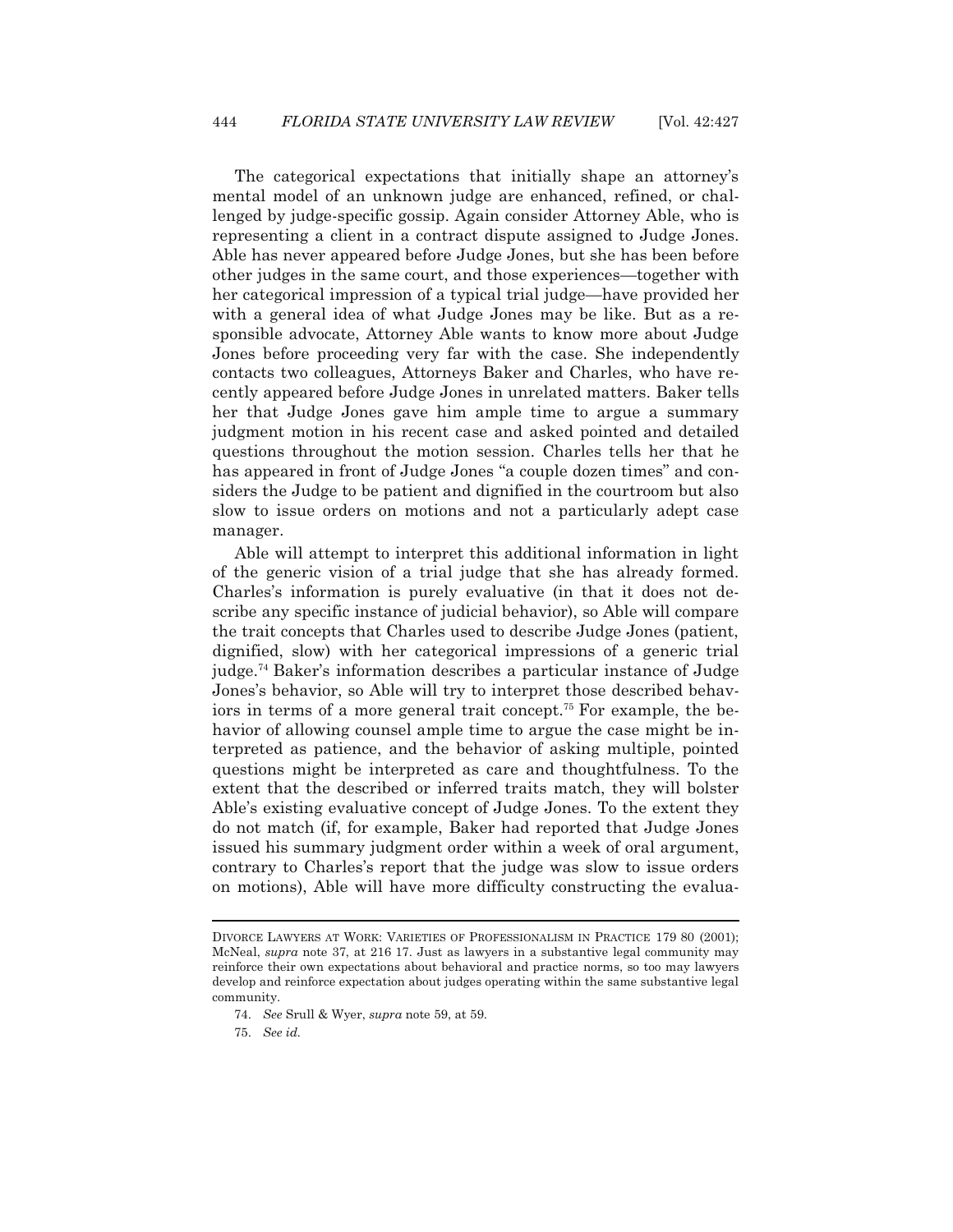tive concept of Judge Jones, and is liable to seek further information from additional sources.76 Able will continue to seek information on Judge Jones until she has formed an evaluatively coherent concept of him. That concept may ultimately prove to be positive (Judge Jones is fair, careful, and deliberate) or negative (Judge Jones is slow), but it must be stable, or Able will continue to seek out further information.

Once an evaluatively coherent impression of a person is formed, it is sticky, in that it provides foundational assumptions about the other person that are not easily overcome.77 But sticky is not the same as immovable. First impressions can—and do—change over time in response to new information about a person.<sup>78</sup> Therefore, even as Able's initial impression of Judge Jones takes shape, she may continue to seek additional information about him from other lawyers. This is particularly true if her initial impression of Judge Jones is positive. Studies have shown that people assign less significance to positive information about a person than they do negative information and are more open to reevaluating their impressions of others when those impressions are initially positive.79 Because the stakes for a client are so high, litigators are similarly likely to treat positive gossip about a judge as a cause only for cautious optimism and will seek out more information to confirm or disprove that initial impression.

 What if Able's initial impression of Judge Jones is negative? Negative first impressions are typically more powerful than positive impressions in ordinary social settings and are harder to overcome.<sup>80</sup> Litigation, however, is *not* an ordinary social setting and litigators have special incentive to treat any initial impression of a judge positive or negative—as only mildly presumptive. For one thing, litigators have a strong reason to form the most accurate impression possible of the judge, so that predictions of the judge's behavior and reactions will carry the greatest value. For another, litigation attorneys are accountable to their clients and colleagues within their firms and feel natural pressure to justify their predictions and decisions to those parties. Studies have suggested that both the desire for accuracy and the pressure of accountability reduce the effects of negative first impressions and motivate people to collect further infor-

 $\overline{a}$ 

 80. *Id.*; *see also* Roy F. Baumeister et al., *Bad Is Stronger Than Good*, 5 REV. GEN. PSYCHOL. 323, 323 24 (2001); Jerker Denrell, *Why Most People Disapprove of Me: Experi ence Sampling in Impression Formation*, 112 PSYCHOL. REV. 951, 952 (2005).

 <sup>76.</sup> *See id.*

 <sup>77.</sup> *See* Ybarra, *supra* note 55, at 491 (citing studies).

 <sup>78.</sup> *Id.* at 514 15; *see also* Kammrath et al., *supra* note 55, at 450.

 <sup>79.</sup> *See* Ybarra, *supra* note 55, at 492 93 (citing studies). The general explanation for this behavior is that people with bad qualities still exhibit positive behavior from time to time (say, a generally dishonest person who sometimes acts honestly), so a positive act is not dispositive of an overall positive disposition. *See id.*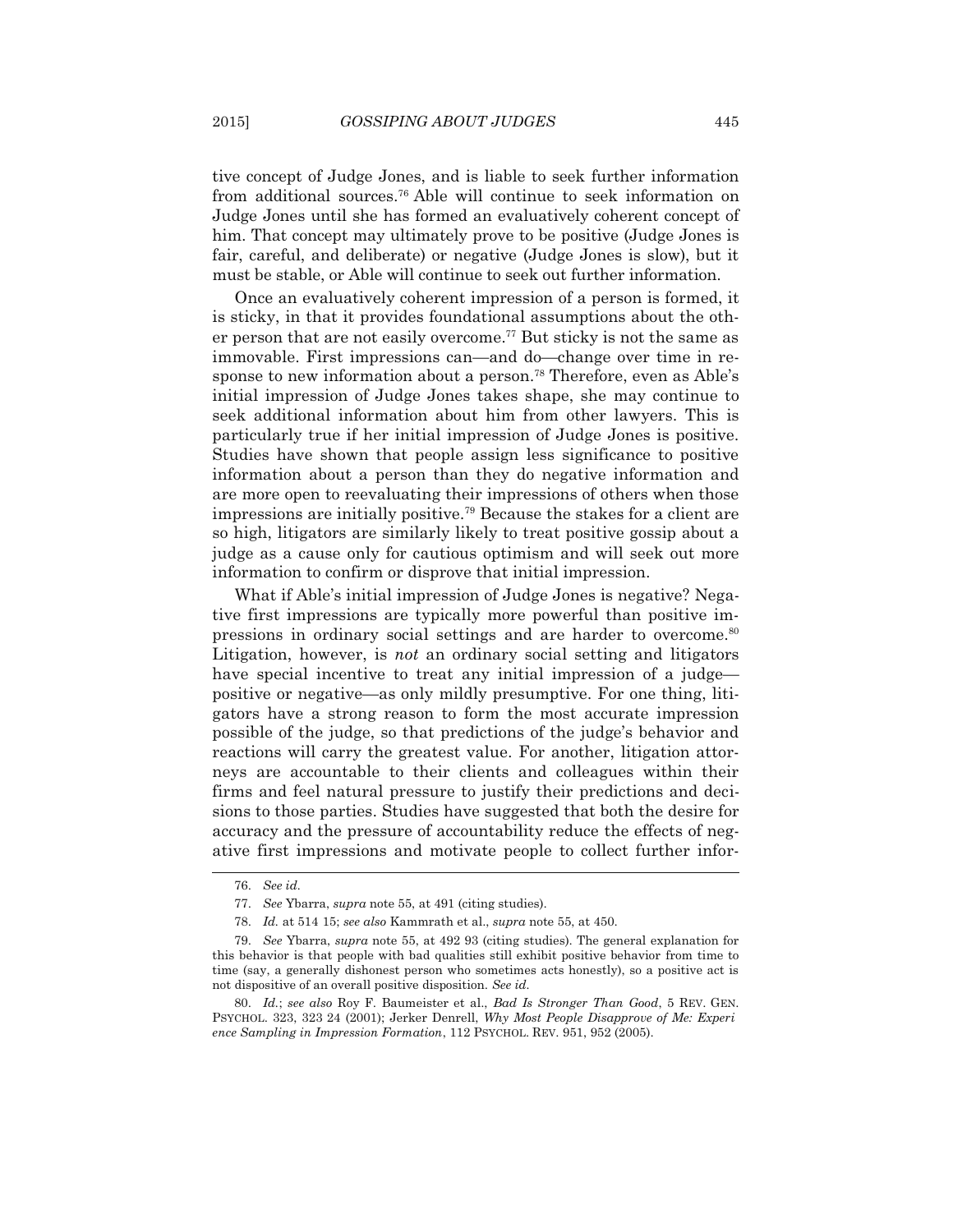mation on others.<sup>81</sup> Even a negative first impression, then, likely will not deter Able from asking for more information on Judge Jones going forward.

 Note that Able formed her first impression of Judge Jones without ever interacting with him directly. Her impression rests instead on an amalgam of indirect information about the judge: Able's categorical expectations of trial judges generally, her categorical expectations of judges within the specific court and legal community, and gossip specifically about Judge Jones provided by Baker, Charles, and whatever other sources she ultimately decides to consult. Moreover, Able's impression is based on a mere subset of the secondhand information that is available about Judge Jones. First impressions need not be based on all available information; rather, they are most often based on the first subset of available information that permits an evaluatively coherent concept of the target person to be formed.82 In short, secondhand information may be all that an attorney needs to form an impression of a judge sufficient to enable a virtual preview of case outcomes.

## *2. Gossip as a Supplement to Direct Interaction*

 It seems intuitive that gossip would be important to an attorney who has never encountered a judge before. But gossip and other secondhand information are valuable even to litigators who have enjoyed a long history of sustained interaction with the judge. Although an indirect source of information, gossip serves as a constant check on the attorney's own mental model of the judge. Gossip that aligns with the attorney's experience with the judge will serve to confirm the attorney's impression of that judge and make the attorney more confident about predicting the judge's reactions to the events in his case. Gossip that cuts against the attorney's experience will force the attorney to reevaluate his mental model to some degree and to be more cautious in his predictions.

 To see how gossip affects even the seasoned litigator, it is useful to first consider how attorney impressions of judges are influenced by direct encounters. Direct interaction is a powerful source of information. It provides behavioral and contextual evidence of the judge's demeanor and propensities—a chance to see the judge in his "natural habitat," as it were—and forces an attorney to continually reconsider

 <sup>81.</sup> *See* Steven L. Neuberg, *The Goal of Forming Accurate Impressions During Social Interactions: Attenuating the Impact of Negative Expectancies*, 56 J. PERSONALITY & SOC. PSYCHOL. 374, 384 85, (1989) (discussing accuracy); Philip E. Tetlock, *Accountability and the Perseverance of First Impressions*, 46 SOC. PSYCHOL. Q. 285, 290 (1983) (discussing accountability).

 <sup>82.</sup> *See* Srull & Wyer, *supra* note 59*,* at 61.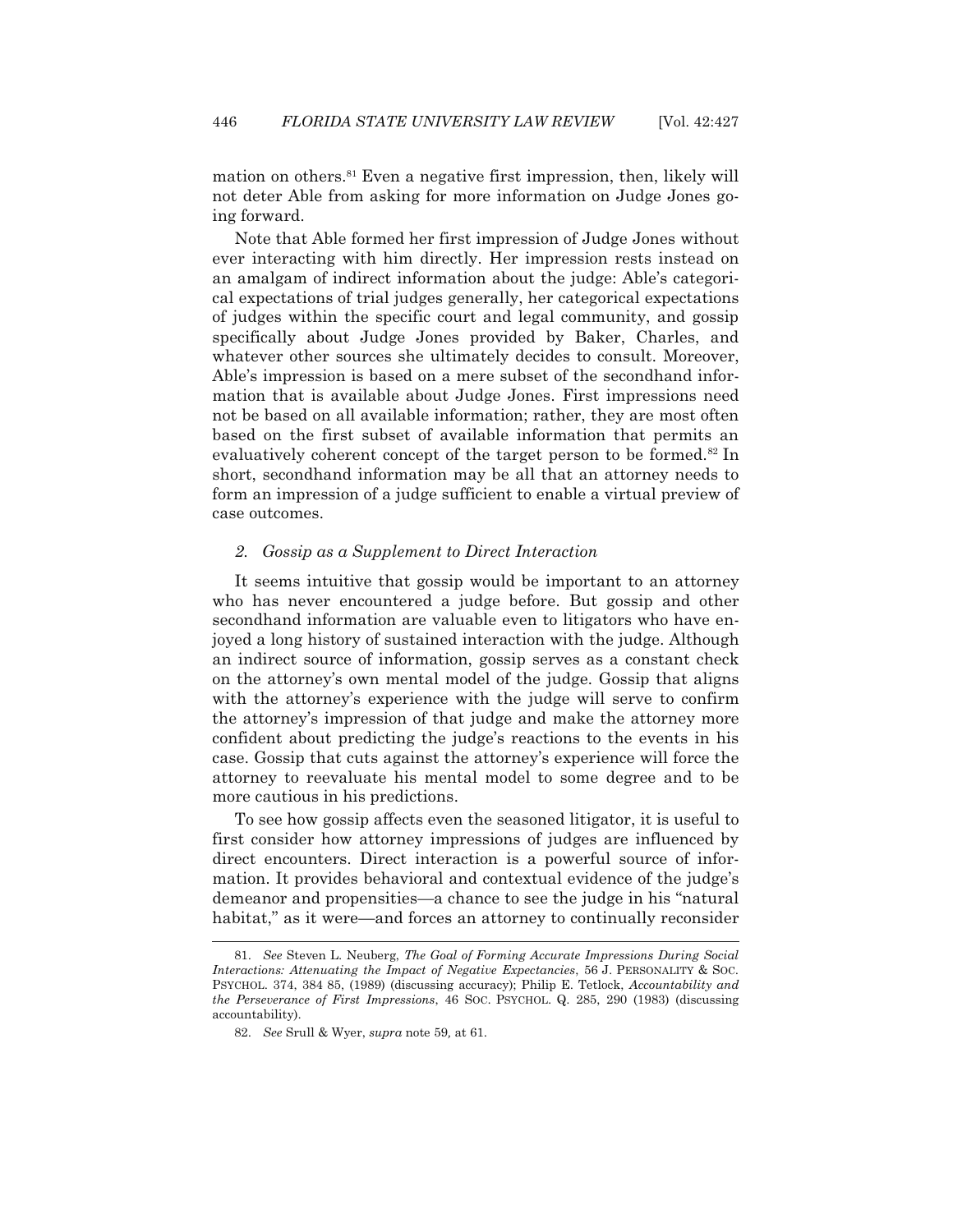her preexisting mental model of the judge. Again consider Attorney Able, whom we last saw preparing for her first court hearing before Judge Jones. When Able finally does appear before Judge Jones for the first time, she will interpret his demeanor and behavior in light of the initial impression she has already formed of him through gossip and categorical expectations.83 If Judge Jones exhibits behavioral traits that are consistent with Able's initial impression, she will assume that her impression was correct, and that impression will be reinforced. If Able sees Judge Jones's behavior as inconsistent with her initial impression, however (say, if the judge appeared impatient or disinterested), a coherent evaluation may be more difficult to construct and Able will feel less confident about what to expect from Judge Jones in subsequent interactions. She will have to devote more attention to either confirming or disconfirming her initial impression by collecting more evidence about Judge Jones.<sup>84</sup>

 Over time, repeated direct interactions with Judge Jones will help Able adjust her initial impression of his personality and behavior. In particular, every time Judge Jones's actions or behavior do *not* match Able's established conception of him, she will pay extra attention to that information and incorporate it into a new, more refined, impression.<sup>85</sup> This effect, called highlighting, $86$  occurs automatically when conflicting information is presented, even if that information was not affirmatively sought out.<sup>87</sup> Thus, even if Able has developed an impression of Judge Jones as patient and even-tempered on the bench, she will revise that impression after encountering the judge on a day when he appears rushed, impatient, or flustered.

 The degree to which Able revises her impression of Judge Jones depends in part on the personality traits that the judge's behavior invokes. Certain personality traits are more resistant to impression change than others. Studies have shown that perceptions of a person's morality, agreeableness, conscientiousness, and emotional stability are highly volatile, in that even one negative piece of information about the target person's behavior with respect to these traits can sully an otherwise positive impression.<sup>88</sup> These traits are accordingly said to have high maintenance rates—one must consistently

 <sup>83.</sup> *See id*. at 59, 61; Tetlock, *supra* note 81, at 286.

 <sup>84.</sup> *See* James L. Hilton et al., *Attention Allocation and Impression Formation*, 17 PERSONALITY & SOC. PSYCHOL. BULL. 548, 549 (1991); Srull & Wyer, *supra* note 59, at 59.

 <sup>85.</sup> *See* Srull & Wyer, *supra* note 59, at 62.

 <sup>86.</sup> Collins et al., *supra* note 57, at 969.

 <sup>87.</sup> YUNG KUEI HUANG & LINCHI KWOK, AN ANALYSIS OF INFORMATION SOURCES FOR TRUST DEVELOPMENT IN MANAGERIAL RELATIONSHIPS (2011).

 <sup>88.</sup> Kammrath et al., *supra* note 55, at 452 (discussing agreeableness, conscientious ness, and emotional stability); Ybarra, *supra* note 55, at 491 (discussing morality).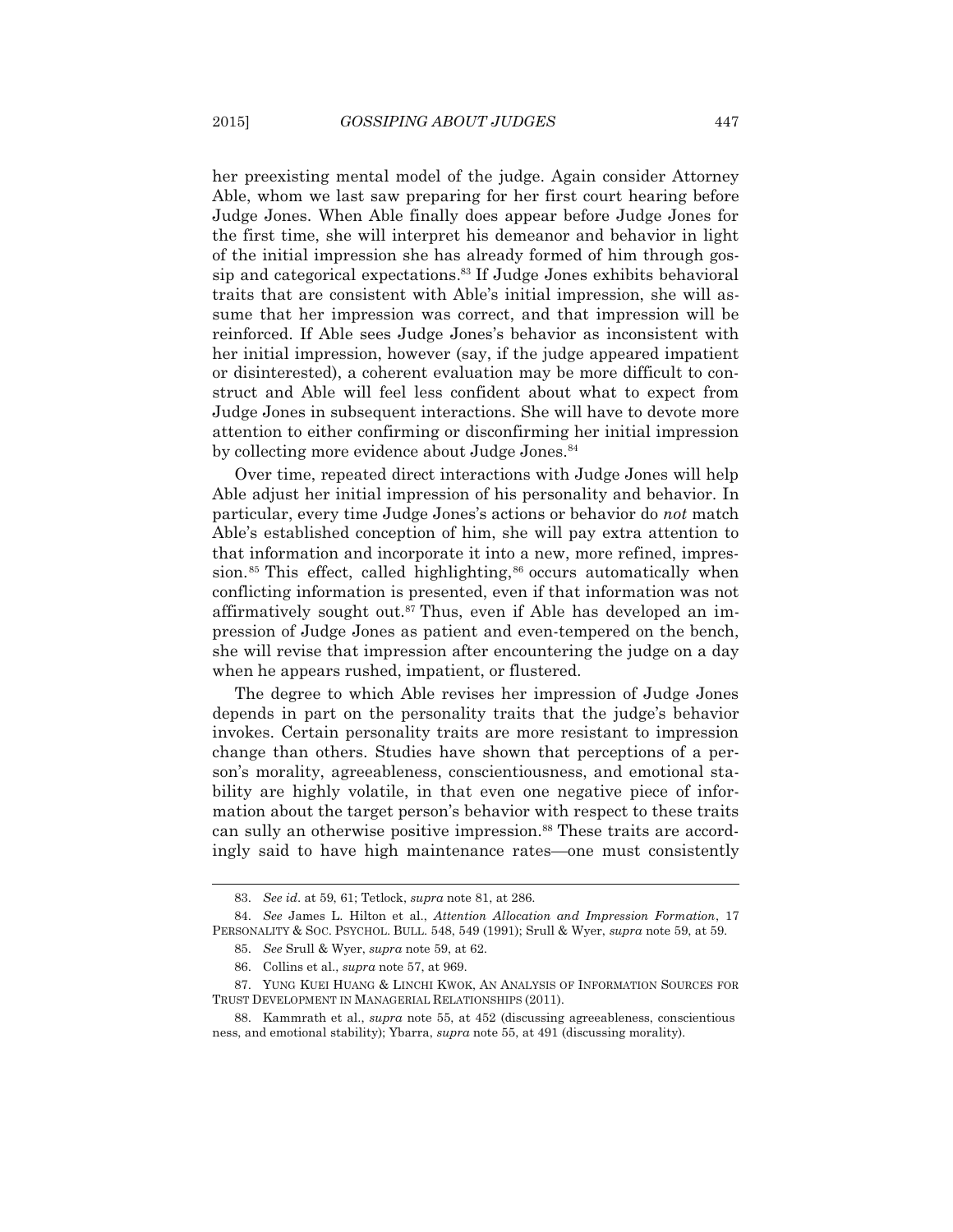demonstrate high levels of positive behavior in these areas in order to keep a positive impression.<sup>89</sup> By contrast, the traits of competence, openness, and extraversion are far more resistant to change and are said to have low maintenance rates—a single piece of negative or disconfirming information on these traits is more likely to be seen as an aberration, such that the perceiver will give the target person the benefit of the doubt and continue to view the target generally positively.90 As a result, Able's competence assessment of Judge Jones as a timely case manager is unlikely to change considerably if the Judge is slow to act on an isolated motion. By contrast, her morality assessment of Judge Jones as a patient and conscientious jurist is more likely to be revised downward by a single courtroom appearance in which the judge appears distracted, annoyed, or distant.

 What if Judge Jones's behavior is perfectly consistent with Able's existing impression of him? In social settings, information that is consistent with preexisting impressions of another person is frequently downplayed and given less attention than inconsistent or disconfirming information.<sup>91</sup> Once again, however, there is good reason to believe that the context of civil litigation is different and that new confirmatory information is regularly and consciously integrated into a litigator's mental model of a judge. For example, research suggests that people seek out and integrate confirmatory information about a person when they are dependent on that person to achieve a particular outcome.92 For litigators, outcome-dependency vis-à-vis a presiding judge is a natural state of being. The judge controls many outcomes, large and small, throughout the pretrial process. In a similar vein, studies have shown that confirmatory information from a second-hand source was perceived to be of the highest utility in evaluating another person's performance. 93 Attorneys therefore should naturally absorb—and even seek out—gossip about the judge to confirm their existing impressions and bolster their confidence that the judge will react in an anticipated way.

 Direct interaction with the judge, then, plays a significant role in developing a litigator's overall impression of the judge's personality, demeanor, and disposition toward substantive and procedural arguments. But gossip has an important role to play as well. Just as di-

 <sup>89.</sup> Kammrath et al., *supra* note 55, at 451.

 <sup>90.</sup> *Id.*

 <sup>91.</sup> Collins et al., *supra* note 57, at 969.

 <sup>92.</sup> Neuberg & Fiske, *supra* note 58, at 441 42 (discussing own findings and citing additional studies).

 <sup>93.</sup> *See* Krista L. Uggerslev & Lorne M. Sulsky, *Presentation Modality and Indirect Performance Information: Effects on Ratings, Reactions, and Memory*, 87 J. APPLIED PSYCHOL. 940, 946 (2002).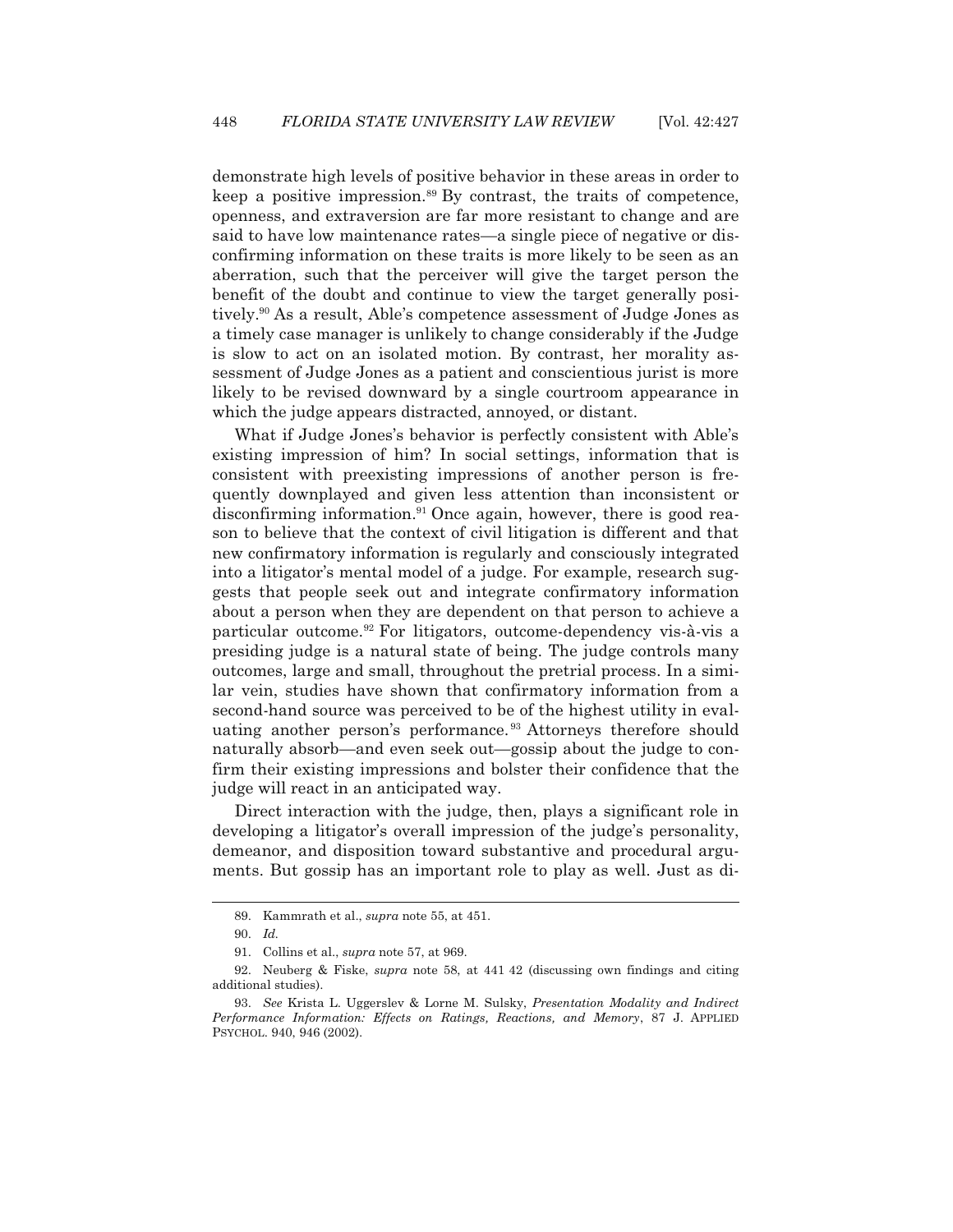rect judicial behavior that conflicts with an attorney's impression is highlighted and used to revise the attorney's assessment of the judge, so too are third-party war stories and reputational assessments of the judge that involve disconfirming information. Thus information from Attorney Baker that Judge Jones yelled at a lawyer during a recent hearing will be highlighted and blended into Able's existing impression of Judge Jones—even if Able's impression is based primarily on her own direct interaction with or direct observation of the judge. 94 Similarly, even if Able's direct experience suggests that Judge Jones carefully and thoroughly reads the parties' briefs before a motion session, her impression of the Judge's thoroughness is apt to change (at least to some degree) upon hearing from Attorney Charles that Judge Jones has a reputation for quickly skimming briefs and relying heavily on notes and bench briefs prepared by his law clerks.

 Why would an attorney care about secondhand information on a judge whom she already knows through a direct relationship? The short answer is that indirect information, even in the form of gossip, serves as an important check on what attorneys (indeed, all people) think they know about others. Indeed, there is a lively and unresolved debate in the cognitive literature about whether accurate knowledge of another person increases with the length of a relationship. 95 Gossip—which is, after all, someone else's firsthand information transmitted through a social network $96$ —provides additional information that acts as a consistency check on our own beliefs about a person. Consistent secondhand information about a person not only strengthens impressions of that person developed through direct interaction but also lends the secondhand source greater perceived utility. 97 As long as the information-seeking attorney considers the transmitted information to be reasonably reliable,<sup>98</sup> then, she is likely

 <sup>94.</sup> *See* Collins et al., *supra* note 57, at 977; Srull & Wyer, *supra* note 59, at 62.

 <sup>95.</sup> *See, e.g*., David A. Kenny et al., *Consensus in Interpersonal Perception: Acquaint ance and the Big Five*, 116 PSYCHOL. BULL. 245, 249 (1994); William B. Swann Jr. & Mi chael J. Gill, *Beliefs, Confidence and the Widows Ademoski: On Knowing What We Know about Others*, *in* METACOGNITION: COGNITIVE AND SOCIAL DIMENSIONS 107 08 (Vincent Y. Yzerbyt et al. eds., 1998).

 <sup>96.</sup> Smith & Collins, *supra* note 54, at 360 61.

 <sup>97.</sup> Uggerslev & Sulsky, *supra* note 93, at 945; *see also* Collins et al., *supra* note 57, at 977 (finding that indirect and direct information on a person must be integrated, "redun dant information is learned rather than ignored," and "mutually supportive information from different types of sources is treated as confirmatory rather than as redundant").

 <sup>98.</sup> If the information is not considered reliable, it is more apt to be held in play by the seeking attorney until other information helps make its meaning clear. *See* James L. Hil ton et al., *Suspicion and Dispositional Inference*, 19 PERSONALITY & SOC. PSYCHOL. BULL. 501, 505 (1993). Moreover, in some instances, gossip may carry indicia of reliability but in fact may not be reliable. I address the consequences of reliance on bad gossip in Part III.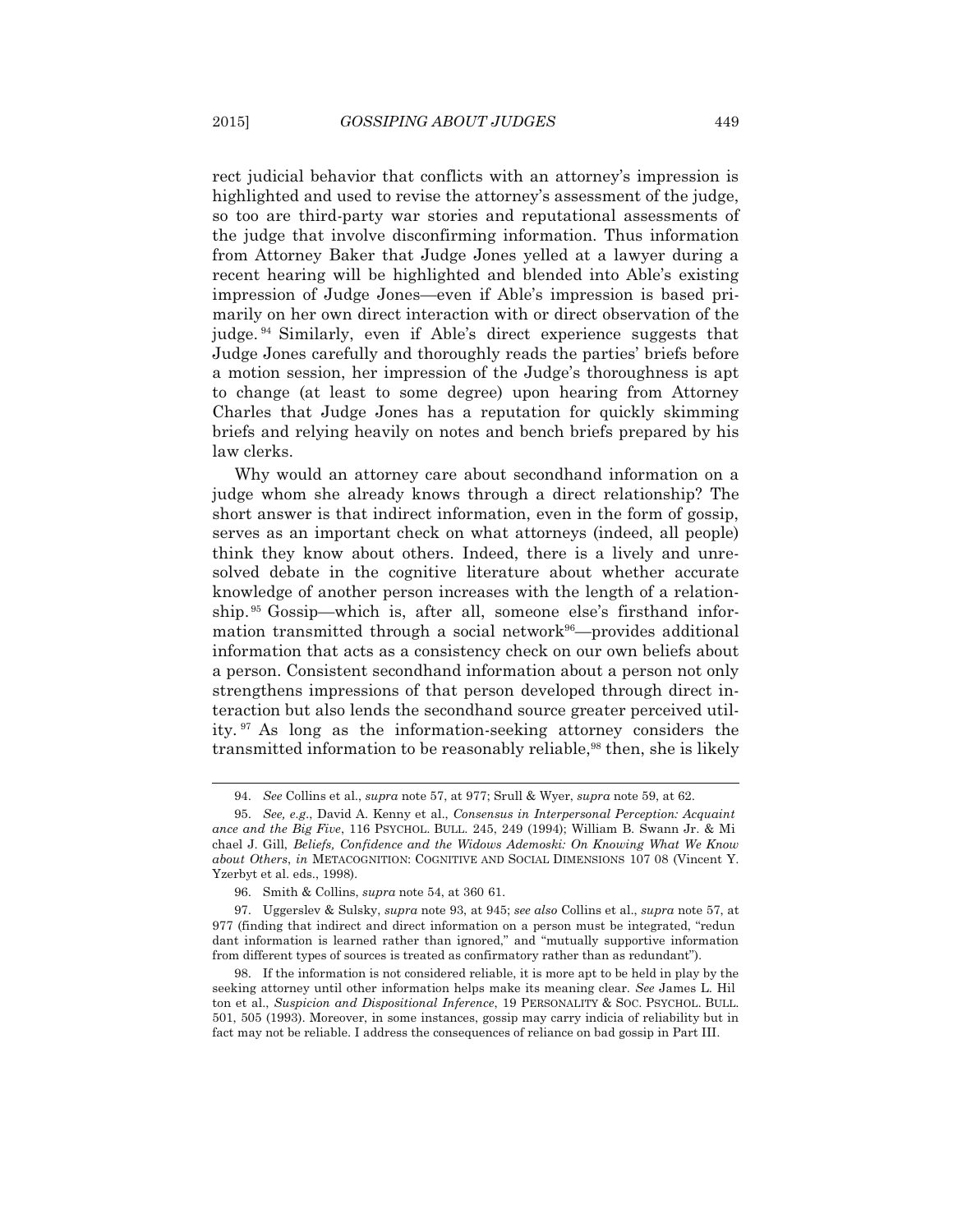l

to fold that information into her perspective of the judge, adding depth and fullness to her overall impression.

# *C. Gossip and the Community: Attorney Acculturation and Judicial Quality*

 So far, we have considered the value of gossip from the point of view of the individual litigator. But gossip about judges also has value to the larger legal community. One benefit is cultural education. As a general matter, stories transmitted through gossip may help acculturate new members to a group by sharing information about the group's social norms or indirectly promoting beneficial group values.99 For litigators, gossip about judicial expectations and customs may serve as a way to indirectly reaffirm the expectations and customs of the local legal community as a whole. Attorneys who are new to the bar, or who are appearing in court *pro hac vice*, may be competent to follow written court rules, but will also be expected (perhaps implicitly) to adopt the informal norms of the local bar. Exchanging information on presiding judges may help with this process. For example, sharing gossip that a given judge (or court) almost never grants extensions of time, or becomes visibly irritated with discovery disputes, or expects parties to negotiate resolutions to pending motions while waiting their turn in morning motion sessions, may cut down on those types of motions and encourage parties to resolve such issues on their own.

 Gossip also benefits the legal community by establishing expectations about the quality of the local judiciary. Judicial quality matters to lawyers for a variety of reasons—among them efficient case management, outcome accuracy, and procedural fairness.<sup>100</sup> Using war stories and reputation to convey morals about judicial activity reinforce those norms within the community. Emphasizing such norms sends a message to both sitting and aspiring judges about the expectations that the bar has for the bench.101 War stories, reputation, and cultural norms also allow the bar to influence the selection and retention of judges. Where judges are appointed, lawyers who serve on nominating committees can draw upon local norms as well as specific information they have on the lawyers in the community to select top

 <sup>99.</sup> Roy F. Baumeister et al., *Gossip as Cultural Learning*, 8 REV. GEN. PSYCHOL. 111, 113 (2004); Foster, *supra* note 4, at 86**;** Ralf D. Sommerfeld et al., *Gossip as an Alternative for Direct Observation in Games of Indirect Reciprocity*, 104 PROC. NAT'L ACAD. SCI. 17,435, 17,435 (2007).

 <sup>100.</sup> *See* Young & Singer, *supra* note 35, at 57 58.

 <sup>101.</sup> *See* BAUM, *supra* note 35, at 99 100.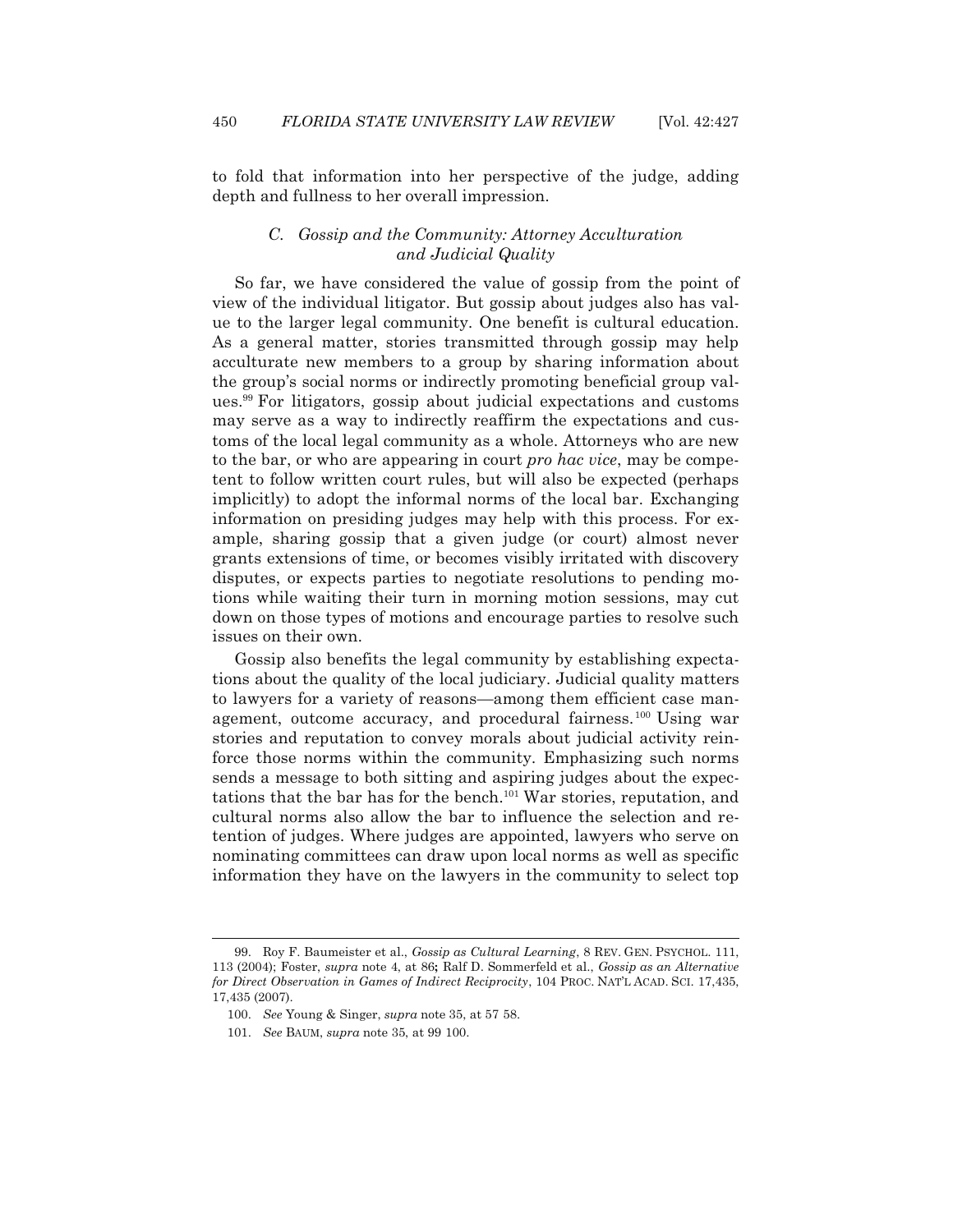candidates. 102 Where judges are elected or re-elected (as in many state courts), attorneys can draw upon a judge's reputation—as well as their own familiarity with the judge—to inform interested voters.103

 Assessments of judicial quality also matter to the judges themselves, both as a matter of professional pride<sup> $104$ </sup> and (in many jurisdictions) as a gauge of professional respect in advance of reelection, retention, or reappointment decisions. A sitting judge who commands a strong reputation or individual reviews from the lawyers who appear before her is more likely to maintain her job at the end of a set term. 105 By contrast, a judge with a poor professional reputation among the bar will face a harder road to another term on the bench.106 Even judges with life tenure face the consequences of judicial quality assessments; though they ordinarily cannot be removed from the bench, their poor reputations encourage lawyers to avoid them whenever possible.<sup>107</sup>

 As conscientious professionals, most judges would like to know what others think of their performance, so that they can build upon their strengths and improve upon their weaknesses. But judges also face a very hard time getting good feedback on the jobs they are doing, because no lawyer will dare complain to them directly. This is particularly true when the cause for complaint is not an evidentiary or procedural objection, but a personal peccadillo. The judge who appears unprepared, or seems inefficient, or looks not to be paying attention during hearings and trials, will never hear that critique directly from a lawyer in the case.<sup>108</sup> Several states have attempted to compensate for this information vacuum with formal, periodic judicial performance evaluations—programs that combine anonymous attorney surveys with courtroom observation, peer review, and relat-

 <sup>102.</sup> *See* ALBERT M. KALES, UNPOPULAR GOVERNMENT IN THE UNITED STATES 238 39 (1914). *But see* Jeffrey D. Jackson, *Beyond Quality: First Principles in Judicial Selection and Their Application to a Commission Based Selection System*, 34 FORDHAM URB. L.J. 125, 150 (2007) (suggesting that privileging lawyer expertise on nominating commissions may be in tension with democratic ideals).

 <sup>103.</sup> *See, e.g*., Lawrence H. Averill, Jr., *Observations on the Wyoming Experience with Merit Selection of Judges: A Model for Arkansas*, 17 U. ARK. LITTLE ROCK L. REV. 281, 318 (1994). *But see* Stephen L. Wasby, *O.T. 1990: The Year of the Judge*, 16 JUST. SYS. J. 136, 139 (1992) (arguing that voters are generally unaware of judicial reputation).

 <sup>104.</sup> Karl S. Coplan, *Legal Realism, Innate Morality, and the Structural Role of the Supreme Court in the U.S. Constitutional Democracy*, 86 TUL. L. REV. 181, 196 (2011) (dis cussing judges' concerns about professional reputation).

 <sup>105.</sup> Stephen Kelson, *Judicial Independence and the Blame Game: The Easiest Target Is a Sitting One*, 15 UTAH B.J. 14, 17 (2002).

 <sup>106.</sup> *See id.*

 <sup>107.</sup> *See infra* Part III.B.

 <sup>108.</sup> *See* Young & Singer, *supra* note 35, at 95.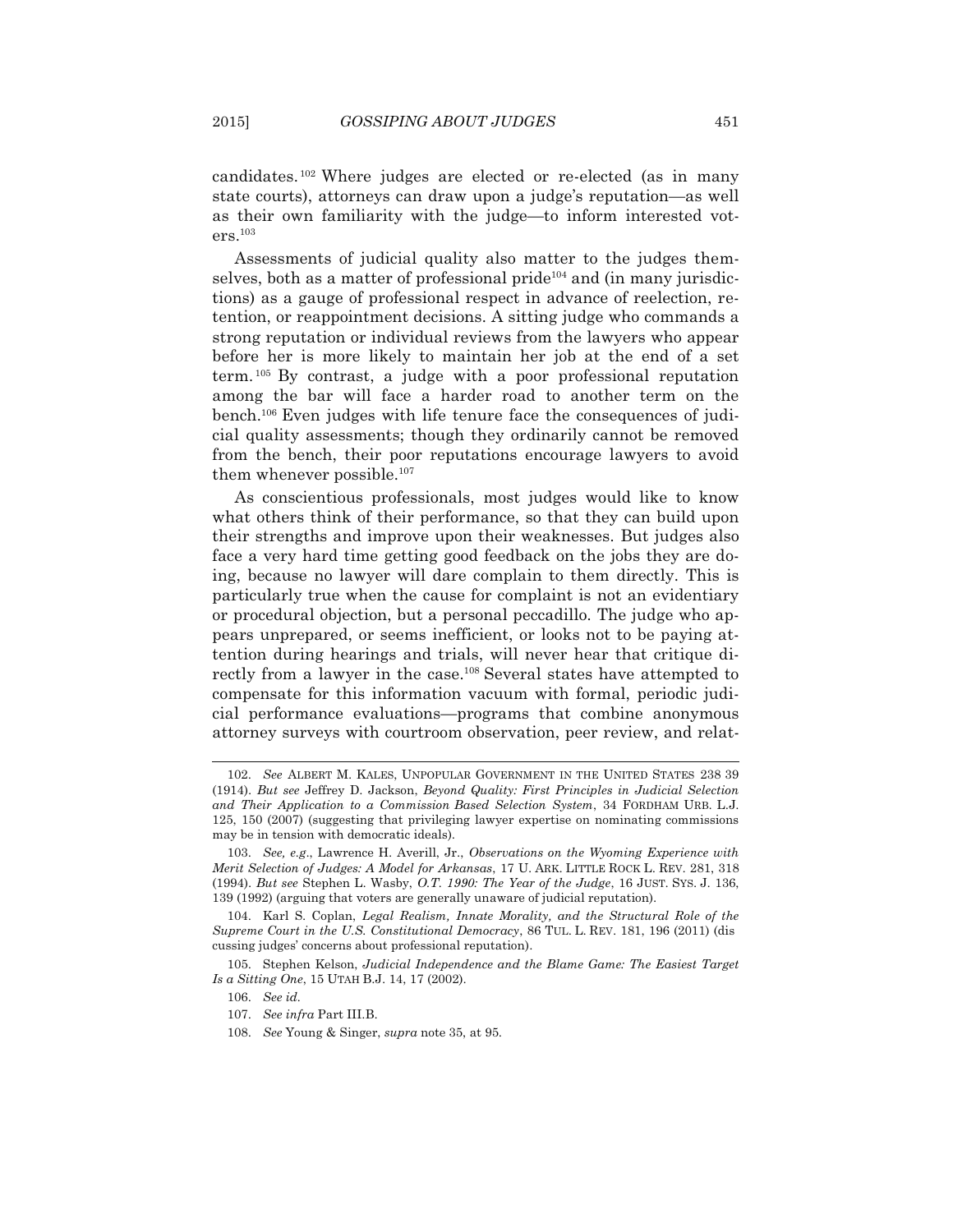ed analyses to provide judges with constructive feedback on their recent performance.109 In other states without formal programs (as well as the occasional federal jurisdiction), the state or local bar conducts its own anonymous surveys and shares the information with judges.110 These programs, however, are neither uniformly dispersed nor of uniform quality. The judge's general reputation as a jurist, by contrast, is available in every legal community and provides a sort of backdoor feedback for the judge that is more easily and consistently available.

 In sum, gossip is a necessary, and often healthy, part of civil litigation culture. Evaluative secondhand information both substitutes for direct interaction with a judge, and supplements that interaction, allowing attorneys to form the impressions of judges that color their predictions and related litigation strategies. Gossip even indirectly reinforces cultural norms. But gossip is also an adulterated information source, prone to error and distortion, with which attorneys must grapple. It is to these flaws in secondhand information that I now turn.

#### III. THE PERILS OF GOSSIP

 Gossip about judges can carry a great deal of social and informational value for litigators, but the extent of that value is ultimately only as good as the quality of the gossip itself. And gossip's quality is hardly assured—even when conducted in good faith, the transmission of secondhand information is naturally prone to a number of cognitive distortions that compromise its accuracy and reliability. This Part identifies those cognitive distortions and describes the methods that attorneys use to ensure that the gossip they hear reflects as accurately as possible a judge's behavior and predilections. Like users of gossip in other contexts, litigators attempt to confirm the validity of new secondhand information by comparing that information to their personal experiences and the relevant experiences of others.

#### *A. Distortion in the Transmission of Information*

 The transmission of gossip is fraught with potential accuracy and clarity problems. In any secondhand retelling, both the speaker and the listener have incentives not to transmit (or capture) the entire story within its full context. Rather, both parties are selective users of information. As one set of researchers has explained:

 <sup>109.</sup> For an overview of these programs, see Kourlis & Singer, *supra* note 29, at 204 05.

 <sup>110.</sup> *See* INST. FOR THE ADVANCEMENT OF THE AM. LEGAL SYS., SHARED EXPECTATIONS: JUDICIAL ACCOUNTABILITY IN CONTEXT, at app. A (2006) (discussing unofficial state bar programs); Kourlis & Singer, *supra* note 35, at 15 19 (discussing federal pilot programs).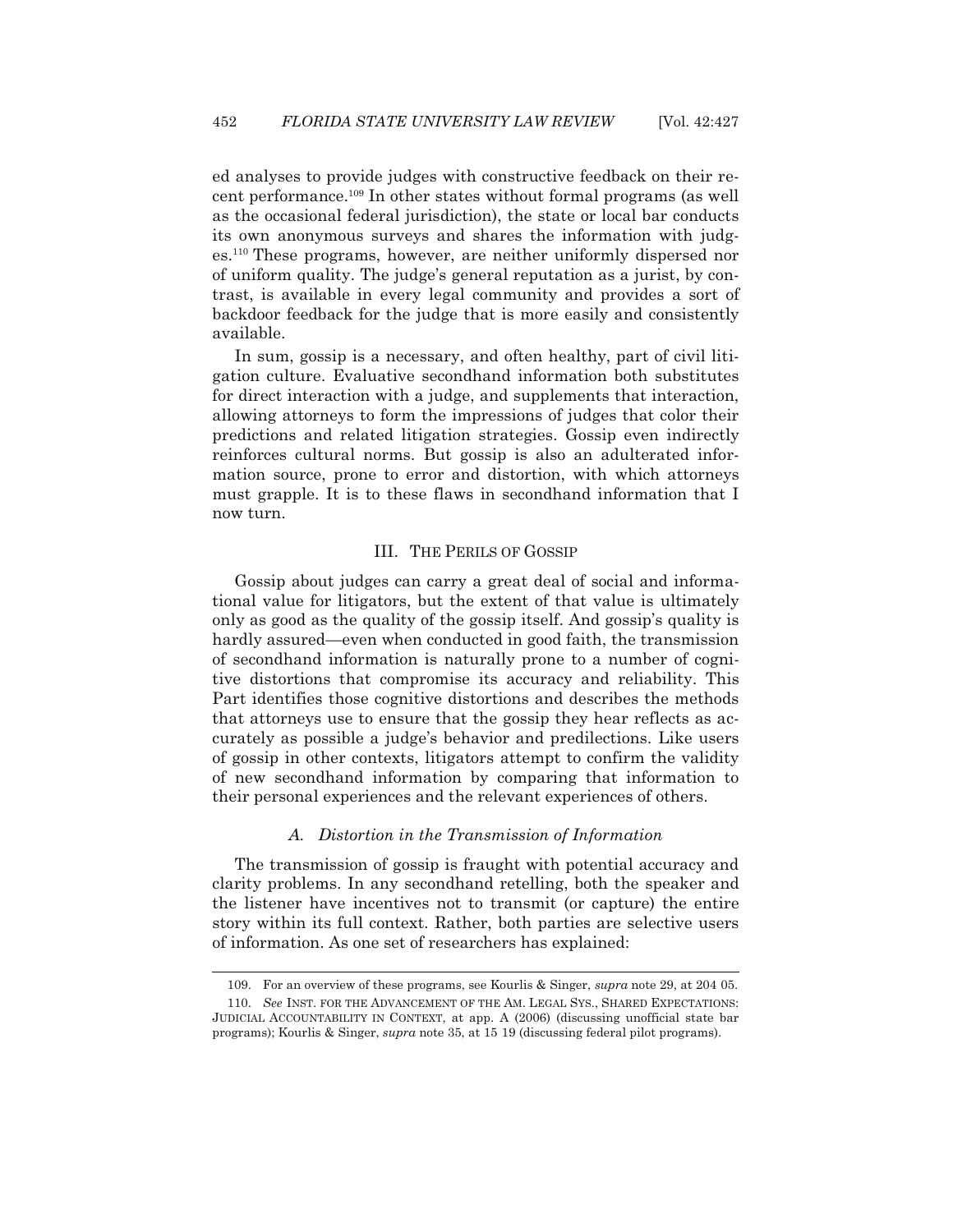[I]ndividuals' interaction partners might not find their perception of an individual important or interesting enough to pass on to others. And those who receive secondhand information about an individual might not care enough to pay attention to it and retain it over time. Indeed, receivers of secondhand information listen only selectively to it, which can lead to a divergence in perceptions between the provider and receiver of the information.<sup>111</sup>

Put differently, the transmission of information about another person is colored by the desire of both the teller and the listener for "a good story."112 And this desire creates both supply-side and demand-side inaccuracy.

 On the supply side, speakers often emphasize information about the target person's actions or behaviors and omit or "downplay information about the context in which [those behaviors] took place."113 Favoring certain details over others is a natural component of storytelling: "[S]tory construction usually involves stretching evidence to conform to the contours of a relatively simple skeleton theme. . . . We must leave out the details that don't fit, and invent some that make things work better."114 The result is a depiction of the target person that is livelier, sharper, and more memorable, but also lacking in context and background information.

 The selective transmission of information about another person is often a conscious decision. A speaker may skew information negatively, as when an attorney seeking to make himself the hero of a war story paints the judge as irrational, incompetent, arbitrary, or "downright unreasonable."115 An attorney may relate a story about a judge who berated counsel for no apparent reason other than his nasty disposition, omitting that the outburst was caused by the attorney's own lack of preparation, dilatory actions, or disrespect for the court.116 A speaker may also skew the shared information positively.

 <sup>111.</sup> Cameron Anderson & Aiwa Shirako, *Are Individuals' Reputations Related to Their History of Behavior?*, 94 J. PERSONALITY & SOC. PSYCHOL. 320, 321 (2008) (internal cita tions omitted).

 <sup>112.</sup> THOMAS GILOVICH, HOW WE KNOW WHAT ISN'T SO: THE FALLIBILITY OF HUMAN REASON IN EVERYDAY LIFE 90 (1991) (quotation marks omitted).

 <sup>113.</sup> Thomas Gilovich, *Secondhand Information and Social Judgment*, 23 J. EXPERIMENTAL SOC. PSYCHOL. 59, 60 (1987).

 <sup>114.</sup> Ian McGregor & John G. Holmes, *How Storytelling Shapes Memory and Impres sions of Relationship Events Over Time*, 76 J. PERSONALITY & SOC. PSYCHOL. 403, 403 (1999) (quoting Roger C. Schank & Robert P. Abelson, *Knowledge and Memory: The Real Story*, *in* 8 ADVANCES IN SOCIAL COGNITION 1, 34 (Robert S. Wyer, Jr. ed., 1995)) (quota tions omitted).

 <sup>115.</sup> Joan Humphrey Lefkow, *What Persuades When the Judge Has Discretion?*, 31 LITIG. 21, 22 (2004).

 <sup>116.</sup> *See* Terry A. Maroney, *Angry Judges*, 65 VAND. L. REV. 1207, 1232 (2012) (listing factors that trigger judicial anger at attorneys).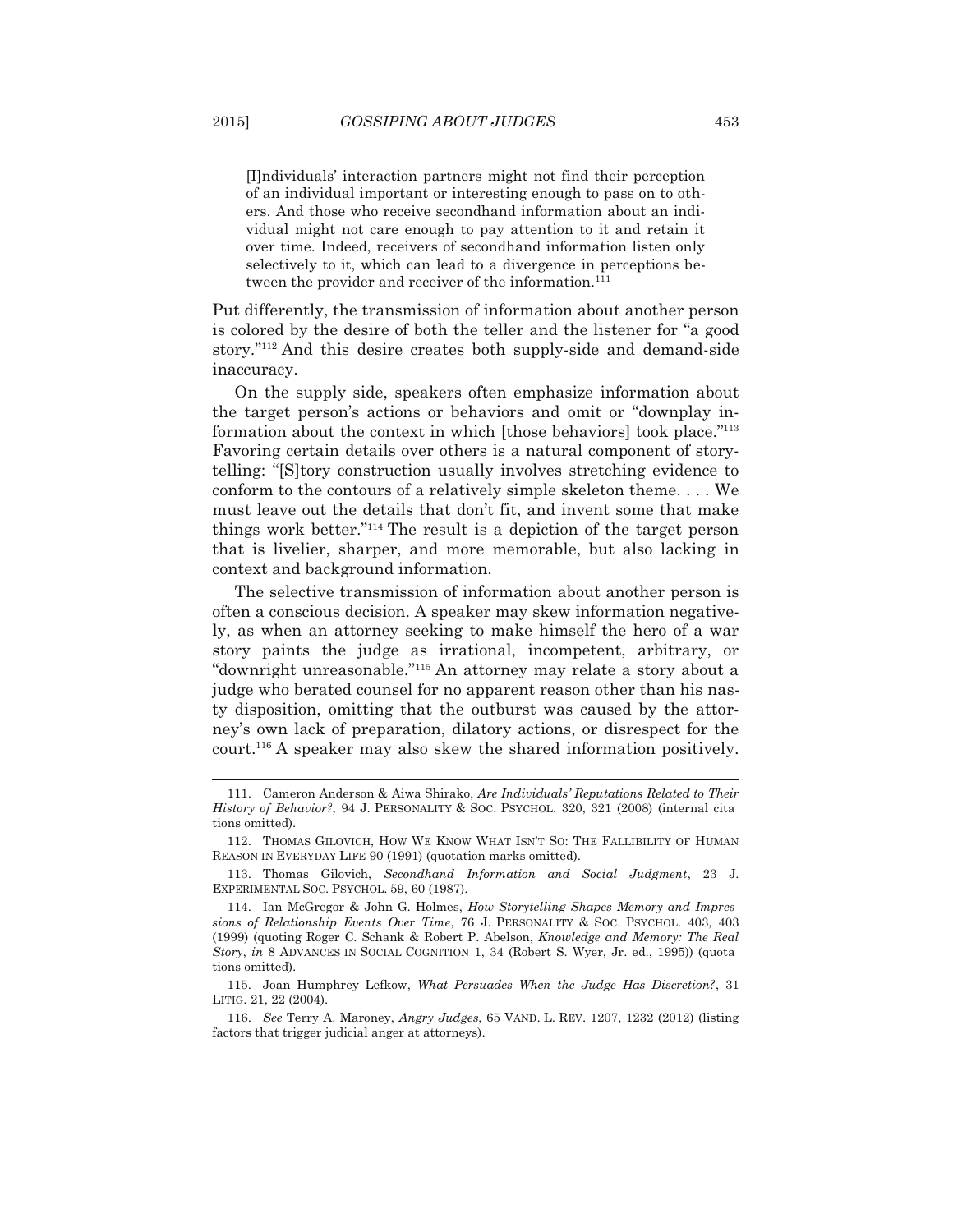For example, an attorney may feel loyalty to a judge, developed through previous personal or professional relationships, gratitude for earlier decisions, or social connections. Commentators have identified this fealty as a common phenomenon among a judge's former clerks, but other professional groups such as law professors, legal journalists, and fellow judges have also been shown to cast the judges they admire and socialize with in an unduly positive light. Judges themselves may try to manage their own reputations through these connections, allowing loyal friends and admirers to promote and preserve their positive reputations and challenge or explain away negative perceptions.<sup>117</sup>

 A speaker may also transmit selective information about a third person unconsciously and instinctively, to suit the listener's knowledge and attitudes.118 The social psychologists E. Tory Higgins and William Rholes have termed this phenomenon the "shared reali $tv$ " effect.<sup>119</sup> They explain:

The communicator is apt to modify the message about the stimulus person to match the listener's attitude, for a number of reasons. One reason is to avoid conflict with the listener. . . . If the stimulus is evaluatively ambiguous (i.e., both favorable and unfavorable labels can be used to encode it), then the communicator is apt to use whichever label is evaluatively consistent with the listener's attitude. For example, if the stimulus person's behavior can be labeled as either "confident" or "conceited," the communicator is apt to label the stimulus person as "confident" when the listener ostensibly likes this person, but as "conceited" when the listener dislikes this person. When the stimulus is evaluatively unambiguous (i.e., either only favorable labels or only unfavorable labels can be used to encode it), then the communicator may omit labeling the stimulus altogether when its evaluative implications are inconsistent with the listener's attitude.<sup>120</sup>

 The desire to achieve "shared reality" with any given audience is sufficiently strong that a storyteller may change the message of the story to suit different audiences, even if there is only a brief delay

 <sup>117.</sup> In this area, the bulk of scholarship has focused on Justice Oliver Wendell Holmes, Jr., whose close relationships both with his law clerks and with like minded ad mirers at Washington, D.C.'s so called "House of Truth" in the early part of the twentieth century facilitated his canonization among the most esteemed members of the American judiciary. I. Scott Messinger, *The Judge as Mentor: Oliver Wendell Holmes, Jr., and His Law Clerks*, 11 YALE J.L. & HUMAN. 119 (1999); Brad Snyder, *The House that Built Holmes*, 30 LAW & HIST. REV. 661 (2012).

 <sup>118.</sup> *See* E. Tory Higgins & William S. Rholes, *"Saying Is Believing": Effects of Message Modification on Memory and Liking for the Person Described*, 14 J. EXPERIMENTAL SOC. PSYCHOL. 363, 363 64 (1978).

 <sup>119.</sup> *See generally id.*

 <sup>120.</sup> *Id.* at 364.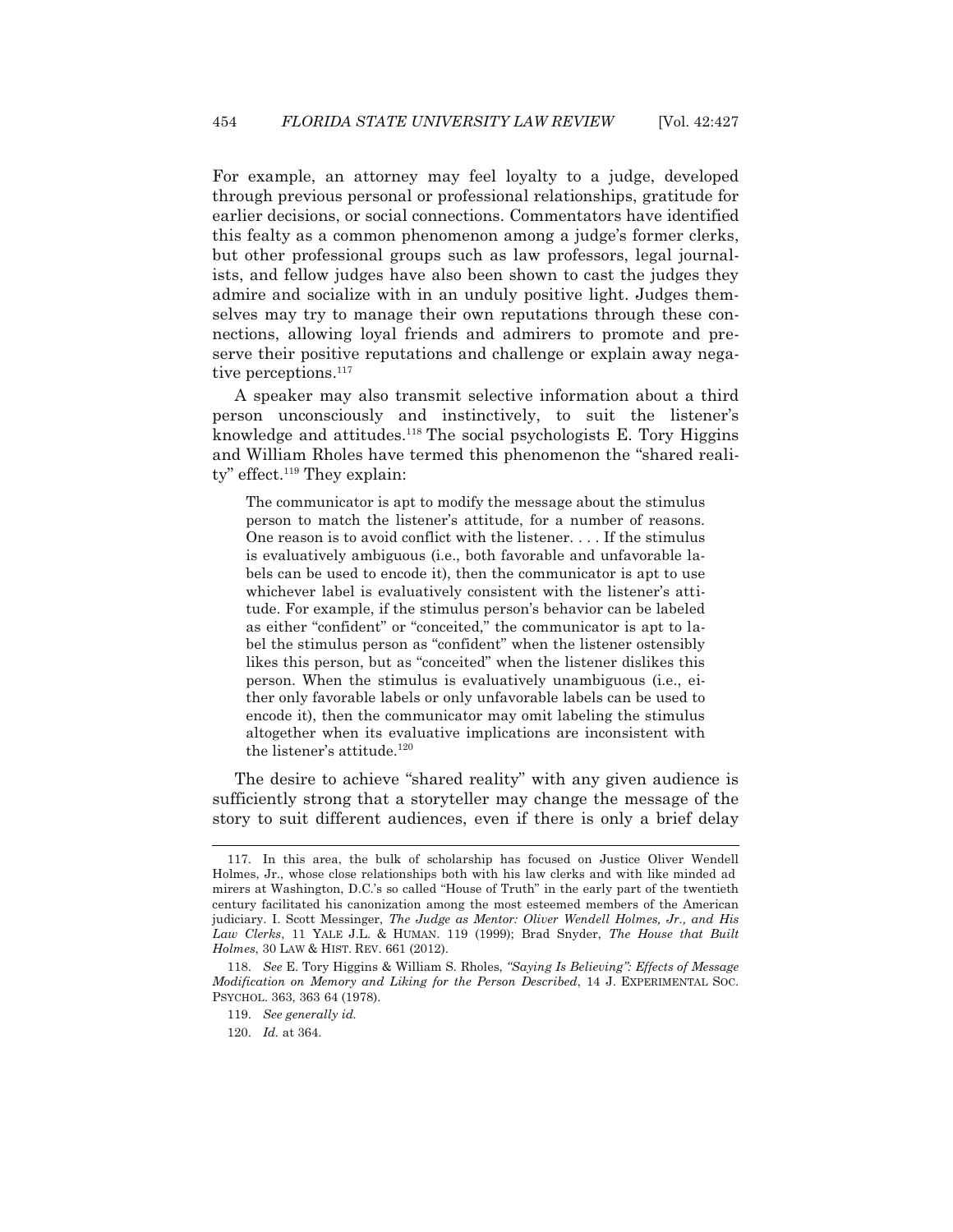between the storytelling opportunities. One study, for example, found that storytellers who shared information on a target person with one audience "significantly modified their messages to suit the attitudinal characteristics of their second audience" after a delay of only fifteen minutes.121 Put in more concrete terms, a lawyer's description of a judge to one colleague could differ significantly from that provided to another colleague on the same day, depending on the perceived attitudes of the listeners. One can imagine, for example, a junior litigation partner describing an awkward courtroom experience with a judge in modest and careful terms to a senior partner, but later describing the same experience to a junior associate in a way that makes the junior partner look heroic and the judge look unreasonable. The reaction of the listener, and the power dynamic between the speaker and listener, can change the way the story is remembered and told.

 By emphasizing certain characteristics and behaviors of a judge to achieve "shared reality" with an audience, a lawyer can even influence her own memory of the judge and the event. Over time, as details of her original interaction with the judge fade, the lawyer is more likely to recall—and rely upon—the characterizations of the judge that she used most prominently when relaying the story. Thus even a firsthand encounter can become caricatured over time as it is shared with others. In psychological terms, "[o]nce a communicator has labeled a stimulus, the label becomes part of the information recalled about the stimulus, and the stimulus is likely to be reconstructed in recall so as to be consistent with the characteristics of the category designated by the label."122

 On the demand side, listeners frequently fail to collect all the information available on a target person, selectively listen to the information that is available, and assimilate the information they do hear into preexisting beliefs about the target person. These distorting behaviors are entirely natural and in some respects cognitively desirable,123 but they nevertheless compromise the overall accuracy of a gossip-based impression. One common problem is the failure to accumulate sufficient information on a target judge from secondhand sources. We previously saw Attorney Able seeking out information on Judge Jones from several different colleagues, but sometimes a com-

 <sup>121.</sup> C. Douglas McCann et al., *Primacy and Recency in Communication and Self Persuasion: How Successive Audiences and Multiple Encodings Influence Subsequent Eval uative Judgments*, 9 SOC. COGNITION 47, 61 (1991) (emphasis omitted).

 <sup>122.</sup> Higgins & Rholes, *supra* note 118, at 364 65.

 <sup>123.</sup> Human beings have a finite and limited capacity to collect and process infor mation about others; we are "cognitive miser[s]." Emler, *supra* note 33, at 178 (quotations omitted).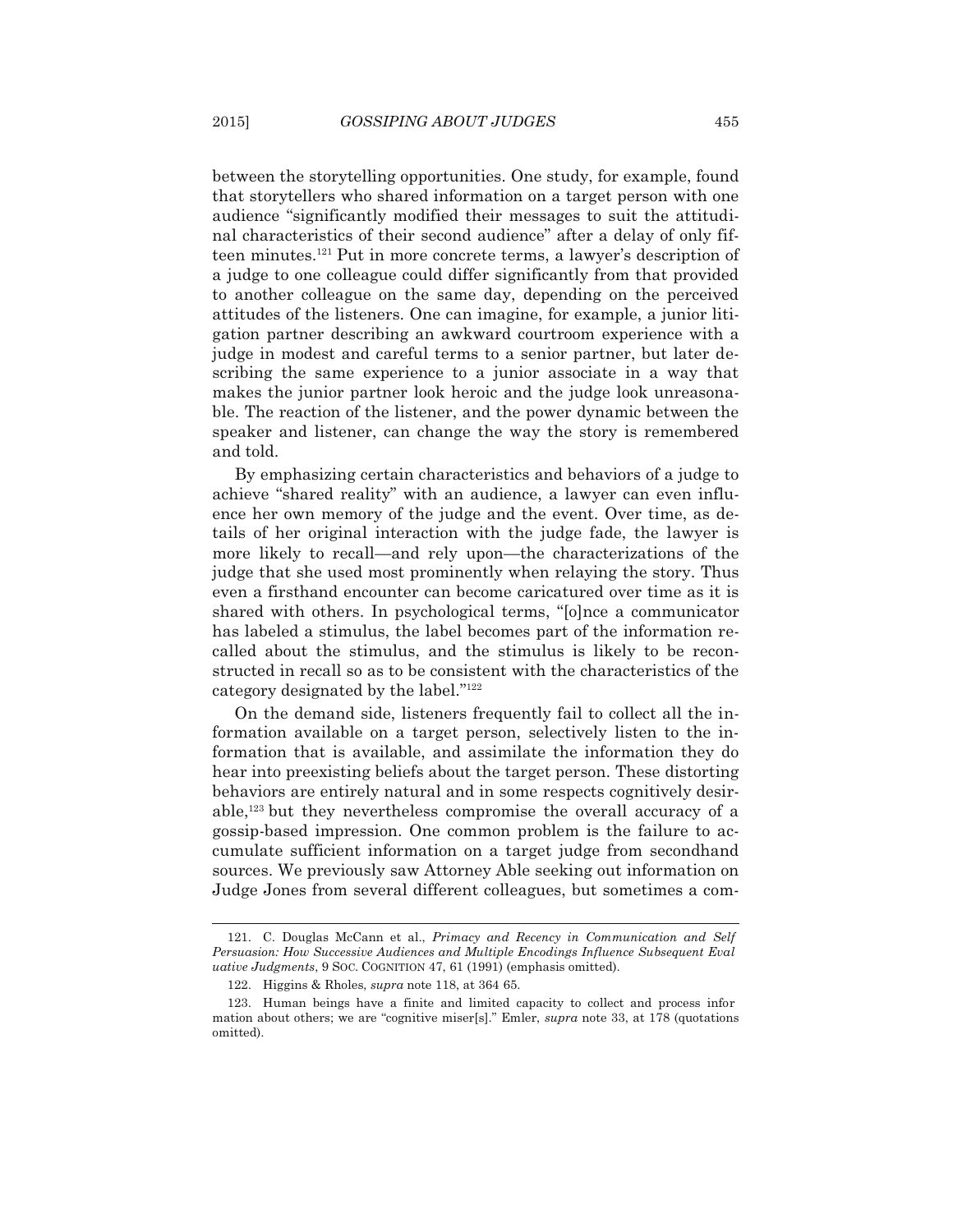prehensive search is impractical: the decision to search for and collect new information on a judge may be bounded by time and resource constraints which limit the amount of information the attorney can acquire. 124 While some case events afford attorneys the luxury to carefully research the judge before making critical strategic decisions, others do not.<sup>125</sup> (Consider, for example, a quickly scheduled hearing on a temporary restraining order or preliminary injunction, a dispute requiring judicial intervention during a deposition, or the use of a rotating "motions judge" in state court). The danger of limiting one's sources, of course, is that the sources that *are* relied upon may not fully or accurately reflect the judge's true disposition or even the judge's general reputation in the broader legal community.126

 Even if multiple sources are consulted, listeners may not always take account of all the information they are told. Lack of focus is one contributor. Lawyers under time pressure, or who face environmental or intellectual distractions while listening to secondhand information about a judge, are less likely to process that information thoroughly.127 Even without a heightened cognitive load, however, listeners to secondhand information typically fail to situate target behavior in context even when that context is provided.128 That is, even if the storyteller offers a comprehensive account of the activity and circumstances surrounding the judicial behavior, the listener is prone to tune out many of those details in favor of particular information that (for whatever reason) he deems most relevant.

 What the listener considers relevant may itself be driven by a host of natural cognitive biases. One of the most common biases is the primacy effect, whereby the attorney forms an image of the judge based on the first information he receives about the judge (from whatever source), and maintains that image of the judge even after

 <sup>124.</sup> Steve W.J. Kozlowski & J. Kevin Ford, *Rater Information Acquisition Processes: Tracing the Effects of Prior Knowledge, Performance Level, Search Constraint, and Memory Demand*, 49 ORGANIZATIONAL BEHAV.&HUM. DECISION PROCESSES 282, 285 (1991).

 <sup>125.</sup> One study found that the information seeking behavior of appellate judges is simi larly affected by time constraints. Otike, *supra* note 1, at 28 (citing M. M. Hainsworth, Information Seeking Behavior of Judges of the Florida District Courts of Appeal (1992) (unpublished Ph.D. thesis, Florida State University)).

 <sup>126.</sup> As one scholar has noted, reputation is best thought of as a "collective phenome non and a product of social processes, and not as an impression in the head of any single individual." Emler, *supra* note 33, at 171.

 <sup>127.</sup> Robert S. Baron et al., *Why Listeners Hear Less Than They Are Told: Attentional Load and the Teller Listener Extremity Effect*, 72 J. PERSONALITY & SOC. PSYCHOL. 826, 836 (1997).

 <sup>128.</sup> *Id.* at 836 37; *see also* Mary L. Inman et al., *Do We Tell Less Than We Know or Hear Less Than We Are Told? Exploring the Teller Listener Extremity Effect*, 29 J. EXPERIMENTAL SOC. PSYCHOL. 528, 547 48 (1993).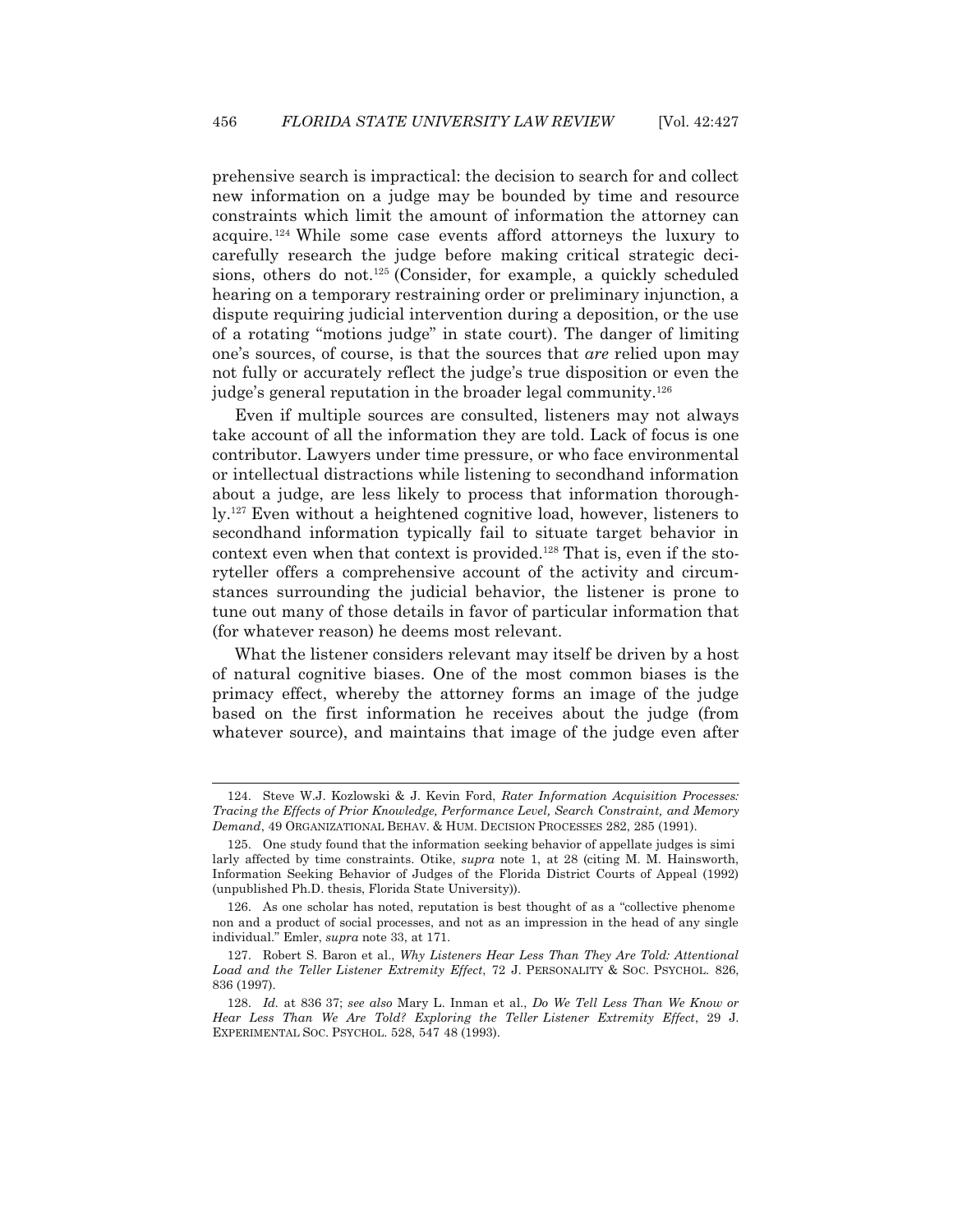subsequent information provides contrary evidence.<sup>129</sup> The primacy effect is natural and influences human impressions far beyond the lawyer-judge relationship, but its potential to skew lawyer perceptions of a judge based purely on secondhand information is powerful. A related cognitive bias is the performance cue effect, by which an attorney's expectations about a judge's decisions and behavior (drawn, perhaps, from war stories, media coverage, or the judge's general reputation) color her assessment of the judge's *actual* decisions and behavior. Thus a judge who asks pointed and challenging questions during a motion hearing may be seen as thoughtful, probing, and "tough but fair" by Attorney A (who had received mostly positive secondhand information on the judge) but rude, unfocused, and egotistical by Attorney B (who had received primarily negative secondhand information on the judge). While research into the performance cue effect with respect to attorney ratings of judges has been relatively limited, the effect has been observed in a variety of other professions in which observer assessments play an important role, including higher education,<sup>130</sup> professional and amateur athletics,<sup>131</sup> and medicine.<sup>132</sup>

 Collectively, the supply-side and demand-side distortions contribute to a larger "extremity effect," whereby impressions of a third person "become simpler, sharpened, and polarized" as they are transmitted between speaker and listener. 133 In this respect, the transmission of secondhand information about a person is largely indistinguishable from the transmission of a rumor: as it travels, "it tends to grow shorter, more concise, more easily grasped and told."134 With each subsequent transmission, background information is eliminated or leveled, and remaining details are sharpened to fit and promote the leading motif of the story. 135 The result is that a

132. Sage, *supra* note 34, at 168 69.

 <sup>129.</sup> Inman et al., *supra* note 128, at 547; Tetlock, *supra* note 81, at 286 (citing studies). 130. *See, e.g*., Bryan W. Griffin, *Instructor Reputation and Student Ratings of Instruc tion*, 26 CONTEMP. EDUC. PSYCHOL. 534, 547 (2001).

 <sup>131.</sup> *See, e.g*., Leanne C. Findlay & Diane M. Ste Marie, *A Reputation Bias in Figure Skating Judging*, 26 J. SPORT & EXERCISE PSYCHOL. 154, 163 64 (2004); David W. Rainey et al., *The Effects of a Pitcher's Reputation on Umpires' Calls of Balls and Strikes*, 12 J. SPORTS BEHAV. 139, 146 47 (1989); John K. Scheer & Charles J. Ansorge, *Effects of Natu rally Induced Judges' Expectations on the Ratings of Physical Performances*, 46 RES. Q. 463, 467 68 (1975); R. C. Thelwell et al., *Can Reputation Biases Influence the Outcome and Process of Making Competence Judgments of a Coach?*, 23 SCANDINAVIAN J. MED. & SCI. SPORTS e65, e69 (2013).

 <sup>133.</sup> Daniel R. Ames & Lara K. Kammrath, *When the Dirt Sticks: Negativity in Secondhand Impressions* 3 (Colom. Bus. Sch., Working Paper, 2005); *see also* Gilovich, *supra* note 113, at 60.

 <sup>134.</sup> Gordon W. Allport & Leo Postman, *An Analysis of Rumor*, 10 PUB. OP. Q. 501, 505 (1946 47).

 <sup>135.</sup> *Id.*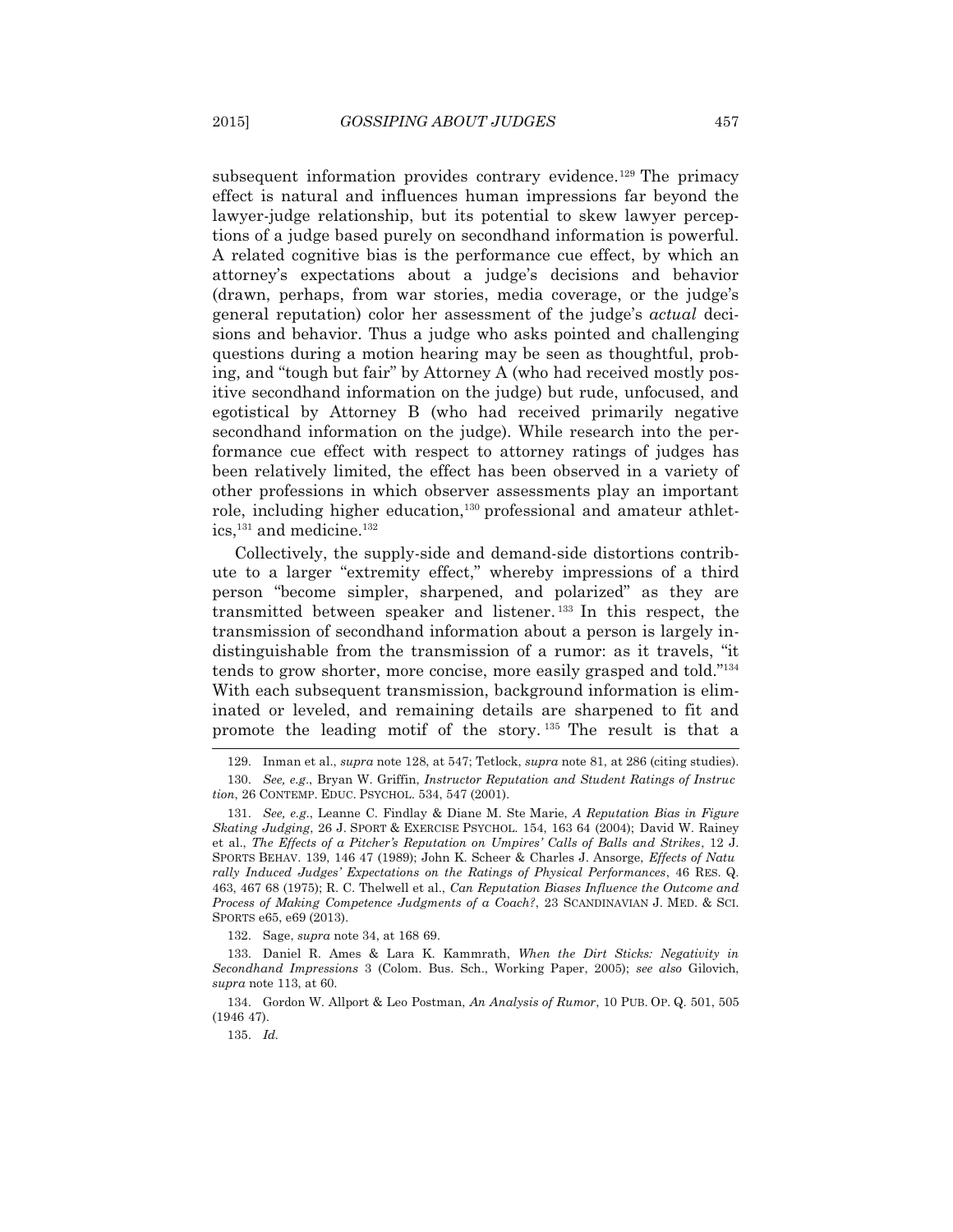secondhand impression of a person is typically much simpler and "cleaner" than a firsthand impression.136 Such an impression may be more memorable and vivid, but it also lacks the nuance and situational context that helps explain so many typical human behaviors.

 Even if supply-side and demand-side inaccuracy could be avoided, secondhand information is further prone to staleness. Individual war stories, courtroom observations of the judge, and even written opinions capture a specific interaction at a specific moment in time. Even if they accurately reflected the judge's disposition and personality at that moment, circumstances can and do change. Judging, like any profession, has a learning curve. A newly appointed judge with a purely criminal practice background may need some time to feel comfortable managing civil cases and deciding associated motions. Even a judge who is familiar with a procedure from practice experience may be unusually tentative on some matters early in her judicial career. Judges may similarly need some time to feel out their personalities on the bench: How strictly will they address attorneys? How will they handle scheduling and the use of court staff? What tactics and behaviors will they use to set the tone of their respective courtrooms? A lawyer who interacts with a new judge may later find that the judge's early actions have changed considerably as she has grown in judicial experience.

 Staleness also affects judicial reputation. What once was thought to adequately capture a judge's professional character and personality may not hold up over time. Put another way, "reputations suffer from neglect" and may diverge from an individual's actual character unless constantly replenished with "visible behavioural evidence that is consistent with the qualities and identities" the individual currently displays.137 Moreover, the problem of a mismatch between reputation and reality extends far beyond the judiciary. As one social psychologist put it, "[w]e all know the disappointing experience of having trusted the reputation of a famous tourist spot and, once there, wondering what are we were doing in such an awful place. Reputation is more resilient to time changes than the effective qualities it is supposed to represent."138

 As with individual-centered gossip or war stories, a judge's general reputation in the legal community is a potentially valuable cognitive shortcut for litigators.139 If reasonably accurate, it allows a

 <sup>136.</sup> *See id.*

 <sup>137.</sup> Emler, *supra* note 33, at 184.

 <sup>138.</sup> Origgi, *supra* note 34, at 412.

 <sup>139.</sup> *See* Emler, *supra* note 33, at 175. Reputation serves as a useful shortcut in social and professional interactions in large part because it allows us to get the gist of a person's predicted behavior without expending significant time and energy.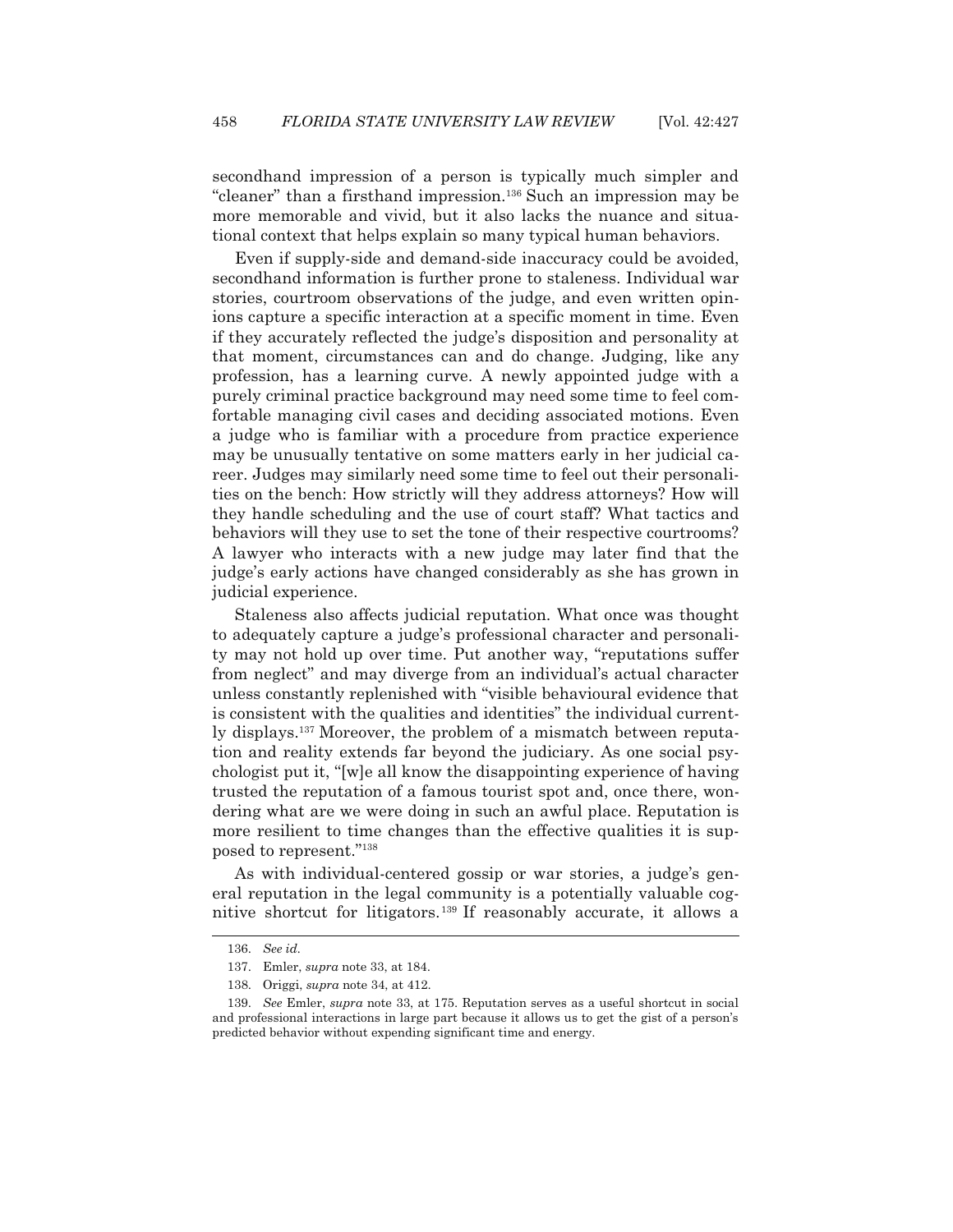lawyer who is unfamiliar with a judge to predict the likely outcome of a professional encounter as if she did know the judge.140 But the complex social interactions that influence a judge's reputation also pose special problems for lawyers who seek to rely on it. First, research suggests that an individual's reputation is only mildly related to his or her history of behavior.<sup>141</sup> Individuals who are better known in a community (for example, a particularly prominent or socially connected judge) may see a stronger link between reputation and behavior but overall the connection is surprisingly low.142 Second, even if a community of lawyers as a whole has a complete and updated perception of a judge's reputation, individual lawyers are likely to be missing at least some key information—and it is individual attorneys, not a community "oracle," that information-seeking lawyers turn to when trying to ascertain information on judges. A lawyer consulted about a judge's reputation can only offer his or her own perception of that reputation—a perception that may be clouded by staleness $143$  or personal affinity or dislike for the judge in question.<sup>144</sup>

## *B. Compensating for Distortion*

 With so many natural cognitive distortions, it may seem incredible that any information is ever transmitted with a sufficient degree of accuracy to be useful to the listener. And yet secondhand information is used every day—by lawyers and everyone else—with reasonable confidence and typically without ill effects. Lawyers sift through the gossip and other secondhand information they obtain, considering its nature and sources, and comparing it to their existing impressions of a judge. Apparently reliable information is folded into the attorney's overall impression of the judge; unreliable information is discounted or discarded.145

 The social psychologist Thomas Gilovich has suggested the following four "helpful guidelines" for evaluating the reliability of secondhand claims: (1) consider the source of the claims and that source's expertise or familiarity with the subject; (2) trust facts and distrust projections; (3) be cognizant of sharpening and leveling as

 <sup>140.</sup> *See* Garoupa & Ginsburg, *Reputation*, *supra* note 9, at 229; Origgi, *supra* note 34, at 416; Welsh, *supra* note 34, at 134. In this sense, gossip can serve as a viable alternative for direct observation of the judge. *See* Sommerfeld et al., *supra* note 99, at 17, 435.

 <sup>141.</sup> Anderson & Shirako, *supra* note 111, at 320.

<sup>142</sup>**.** *Id. at* 329.

 <sup>143.</sup> Origgi, *supra* note 34, at 412.

 <sup>144.</sup> Most judges care about their professional reputations and will work independently and with supporters to improve or defend their reputations. *See supra* note 117 and accom panying text.

 <sup>145.</sup> *See* Hilton et al., *supra* note 84, at 548.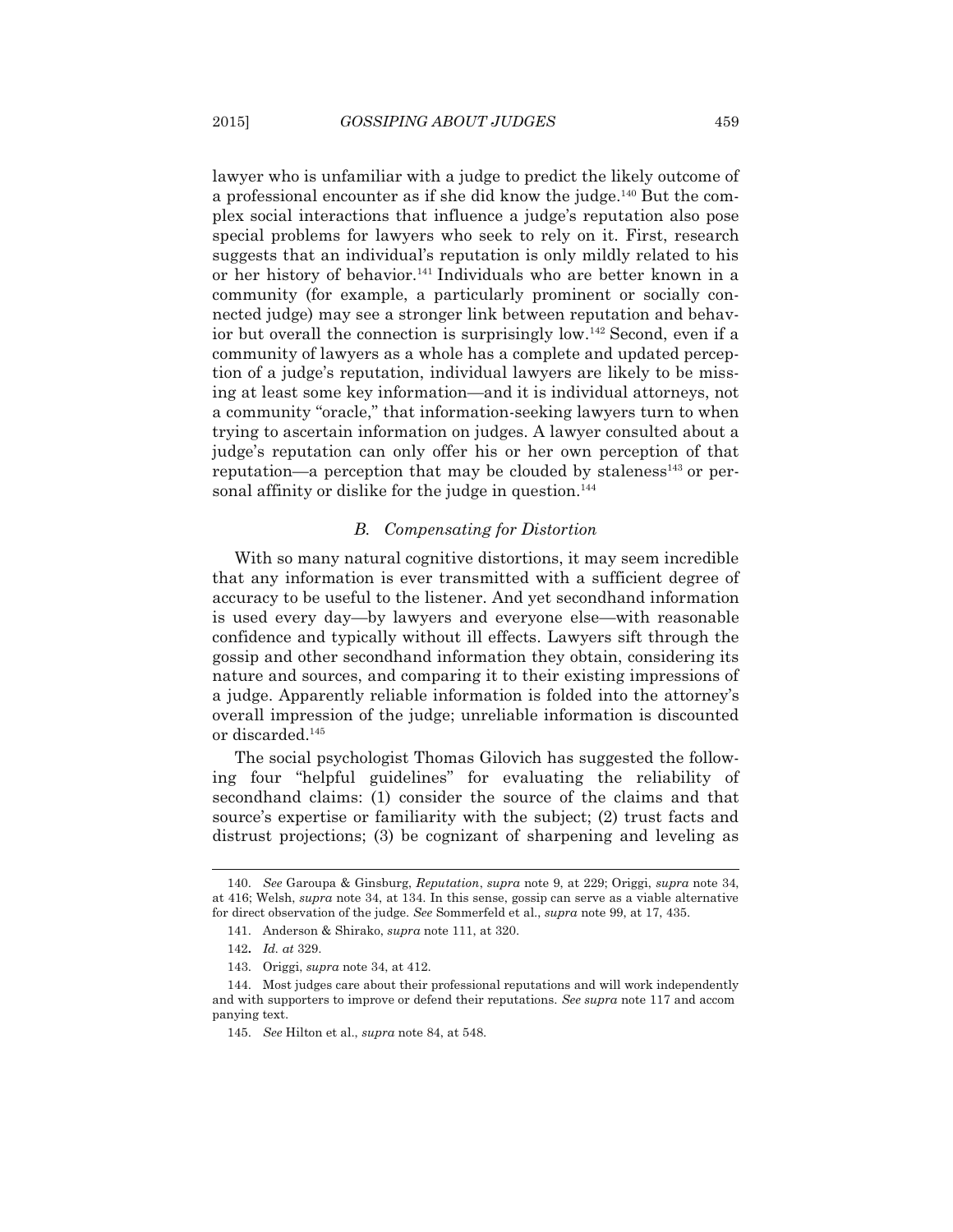information is relayed; and (4) be wary of the testimonial of a single person.146 Although these guidelines were addressed to public scrutiny of media reports, they apply equally well to scrutiny of gossip about judges. In particular, as applied to litigators, all four of Gilovich's guidelines counsel reliance on sources of information that reflect direct, recent, and preferably repeated interaction with the judge in question. A lawyer who has enjoyed repeated and recent interaction with a judge is less likely when sharing information on that judge to project behavioral attributes from a single encounter, less likely to have stale information, and more likely to appreciate how judicial behavior and reactions may change in different litigation contexts.147

 Litigation attorneys have many avenues by which to implement Gilovich's recommendations. They seek out information from the most reliable and experienced colleagues they can find. They turn to multiple colleagues to confirm information. Where time permits, they arrive at court at least a few minutes early to observe the judge in action in unrelated cases. They consult reputational and secondary sources on the judge's behavior and decisions. They compare others' war stories against their own personal experience. In short, they look to sources that are tied as closely as possible to another attorney's fresh, direct, and repeated interaction with the judge. The more interaction with a judge a source has had, and the more recent the interaction, the more the source's assessment of the judge is likely to be trusted.

## IV. THE FUTURE OF GOSSIP IN THE FEDERAL DISTRICT COURTS

 Given the central role of repeated, direct interaction between attorneys and judges in improving the accuracy and quality of gossip about judges, both the bench and the bar would be expected to show a deep interest in growing and maintaining high levels of professional interaction. But in fact, face-to-face meetings between judges and attorneys in federal district courts are in steady and significant decline. Moreover, several trends in federal civil litigation are likely to invite further decline in the coming years. Pressure on attorneys to resolve cases early in the litigation process (by motion or settlement) reduces opportunities for lawyer-judge interaction at later stages of litigation. The use of procedural mechanisms to choose or avoid certain judges decreases the number of non-voluntary and non-instrumental interactions between attorneys and judges, especially in courts where

 <sup>146.</sup> GILOVICH, *supra* note 112, at 109 11.

 <sup>147.</sup> Moreover, lawyers who have had repeated direct interactions with the judge are less likely to have false negative impressions of the judge. *See* Denrell, *supra* note 80, at 961.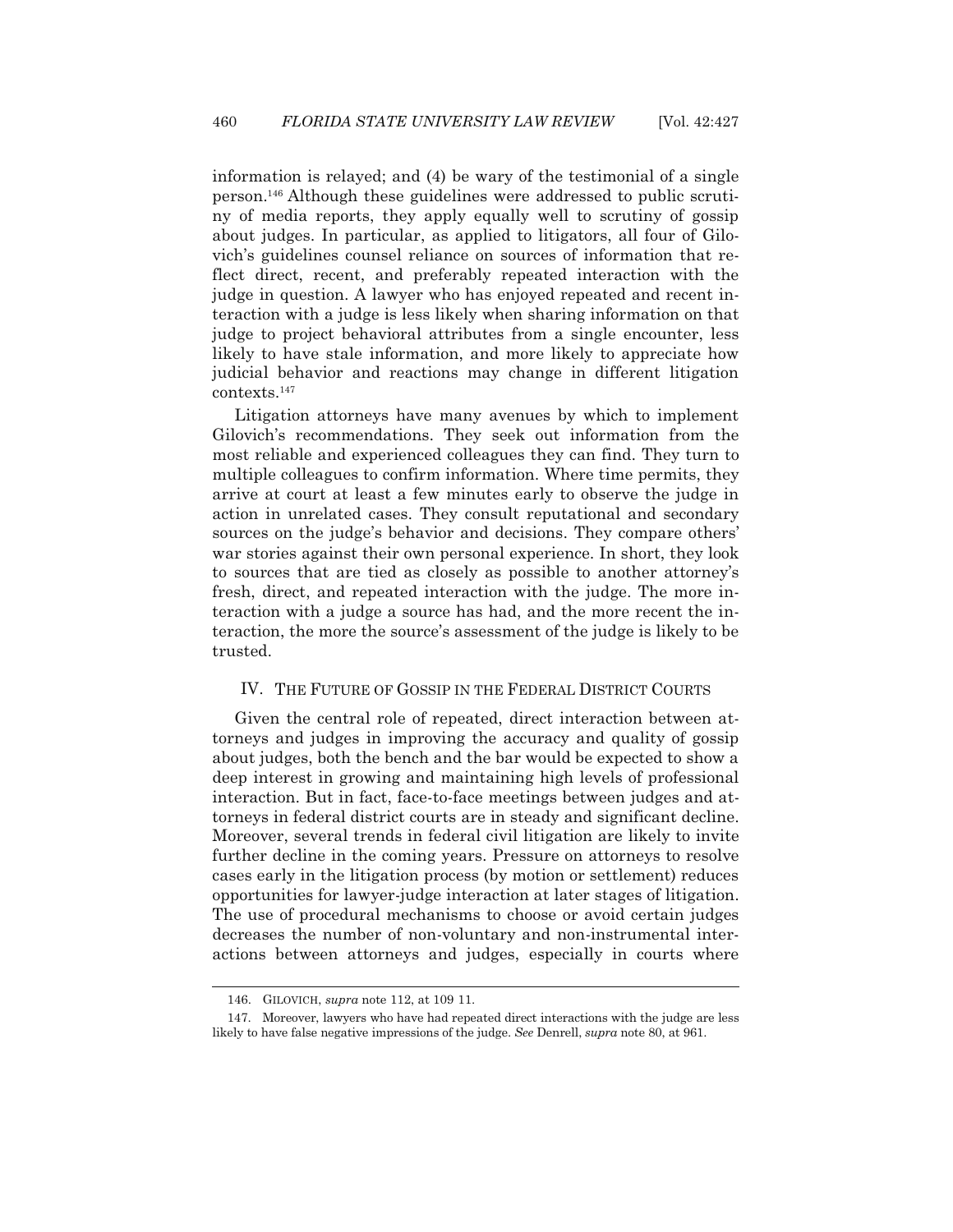judges are not randomly assigned (or where random assignment can be gamed). Finally, the growth of multijurisdictional civil practice reduces the number of repeated interactions that a litigator may have with a judge in his local legal community.

 Together, these trends reflect a classic collective action problem for federal civil litigators. As individual advocates, lawyers act perfectly rationally in avoiding judges with negative reputations by resolving cases early and expanding their practices beyond their local communities. As a group, however, they would benefit from extensive interactions with all members of the judiciary: a multitude of regular interactions should contribute to more robust impressions and judicial reputation, fresher war stories, and the greater availability of contextualized secondhand information about a judge. Furthermore, the drop in direct interaction carries significant consequences for litigators as a group: fewer interactions makes it more difficult for attorneys to monitor the accuracy of judicial reputation and other judicial gossip, rendering accessible gossip less reliable and reliable gossip less accessible.

## *A. The Changing Face of Attorney-Judge Interaction*

 At least in the federal courts, lawyers and judges are seeing fewer and fewer opportunities for repeated, face-to-face professional interaction. One prominent reason: the time allocated to courtroom activity is in steady decline. In Fiscal Year 2012 (FY2012) federal district judges collectively reported spending about 263,000 total hours with parties in open court or their chambers,<sup>148</sup> a drop of nearly nine percent from just four years earlier.<sup>149</sup> The year-over-year decline has been stubbornly persistent since at least Fiscal Year 2008 (FY2008).150

 Only about 65,000 of the hours reported in FY2012 were dedicated to trials and evidentiary hearings in civil cases,<sup>151</sup> a yearly average of 107 hours per active federal district judge. 152 Assuming ordinary workweeks and vacation schedules, 107 hours a year translates to less than two hours per judge per week in the courtroom on civil trials and evidentiary hearings. An additional 200 or so hours per active judge per year were reported for "other procedural hours" a catch-all category that includes conferences and motion hearings for both civil

 <sup>148.</sup> Jordan M. Singer & Hon. William G. Young, *Measuring Bench Presence: Federal District Judges in the Courtroom, 2008 2012*, 118 PENN. ST. L. REV. 243, 258 (2013).

 <sup>149.</sup> *Id.* (showing that about 287,000 hours were reported in federal district courts in FY2008).

 <sup>150.</sup> *See id.*

 <sup>151.</sup> *Id.* at 259 fig. 1.

 <sup>152.</sup> *Id.* at 260 tbl. 1.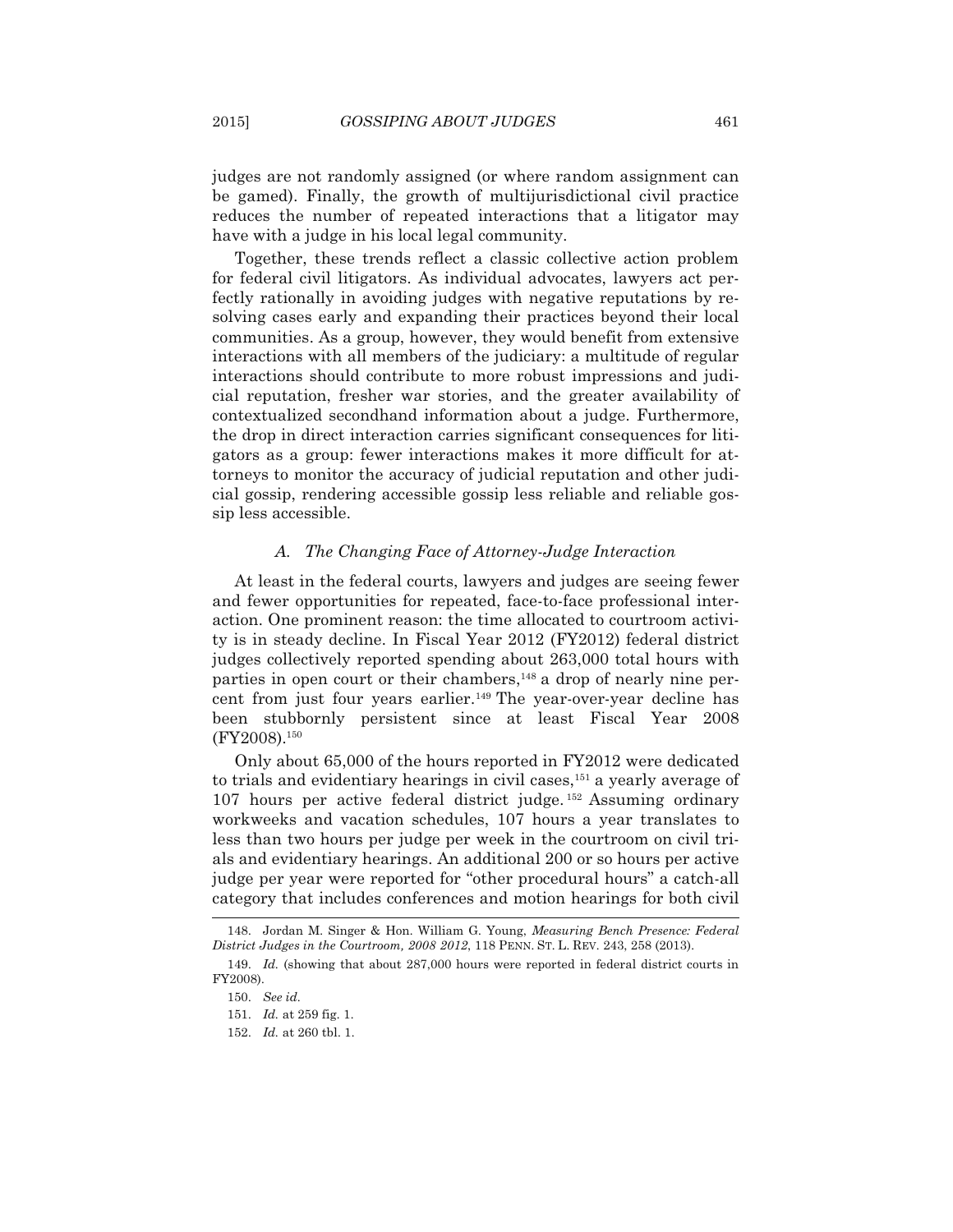and criminal matters.153 Even assuming generously that most of the "other procedural" hours were taken up with civil matters, actual face-to-face interactions between the judge and counsel in civil cases only amounts to about 300 hours per active district judge per year. In fact it is even less per active district judge, because the reported hours include time spent by senior and visiting judges as well. Judge Brock Hornby's observation that the federal district judge today is more likely to be poring over documents at her desk than adjudicating cases in open court is, unfortunately, empirically supported.154

 This ongoing decline in "bench presence" (as I have termed it elsewhere)155 means that both judicial decisions and attorney strategies are less likely to be informed by the exchange of ideas and information that typifies a courtroom hearing. More importantly for purposes of attorney gossip, a decline in bench presence means less opportunity for repeated, sustained interaction between the bench and the bar. Indeed, by definition, fewer total courtroom hours must translate to fewer chances for an attorney to appear before the judge, less time on average during each appearance, or both.

 The causes of the drop in total courtroom time are no doubt complex and multifaceted, but the downward trend is consistent and unmistakable. Moreover, in recent years the drop in federal bench presence has proceeded in lockstep with several other trends that likewise reduce opportunities for direct interaction between civil litigators and federal district judges: the push to resolve cases at an early stage in litigation, the reluctance of attorneys to raise issues or otherwise interact with a judge who has a poor professional reputation, and the growth of multijurisdictional civil practice.

## *1. Pressure to Resolve Cases Early*

 Today's civil litigators are under pressure to resolve their cases at the earliest possible stage. At the federal level, roughly twenty percent of civil cases terminate before any court action, and another seventy percent terminate with court action at the pretrial phase, typically on a dispositive motion or by settlement.156 Only about one per-

 <sup>153.</sup> *See id.* at 260.

 <sup>154.</sup> *See* D. Brock Hornby, *The Business of the U.S. District Courts*, 10 GREEN BAG 2D 453, 462 (2007).

 <sup>155.</sup> *See* Singer & Young, *supra* note 148, at 247 (defining "bench presence" as "the number of hours a federal district judge spends on the bench, presiding over the adjudica tion of issues in an open forum"); Young & Singer, *supra* note 35, at 58 (same).

 <sup>156.</sup> *Table C 4: U.S. District Courts Civil Cases Terminated, by Nature of Suit and Action Taken, During the 12 Month Period Ending March 31, 2013*, U.S. CTS., *available at*  http://www.uscourts.gov/Viewer.aspx?doc=/uscourts/Statistics/FederalJudicialCaseloadStat istics/2013/tables/C04Mar13.pdf; *see also* Chris Guthrie, *Procedural Justice Research and*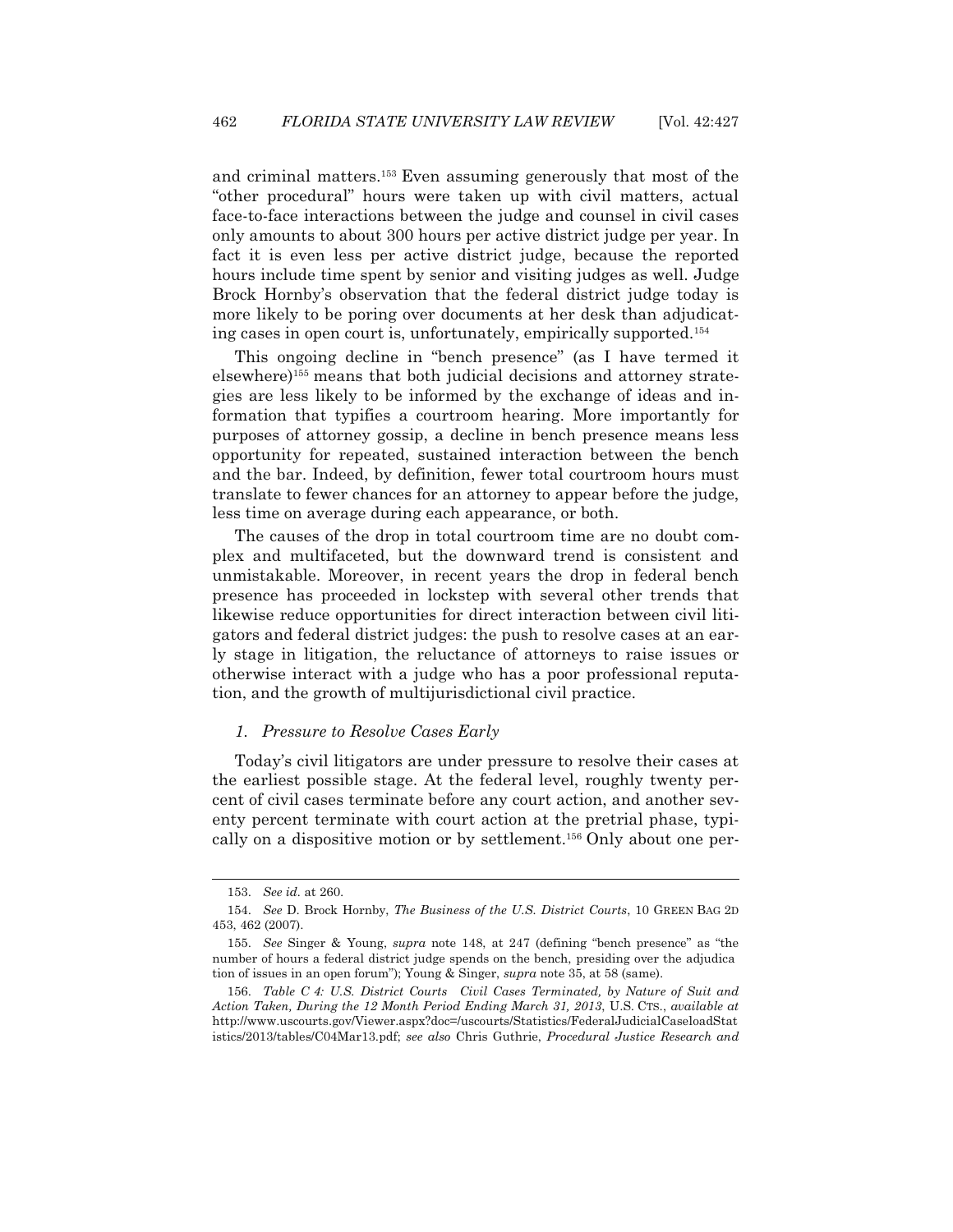cent of cases actually make it to trial.157 Pretrial resolution is fueled by a host of considerations, including client concerns about cost and  $delay$ ,<sup>158</sup> attorney economics,<sup>159</sup> the judicial desire to streamline dockets,160 discomfort or inexperience with the intricacies of the trial process,161 and the substantive merits of the case.162 Assisted by relatively recent changes to the Federal Rules of Civil Procedure and Supreme Court decisions, attorneys have responded to these pressures by using procedural tactics to force a judicial signal on the likely outcome of a case at earlier and earlier stages of the litigation.<sup>163</sup>

 There is nothing inherently wrong with a decision to resolve a case short of trial, especially if the likely outcome is easily predictable.164 The regular termination of cases before trial, however, does have consequences for both the quantity and quality of lawyer-judge interaction. Imagine, for example, that Attorney Able represents a

 158. *See, e.g*., Paul R. J. Connolly & Saundra Smith, *The Litigant's Perspective on De lay: Waiting for the Dough*, 8 JUST. SYS. J. 271, 274 77 (1983); Daniel W. Shuman, *When Time Does Not Heal: Understanding the Importance of Avoiding Unnecessary Delay in the Resolution of Tort Cases*, 6 PSYCHOL. PUB. POL'Y & L. 880, 886 95 (2000).

 159. For example, attorneys paid through contingency fees watch their effective hourly rates plummet as the case moves on: one study found that the mean effective hourly rate for lawyers working on contingency fell from \$589 for cases resolved without any court action to \$141 for cases resolved during or after trial. Herbert M. Kritzer, *Seven Dogged Myths Concerning Contingency Fees*, 80 WASH. U. L.Q. 739, 791 tbl. 10a (2002).

 160. *See* Owen M. Fiss, *Against Settlement*, 93 YALE L.J. 1073, 1075 (1984) (decrying settlement as a "highly problematic technique for streamlining dockets"); Hillel Y. Levin, Iqbal*,* Twombly*, and the Lessons of the* Celotex *Trilogy*, 14 LEWIS & CLARK L. REV. 143, 145 (2010) (suggesting that doctrinal changes to both motions to dismiss and summary judg ment standards were driven in significant part by concerns about docket management).

 161. *See* Tracy Walters McCormack & Christopher John Bodnar, *Honesty is the Best Policy: It's Time to Disclose Lack of Jury Trial Experience*, 23 GEO. J. LEGAL ETHICS 155, 165 (2010).

 162. *See, e.g*., Edward Labaton, *A View From the Trenches*, 38 ARIZ. L. REV. 513, 514 (1996) ("The merits are indeed the most critical element in a settlement.").

 163. *See* Nagareda, *supra* note 42, at 660 81 (identifying doctrinal developments since 1986 that have steadily pushed merits determinations and related judicial signals to earli er and earlier stages in litigation).

 164. The well known literature on this point circles around the seminal 1984 piece by Priest and Klein. George L. Priest & Benjamin Klein, *The Selection of Disputes for Liti gation*, 13 J. LEGAL STUD. 1, 14 15 (1984); *see also* ROBERT G. BONE, CIVIL PROCEDURE: THE ECONOMICS OF CIVIL PROCEDURE 71 76 (2003) (describing the basic economic model of settlement).

*the Paucity of Trials*, 2002 J. DISP. RESOL. 127, 128 29 (describing the breakdown of federal civil terminations in FY2000).

 <sup>157.</sup> *See, e.g.*, Marc Galanter, *The Hundred Year Decline of Trials and the Thirty Years War*, 57 STAN. L. REV. 1255, 1256 57 (2005); Marc Galanter, *The Vanishing Trial: An Exami nation of Trials and Related Matters in Federal and State Courts*, 1 J. EMPIRICAL LEGAL STUD. 459, 459 (2004). The trends are similar in state courts; *see also* LYNN LANGTON & THOMAS H. COHEN, CIVIL BENCH AND JURY TRIALS IN STATE COURTS, 2005, at 1 (2009), *avail able at* http://www.bjs.gov/content/pub/pdf/cbjtsc05.pdf; Brian J. Ostrom et al., *Examining Trial Trends in State Courts: 1976 2002*, 1 J. EMPIRICAL LEGAL STUD. 755, 762 63 (2004).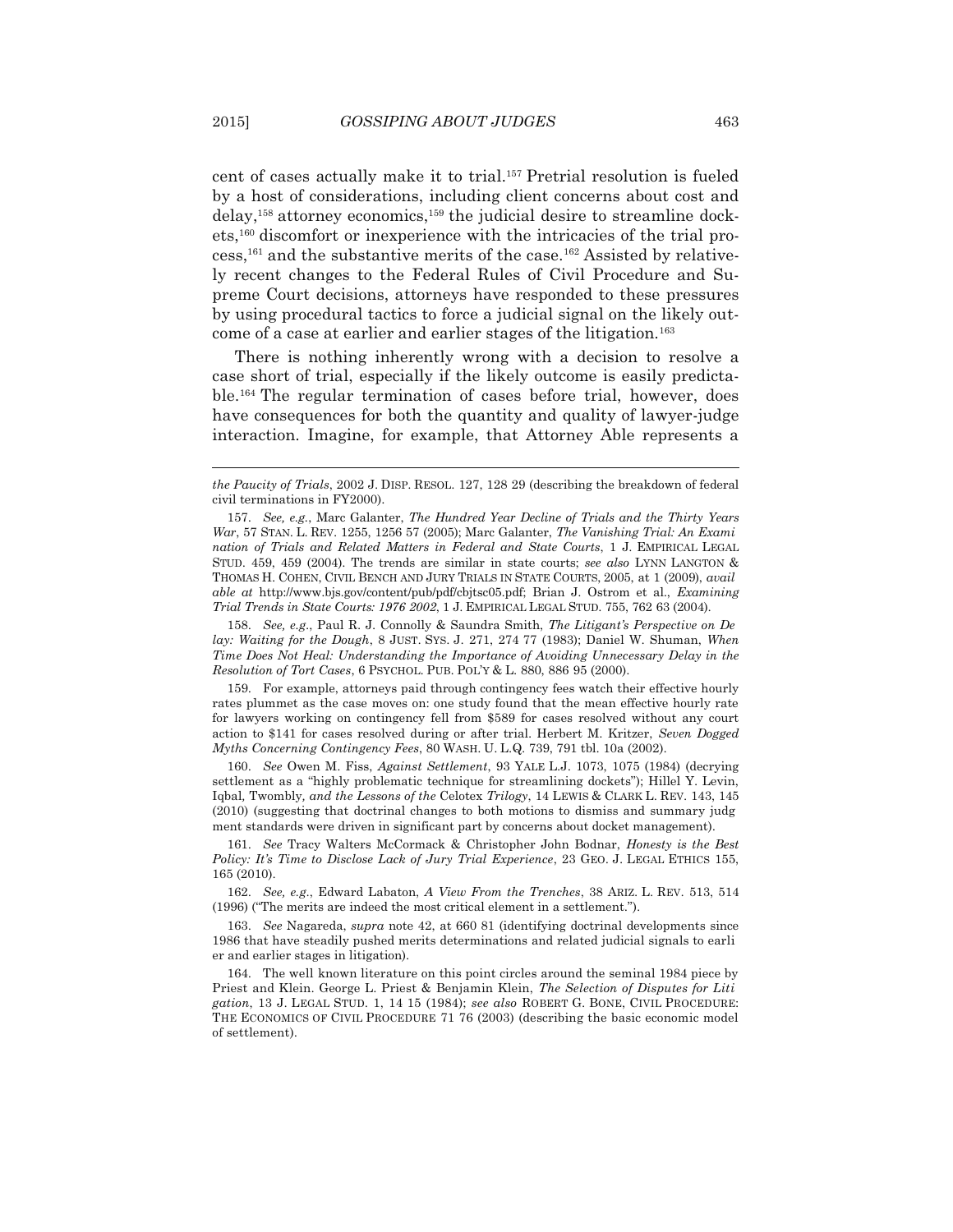defendant manufacturer in a small product liability suit. An initial examination of the allegations and a discussion with the client convinces Able that the case lacks merit, so she decides to file a motion to dismiss with the court. In conversations with the client, Able concludes that if the motion to dismiss is unsuccessful, the best move is to try to settle the case for nuisance value. While dismissal is plainly the preferred outcome, either outcome would end the annoyance of the case for the client in relatively short order (Able's reasoning places her in good company; one recent study found that seventeen percent of federal cases in which a motion to dismiss was denied nevertheless settled within thirty days of the court's ruling).165 This strategy may be a good one for the client and for the specific case, but it comes at a cost: Able's only direct interaction with the presiding judge in the case is likely to come at a hearing on the motion to dismiss. Moreover, because Able's interaction with the judge will come so early in the case, she will have only a thin expectation of how the judge might behave in later stages of litigation. The weakness of that impression will have no bearing on the instant case, but it will render Able at least marginally less familiar with the judge, and thus marginally less effective, the next time she appears before him. Moreover, her value to other lawyers as a source of gossip about the judge is also at least marginally less effective as a result of the early case termination: a colleague trying to get a good handle on what the judge is like might be confident in Able's description of his handling of the motion to dismiss, but far less confident in extrapolating that description to the discovery, summary judgment, or trial phases.

 The lost opportunity for Able to collect more evidence about the judge through direct interaction is unlikely to merit any real consideration in her overall decisional calculus for the case before her. Indeed, no lawyer would tell a client that she needs to prolong the case to learn more about the judge for the benefit of future interactions, especially on the client's dime. But when such decisions are multiplied by hundreds of thousands of cases every year, the marginal effect becomes substantial. Early case resolution, no matter its immediate and particularized benefits, robs lawyers of opportunities to know judges better, which in turn leads to less robust mental models of judges, weaker predictions, and less confidence in other attorneys' secondhand information.

 <sup>165.</sup> INST. FOR THE ADVANCEMENT OF THE AM. LEGAL SYS., CIVIL CASE PROCESSING IN THE FEDERAL DISTRICT COURTS: A 21ST CENTURY ANALYSIS 7 (2009).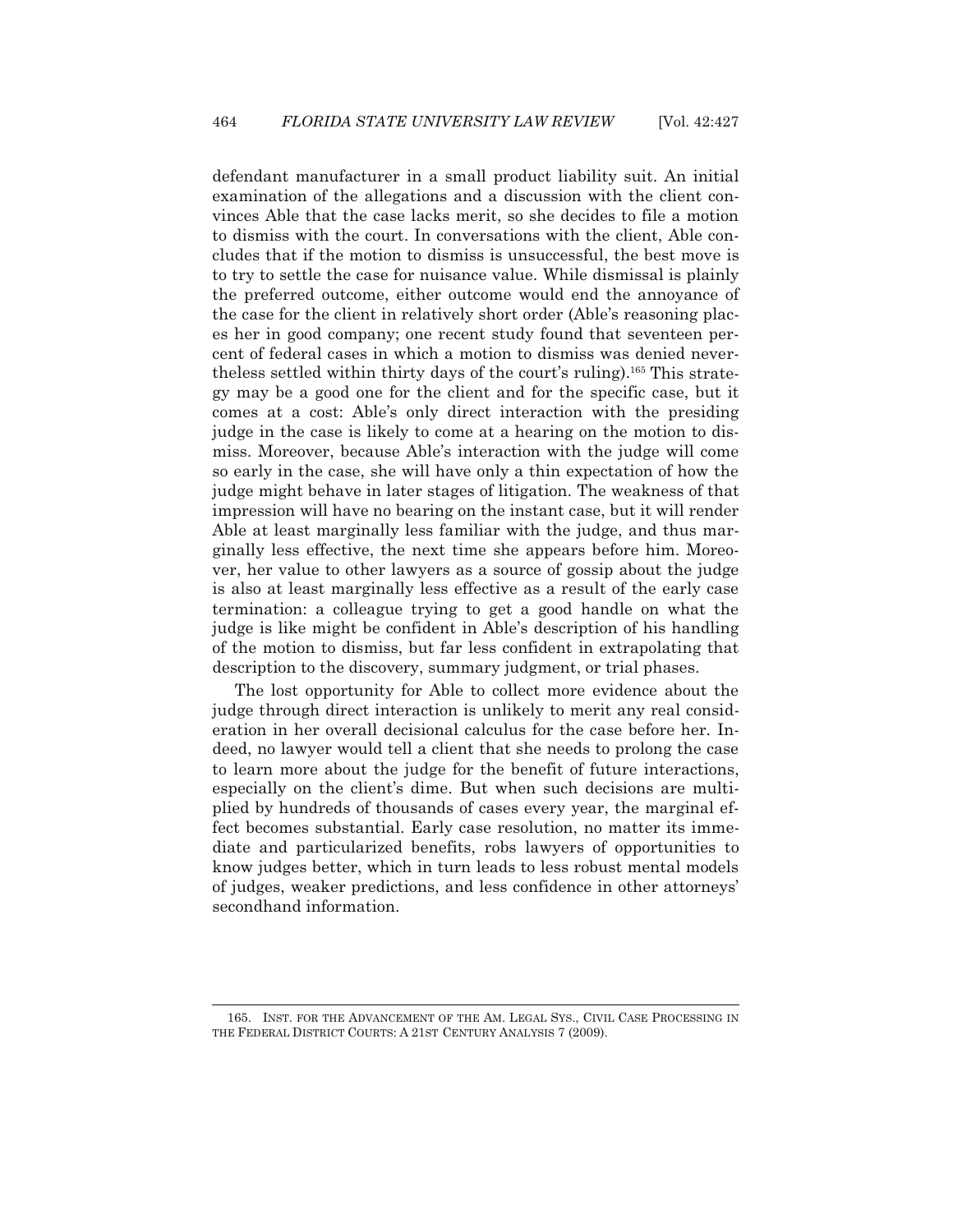#### *2. Experience Sampling and Judge-Shopping*

 As a group, lawyers would benefit from more interactions with judges, since additional opportunities to observe a judge's behavior are more likely to improve the overall accuracy of the community's evaluation of the judge.<sup>166</sup> At the same time, no individual attorney wants to appear before a judge whose actions or decisions are predicted to provide a bad outcome for the client.<sup>167</sup> Typically, the interests of the client win out over those of the bar. If an attorney has had a bad experience with a judge, or has heard that others have had bad experiences, the attorney will try to avoid future interactions with that judge, either by seeking another forum or by preventing issues from being placed before the judge for decision.

 Lawyers have at their disposal a variety of formal and informal procedures to sidestep judges whom they believe to be undesirable. Plaintiffs with several venue options can steer away from courts with judges thought to be unfriendly, and toward courts with more sympathetic jurists.168 In some circumstances—most notably in bankruptcy and patent cases—the reputation of a court or even a particular judge has led to repeated and unmistakable forum-shopping.<sup>169</sup> In another well-known tactic, attorneys try to game the assignment process by waiting outside the clerk's office until a desired judge is next in line for a new case.170 Once a case is filed, defendants may attempt to change the judge through transfer, disqualification, or (if originally in state court) removal.<sup>171</sup> Plaintiffs and defendants are also increasingly turning to arbitration and other forms of alternative dispute resolution, giving them much greater control over the identity of the

 170. *See* Weyman I. Lundquist, *The New Art of Forum Shopping*, 11 LITIG. 21, 22 (1985); Kimberly Jade Norwood, *Shopping for a Venue: The Need for More Limits on Choice*, 50 U. MIAMI L. REV. 267, 296 (1996).

 <sup>166.</sup> *See* Denrell, *supra* note 80*,* at 953.

 <sup>167.</sup> *See id*. at 952.

 <sup>168.</sup> *See* Mary Garvey Algero, *In Defense of Forum Shopping: A Realistic Look at Se lecting a Venue*, 78 NEB. L. REV. 79, 80 (1999); Gita F. Rothschild, *Forum Shopping*, 24 LITIG. 40, 42 (1998).

 <sup>169.</sup> *See, e.g.*, Theodore Eisenberg & Lynn M. LoPucki, *Shopping for Judges: An Em pirical Analysis of Venue Choice in Large Chapter 11 Reorganizations*, 84 CORNELL L. REV. 967, 984 (1999) (discussing bankruptcy filings in the Southern District of New York in the 1980s); Yan Leychkis, *Of Fire Ants and Claim Construction: An Empirical Study of the Meteoric Rise of the Eastern District of Texas as a Preeminent Forum for Patent Litigation*, 9 YALE J.L. & TECH. 193, 202 (2007) (discussing patent filings); Robert K. Rasmus sen & Randall S. Thomas, *Timing Matters: Promoting Forum Shopping by Insolvent Corpo rations*, 94 NW. U. L. REV. 1357, 1392 93 (2000) (discussing bankruptcy filings in Delaware in the 1990s).

 <sup>171.</sup> Such practices are risky and require follow up investigation: if a motion to trans fer, remove, or disqualify is successful, what is the risk that the replacement judge will be even less desirable? *See* James J. Ferrelli, *Why or Why Not Federal Court? (Be Careful What You Ask For)*, N.J. LAWYER, Feb. 2004, at 6 7.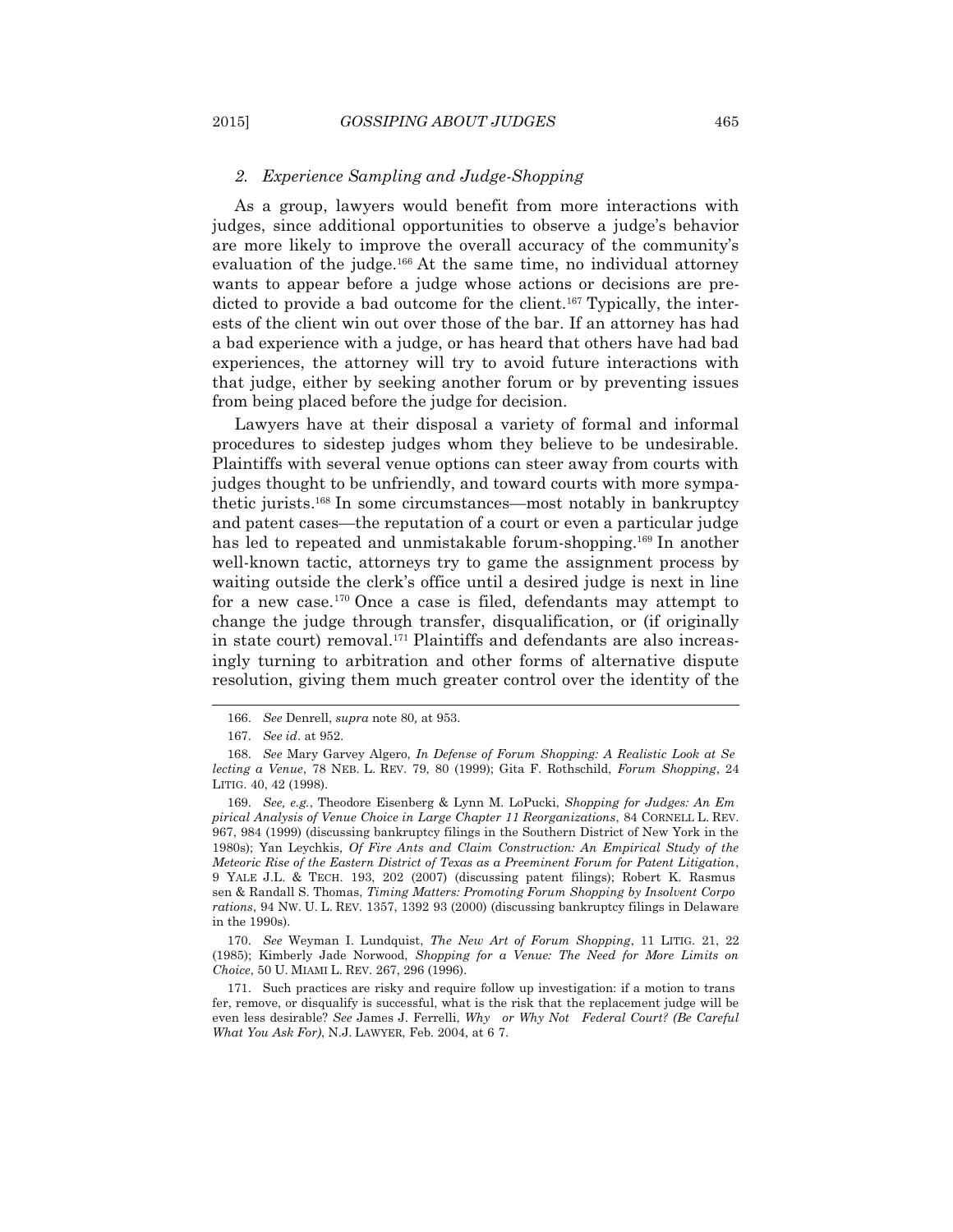l

decision-maker and effectively allowing them to pick their own private judges.172

 Even when forum shopping is not possible or practical, the initial belief that a judge is likely to be unsympathetic to a party's position has real-world consequences. In the most extreme scenario, a putative plaintiff with a potentially meritorious claim may choose to forgo filing a lawsuit altogether, reasoning that the high risk of an unfriendly judge coupled with the high cost of prosecuting the case is simply not worth the time, energy, expense, or humiliation.<sup>173</sup> Alternatively, the plaintiff may file the case but leave out complex or novel claims—notwithstanding their merit—for fear of confusing or annoying the judge.<sup>174</sup> The defendant may do the same for novel or complex defenses. In less extreme scenarios, a party may choose to maintain the case in front of the judge but not raise certain issues during the pendency of the litigation—for example, by declining to file a motion to compel discovery if the judge is thought to be hostile to discovery disputes. On the other hand, a party may use cost, delay, or extralegal strategies to pressure the other side into settling the case before the judge is directly faced with resolving the substantive issues.<sup>175</sup> These consequences of such avoidance strategies are difficult or impossible to track empirically, but the anecdotal evidence of such behavior is strong.

 The desire to avoid certain judges, and gravitation toward others, is known as experience sampling and is common in a wide variety of social and professional settings.<sup>176</sup> Like most people, lawyers naturally base future interactions with others on past impressions.<sup>177</sup> Such decisions may be quite rational—after all, the litigator wants to maximize the client's chance of winning. But experience sampling also makes it less likely that the judge will be able to correct a false negative impression: if a lawyer already thinks poorly of a judge, and is able to avoid that judge in the future, there will be no countervailing opportunities for the judge to demonstrate that the lawyer's impression is incorrect.<sup>178</sup>

 The risk of selection bias resulting from experience sampling is especially high for new trial judges, most of whom lack prior judicial experience and many of whom can claim relative expertise only in

 <sup>172.</sup> Carrie Menkel Meadow, *When Dispute Resolution Begets Disputes of Its Own: Conflicts Among Dispute Professionals*, 44 UCLA L. REV. 1871, 1889, 1900 (1997).

 <sup>173.</sup> *See* Steven Lubet, *Bullying from the Bench*, 5 GREEN BAG 2D 11, 15 (2001).

 <sup>174.</sup> *See id.*

 <sup>175.</sup> LoPucki & Weyrauch, *supra* note 45, at 1457 61.

 <sup>176.</sup> *See* Denrell, *supra* note 80, at 951 52.

 <sup>177.</sup> *See id.* at 953.

 <sup>178.</sup> *See id.* at 951.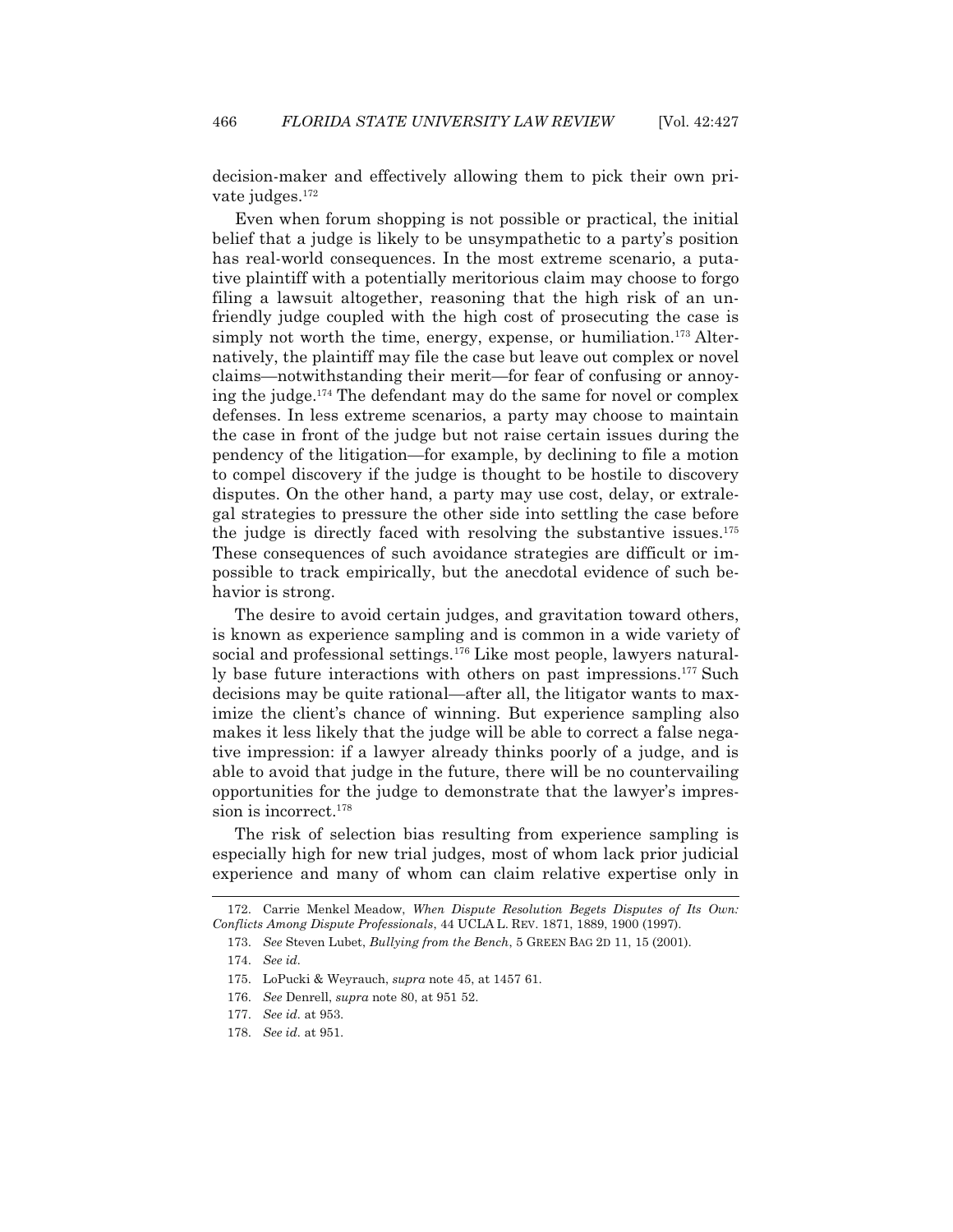certain areas of criminal or civil law before ascending to the bench.179 There is a steep learning curve associated with being a new judge, not just in quickly gaining familiarity with a wide range of rules and substantive doctrine, but also in finding one's voice and temperament on the bench. New judges may initially adopt a judicial style that is too harsh or too lenient for their respective personalities, and require some time to settle into their new public personae. A new judge's initial docket is also frequently composed of cases cast off by more experienced judges, which may involve complex facts or law, quarrelsome parties, or long-pending motions.180 A new judge, then, must make her early reputation under highly challenging circumstances. If the judge succeeds, she will gain a strong reputation and will be sought out by attorneys going forward. But if her first year on the bench reflects relative delay, incompleteness, or harsh temperament, the resulting negative reputation may prove hard to overcome even if the judge's efficiency and demeanor change markedly in subsequent years.

 One bulwark against experience sampling is to make it difficult or impossible for attorneys to select certain judges. "If individuals cannot voluntarily choose their future interaction partners . . . impressions based on previous interactions cannot influence the probability of future interactions." 181 Moreover, "a higher probability of nonvoluntary or noninstrumental interactions implies a higher average evaluation" of judges.182 To this end, most federal district courts have implemented random assignment systems to prevent egregious judge-shopping by lawyers and parties.<sup>183</sup> But as noted above, random assignment systems can be overcome or manipulated.

 At bottom, the individual interest of attorneys to avoid a particular judge in a particular case outweighs the collective interest of attorneys to increase the level of direct interaction between bench and bar. Although a greater number of interactions in a greater number of settings are more likely to increase the accuracy of lawyers' impressions of judges, no lawyer is willing to sacrifice his client's posi-

 <sup>179.</sup> *See, e.g*., Hon. Mary Vasaly, *Training the New Judge*, 68 BENCH & B. MINN. 26 (2011).

 <sup>180.</sup> *See, e.g*., Comm. on the Fed. Courts of the Ass'n of the Bar of N.Y.C., *Article of Special Interest Report Evaluating the Individual Assignment System in the Southern Dis trict of New York After Three Years' Experience*, 69 F.R.D. 497, 506 (1976).

 <sup>181.</sup> Denrell, *supra* note 80, at 953.

 <sup>182.</sup> *Id.* at 956.

 <sup>183.</sup> *Frequently Asked Questions: Federal Judges*, U.S. CTS., http://www.uscourts.gov/ Common/FAQS.aspx (last visited Nov. 8, 2014) (noting that "[t]he majority of [federal dis trict] courts use some variation of a random drawing" to assign new cases). Interestingly, some courts have undermined their own random assignment systems by allowing judges to accept later filed "related" cases or by declining to preside over certain types of cases. Katherine A. Macfarlane, *The Danger of Nonrandom Case Assignment: How the Southern District of New York's "Related Cases" Rule Shaped Stop and Frisk Rulings*, 19 MICH. J. RACE & L. 199, 203 (2014).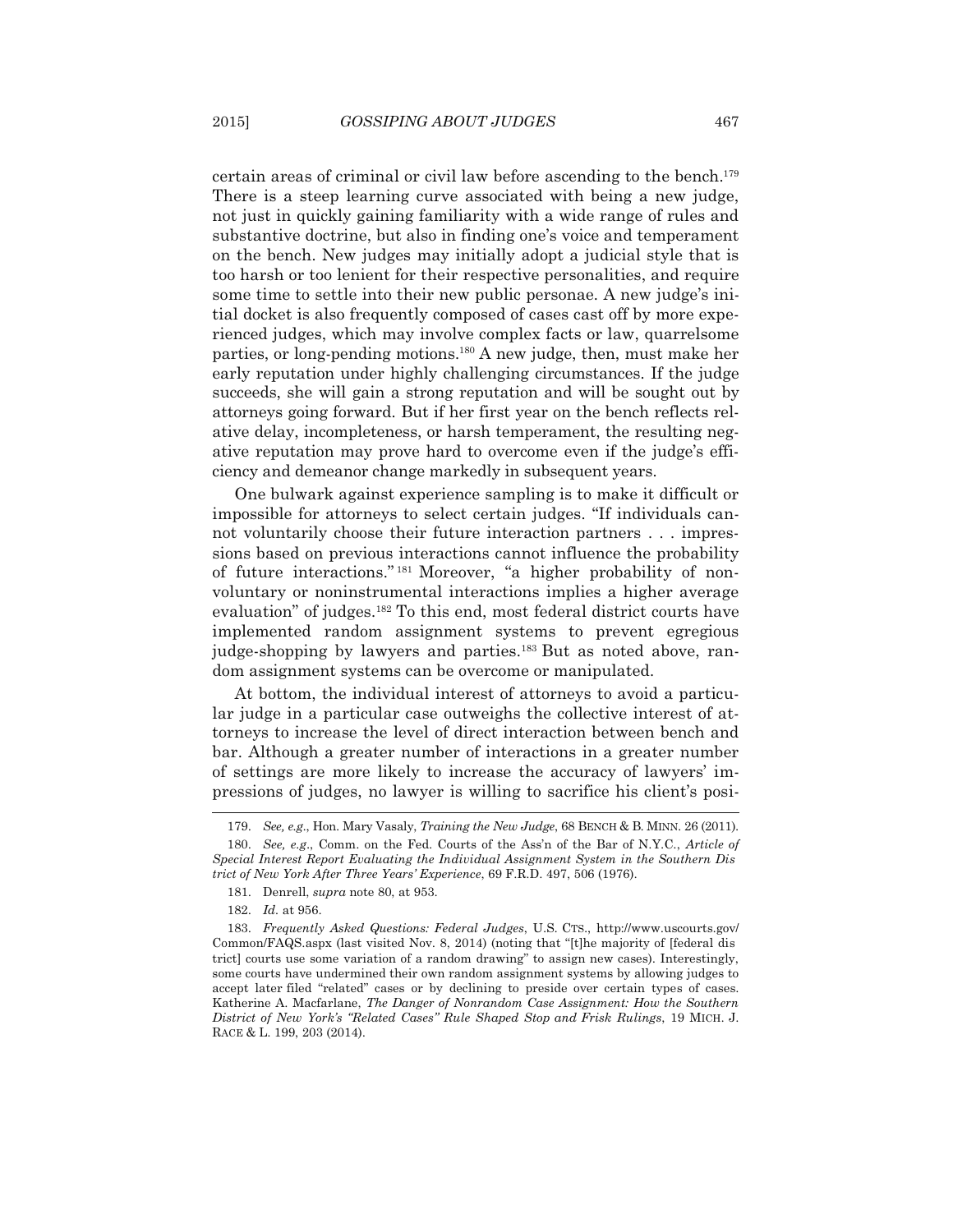tion in a given case for the collective good of the bar. The result is that lawyers who are assigned to judges of whom they have poor impressions are more likely to settle the case quickly, move the case to another venue, or turn to private dispute resolution. In any event, the bar's ability to learn from more interactions with the bench is compromised.

## *3. The Growth of Multijurisdictional Litigation*

 Finally, there are declining opportunities for lawyers and judges to engage with each other *repeatedly* across a variety of cases. Like any relationship, judge-lawyer relationships are made more nuanced and robust through repeated interactions. A single encounter over, say, a motion to dismiss may not provide a very good template for predicting each side's expectations and level of preparation on future motions to dismiss. That same encounter may be even less useful in predicting each side's expectations on different procedures such as discovery motions or evidentiary hearings. Lawyers who see the same judge in different settings can better anticipate the things that the judge will find important, and structure their evidence and arguments accordingly. Put slightly differently, "[t]he sophisticated, wellresourced, or repeat player—that is, the 'insider'—may be expected to have an advantage when it comes to anticipating what it means to have a certain judge in the case."184

 Because criminal law is more localized, prosecutors (and perhaps to a slightly lesser extent criminal defense lawyers) regularly appear in front of the same judges and can better appreciate each judge's rhythms, interests, and quirks.185 So, too, may civil litigators in specialized state courts come to know their local judges by virtue of regular practice there. And certainly the same is true for *some* federal civil litigators, especially those whose practice involves local clients and repeated filings in the same court. But federal civil litigation in particular is also more prone to the challenges of multijurisdictional practice. Increasingly, lawyers in private practice are called upon to

 <sup>184.</sup> Huang, *supra* note 20, at 1363.

 <sup>185.</sup> As one set of scholars notes, a criminal case is typically processed by an intimate "courtroom workgroup" consisting of judges, prosecutors, defense attorneys, court clerks, and bailiffs who work together and feed off of each other in processing a criminal charge; as a result, a criminal defendant "confronts an organized network of relationships, in which each person who acts on his case is reacting to or anticipating the actions of oth ers." JAMES EISENSTEIN & HERBERT JACOB, FELONY JUSTICE: AN ORGANIZATIONAL ANALYSIS OF CRIMINAL COURTS 10 (1991); *see also* PETER F. NARDULLI ET AL., THE TENOR OF JUSTICE: CRIMINAL COURTS AND THE GUILTY PLEA PROCESS 39 41 (1988) (introducing the idea of the "courthouse community" in local criminal law, which "includes not only those actors who regularly interact with one another in the disposition of criminal cases, but also the structure of communication patterns among the actors").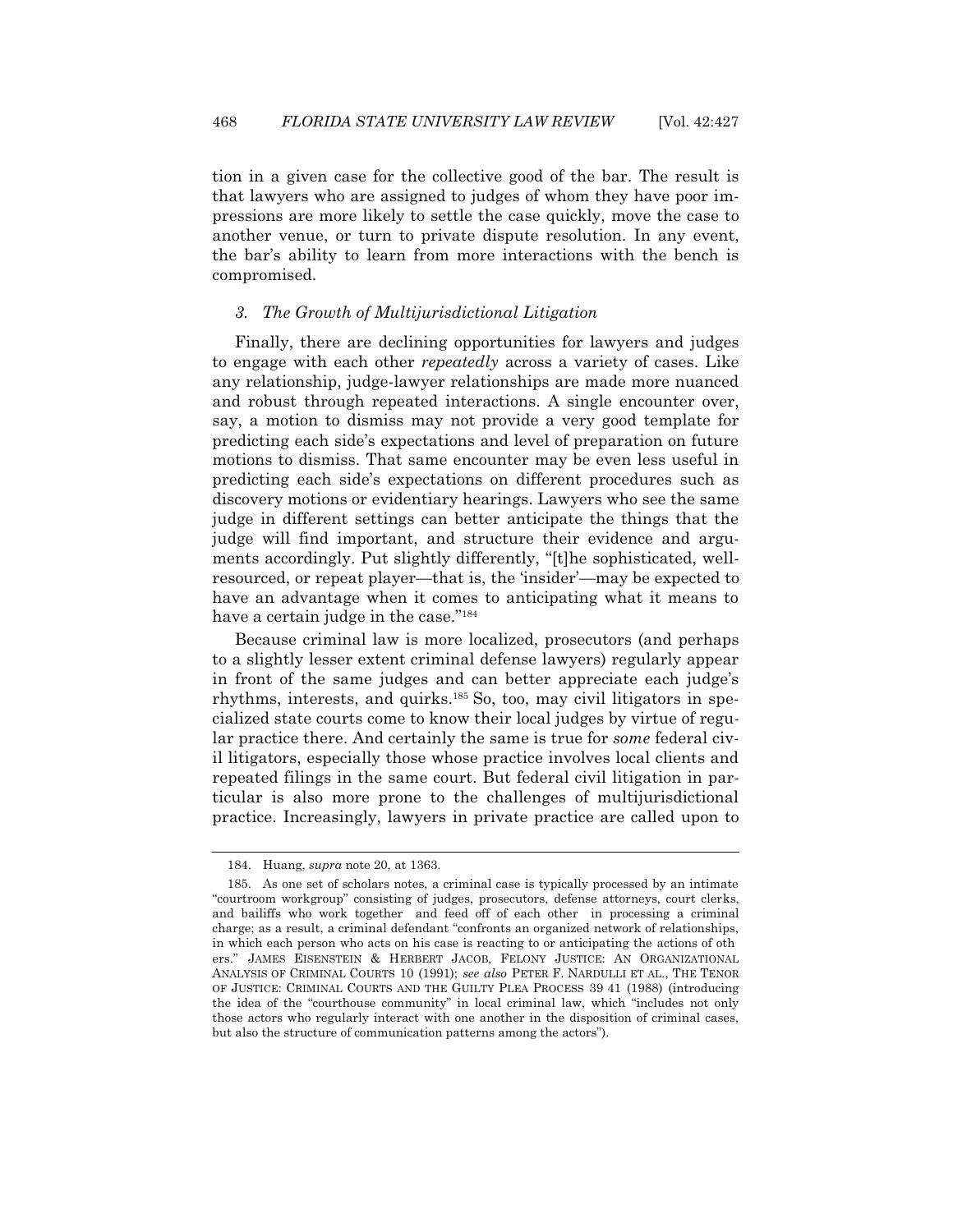travel to and represent their clients in jurisdictions in which they do not regularly practice and may not even be admitted to practice.<sup>186</sup> Lead counsel in a case is more likely to not be from the same legal community as the judge.187 Even though state and federal courts typically require attorneys appearing before them to have bar admission or be accompanied by a local counsel of record if admitted *pro hac vice*, 188 an out-of-town attorney is likely to have a lower level of familiarity with the judge than if that attorney had been in regular practice in the jurisdiction. Attorneys with national clientele may be highly competent and highly experienced, but they are at a natural disadvantage walking into a courtroom in which the presiding judge is completely or relatively unknown. While it is impossible to quantify, there are surely thousands of e-mails and phone calls exchanged between attorneys each year to the effect of "what do you know about Judge X?"189

 Opportunities for judge-lawyer interaction are increasingly limited not only across cases but also within them. Part of this is due to the way that federal pretrial litigation is currently structured. Federal district courts use an individual calendaring system which typically keeps a case in front of a single district judge, $190$  but even then magistrate judges and special masters frequently handle the bulk of discovery disputes and occasionally other non-dispositive motions. While this approach may (or may not) be more efficient for the courts and parties, one effect of this division of labor is that attorneys have less interaction with the district judge before they raise substantive legal or evidentiary issues with the court.

 <sup>186.</sup> *See* Robert A. Creamer & Thomas P. Luning, *An Introduction to the New Illinois Rules of Professional Conduct*, 17 CBA REC. 25, 27 (2003) (noting that "the work of the ABA's Commission on Multijurisdictional Practice showed that a growing number of law yers regularly represent clients in connection with transactions and litigation that take place in jurisdictions where the lawyers may not be admitted"); *see also* Randall S. Thomas, *What Should We Do About Multijurisdictional Litigation in M&A Deals?*, 66 VAND. L. REV. 1925, 1935 (2013) (noting that multijurisdictional litigation in the M&A field "has grown . . . dramatically in recent years").

 <sup>187.</sup> *See, e.g*., EDWARD P. WELCH & SARAH RUNNELLS MARTIN, MULTI JURISDICTIONAL LITIGATION: SOME PRACTICAL THOUGHTS AND SOLUTIONS 1 (2012), *available at* http://www.skadden.com/insights/multi jurisdictional litigation some practical thoughts and solutions.

 <sup>188.</sup> *See* Clint Eubanks, *Can I Conduct This Case in Another State? A Survey of State Pro Hac Vice Admission*, 28 J. LEGAL PROF. 145, 148 50 (2004).

 <sup>189.</sup> *See* Mauet, *supra* note 20, at 14 (recommending, in the context of "know[ing] your judge," that attorneys "[a]sk other members of your firm and lawyer friends about their experiences with the judge in your kind of case").

 <sup>190.</sup> By contrast, many state courts employ a central assignment or "master calendar" system in which rotate judges through divisions, meaning that many different judges may handle motions or conferences related to a single case. Rory K. Little, *Myths and Principles of Federalization*, 46 HASTINGS L.J. 1029, 1053 (1995).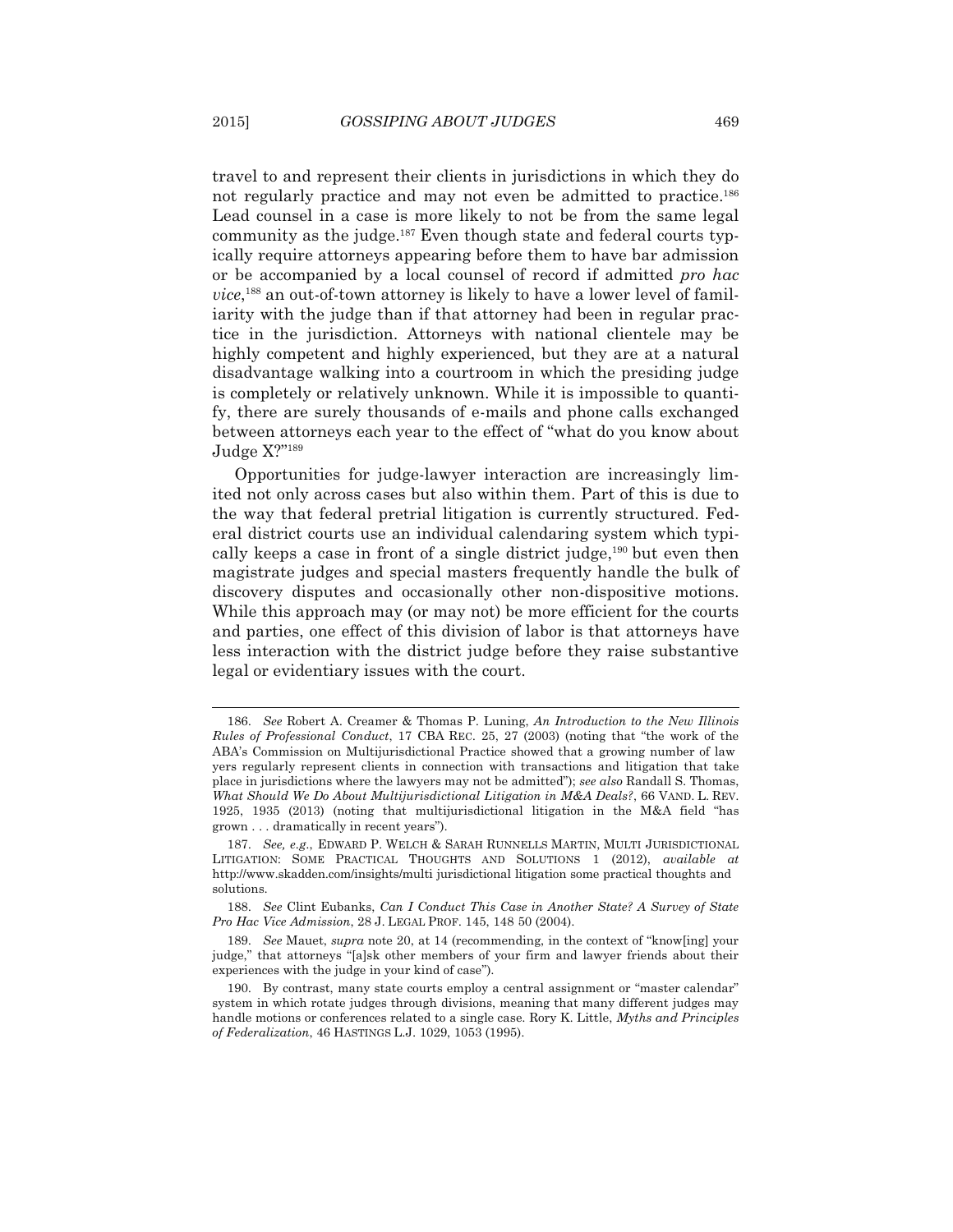#### *B. The Commodification of Gossip*

 The trends described above do not mean that attorney-judge interaction in the federal district courts will drop to zero or that the robust courtroom practice that many attorneys do experience will necessarily dwindle. But they do suggest that personal knowledge gained from repeated direct interaction with judges will become increasingly concentrated in the hands of a smaller cluster of active local litigators. That is, there will be many civil litigators who have little or no face-to-face dealings with judges and a handful of civil litigators who know the judges and their courts very well. For both groups, gossip about judges is apt to become a more valuable commodity: those without direct knowledge will rely more heavily on gossip in the increasingly rare circumstances they do face a judge, and those with extensive direct knowledge will find that their experiences and insight are valued in the marketplace. This eventual commodification of gossip about judges suggests two additional consequences: the gossip that remains accessible in the wider legal community will be less complete and less reliable, and the gossip that reliably and accurately reflects the judge's tendencies will be less accessible to all but a small, elite group of litigators.

#### *1. Accessible Gossip Will Become Less Reliable*

 As discussed in Part III, the transmission of gossip is prone to a number of cognitive distortions. Since accurate impressions of judges are so important to litigators' predictive work, attorneys compensate for these distortions by seeking out information from multiple secondhand sources and giving preferential treatment to sources that reflect direct, recent, and preferably repeated interaction with the judge in question. In particular, regular, direct interaction between the bench and bar enhances the reliability of secondhand information about judges by combating staleness, providing points of comparison for individual war stories, and generally providing additional context to help confirm or disconfirm an attorney's developing impression of the judge. Direct interaction also lessens the power of the extremity effect: while any given story becomes sharper and more polarized with each retelling, a multitude of stories about the same judge enables a thoughtful listener to reconcile inconsistencies and develop a more nuanced impression of the judge.

 A decline in direct interaction between judges and lawyers undoes much of this important reconciliatory work. Fewer face-to-face meetings between judges and lawyers translates to fewer new evaluative moments and fewer fresh waves of secondhand information. The gossip that remains is increasingly stale; even if both teller and listener attempt to place the judge's action in context, that context is dated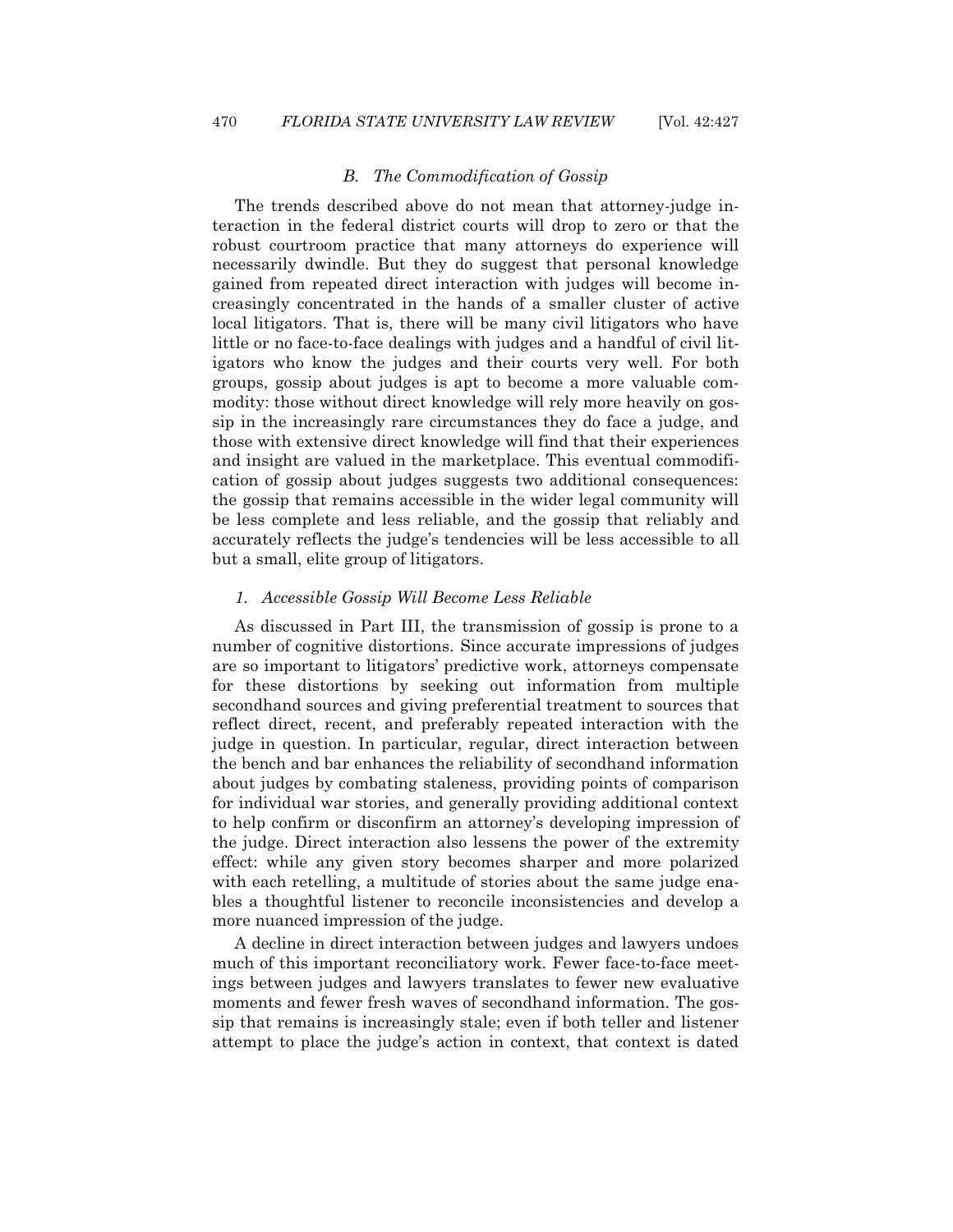and is less certain to reflect the judge's current practices and proclivities. Fewer waves of new information also prolong the lifespan of stale gossip, as attorneys seeking additional information turn to older stories about the judge to confirm or disconfirm their impressions. Every new retelling of older gossip, however, contributes to the extremity effect, with the recalled (and retold) information becoming sharper, more decontextualized, and typically more negative with each repetition.191 Even if attorneys continue their efforts to seek out multiple sources of information on a judge when forming their impressions, the quality of the available information will be degraded by the collective decline in attorney-judge interaction.

 A drop in direct interaction between judges and lawyers carries another consequence for the validity of secondhand information: a decline in social connectedness between bench and bar. Studies have shown that secondhand information (particularly in its reputational form) more accurately reflects a person's behavioral history when there is a high level of social connectedness within the relevant community.192 As firsthand interactions between attorneys and judges decline, so does the social connectedness between bench and bar. The result is judicial reputations that are further removed from actual judicial behavior and more susceptible to the leveling and sharpening effects that already characterize secondhand information. Put another way, when direct interaction is absent, the sensational aspects of secondhand stories take on greater prominence and overall accuracy suffers. More extreme perceptions of a judge may lead to more decisions to forgo bringing cases or motions before that judge, further limiting interaction opportunities and creating a vicious circle of distorted beliefs.

 Finally, and relatedly, a decline in bench-bar interaction compromises the vitality of the legal community's collective values. Stale or attenuated information on encounters with judges hinders the healthy acculturation of new attorneys in the community and may also establish inaccurate or unrealistic expectations of the judges in that community. If judges' reputations are grounded in stale encounters and ossified expectations, both litigators and judges may be disappointed.

 <sup>191.</sup> *See generally* AMES & KAMMRATH, *supra* note 133, at 20 21 (noting negativity and transmission effects of secondhand retellings); Inman et al., *supra* note 128, at 547 (noting tendency of listeners to rate target person more negatively than tellers).

 <sup>192.</sup> *See* Cameron Anderson & Aiwa Shirako, *The Origins of Reputation: Behavior, Visibility, and Personality* 35 36 (Inst. for Research on Labor and Emp't, Working Paper No. 153 07, 2007); *see also* Cameron Anderson & Gavin J. Kilduff, *The Pursuit of Status in Social Groups*, 18 CURRENT DIRECTIONS IN PSYCHOL. SCI. 295, 297 (2009).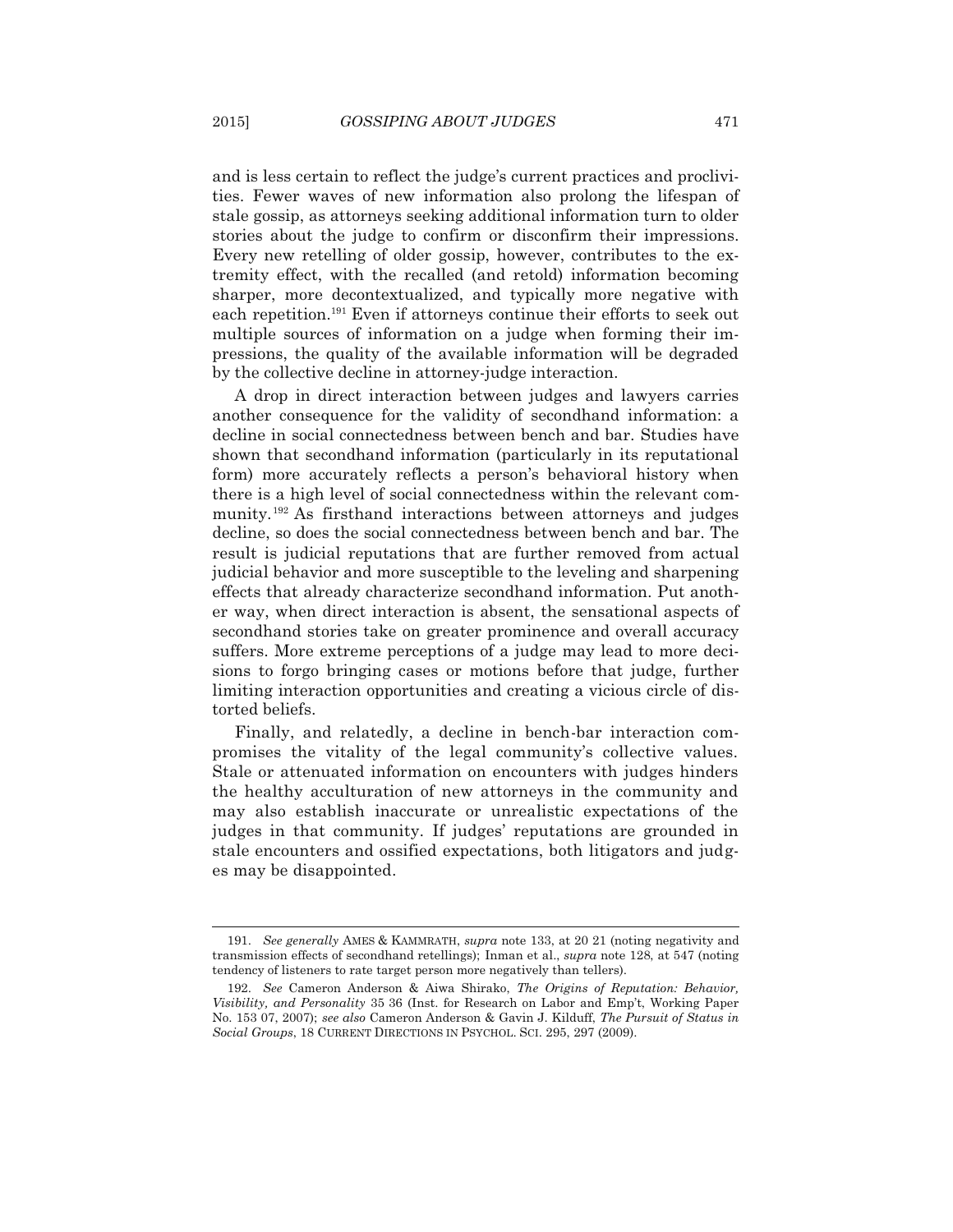#### *2. Reliable Gossip Will Become Less Accessible*

 Accurate mental models rely on direct interaction and gossip working in tandem. Repeated interaction is key, which is why the most robust mental models in legal communities are often associated with high levels of direct interaction and a close-knit gossip community. Indeed, it has been suggested that repetition of interaction contributes to the emergence of local legal cultures and has "a profound impact on their strength."<sup>193</sup> Attorneys who operate in courts and legal communities where direct interaction and repetition are possible carry an advantage when it comes to understanding how those courts and individual judges operate.194

 For some lawyers with a significant federal civil practice, that advantage is likely to be significant enough to buck the general trends away from regular attorney-judge interaction. For these lawyers, regular interaction remains a highly valuable strategic resource. They are able to form more complete impressions of each judge and his or her inclinations and behaviors, which enhances their ability to predict outcomes and judicial responses. Moreover, as this specialized knowledge becomes more limited, it becomes more valuable in the marketplace. Clients who anticipate going to trial—or even hanging their cases on a dispositive motion—will highly value lawyers who hold the metaphorical keys to the judge's thought processes. Accurate and thorough impressions of judges, in other words, will be an increasingly rare and valuable commodity. Lawyers with this specialized knowledge accordingly will be less inclined to share it (in the form of gossip) with other lawyers or similar interested parties. When it is shared, it will be shared at a price.

 The commodification of gossip poses important access to justice issues. Parties who cannot afford or otherwise gain access to a lawyer who is a judicial "insider" will often be at a comparative disadvantage. Indeed, at the extremes it threatens to create two classes of lawyers, roughly akin to the British system of solicitors and barristers—one group of lawyers will take cases in the expectation of resolving them well before trial, and a small group with specialized knowledge of judges will take cases in the expectation of resolving them in court.

 Even without an extreme scenario, however, something important is lost when fewer attorneys have a strong sense of their local federal judges. Gossip stops being a meaningful supplement to attorneyjudge interaction and increasingly becomes purely a substitute for that interaction. Strategic litigation decisions are based less on direct

 <sup>193.</sup> *See* McNeal, *supra* note 37, at 211.

 <sup>194.</sup> *Id.* at 216 17.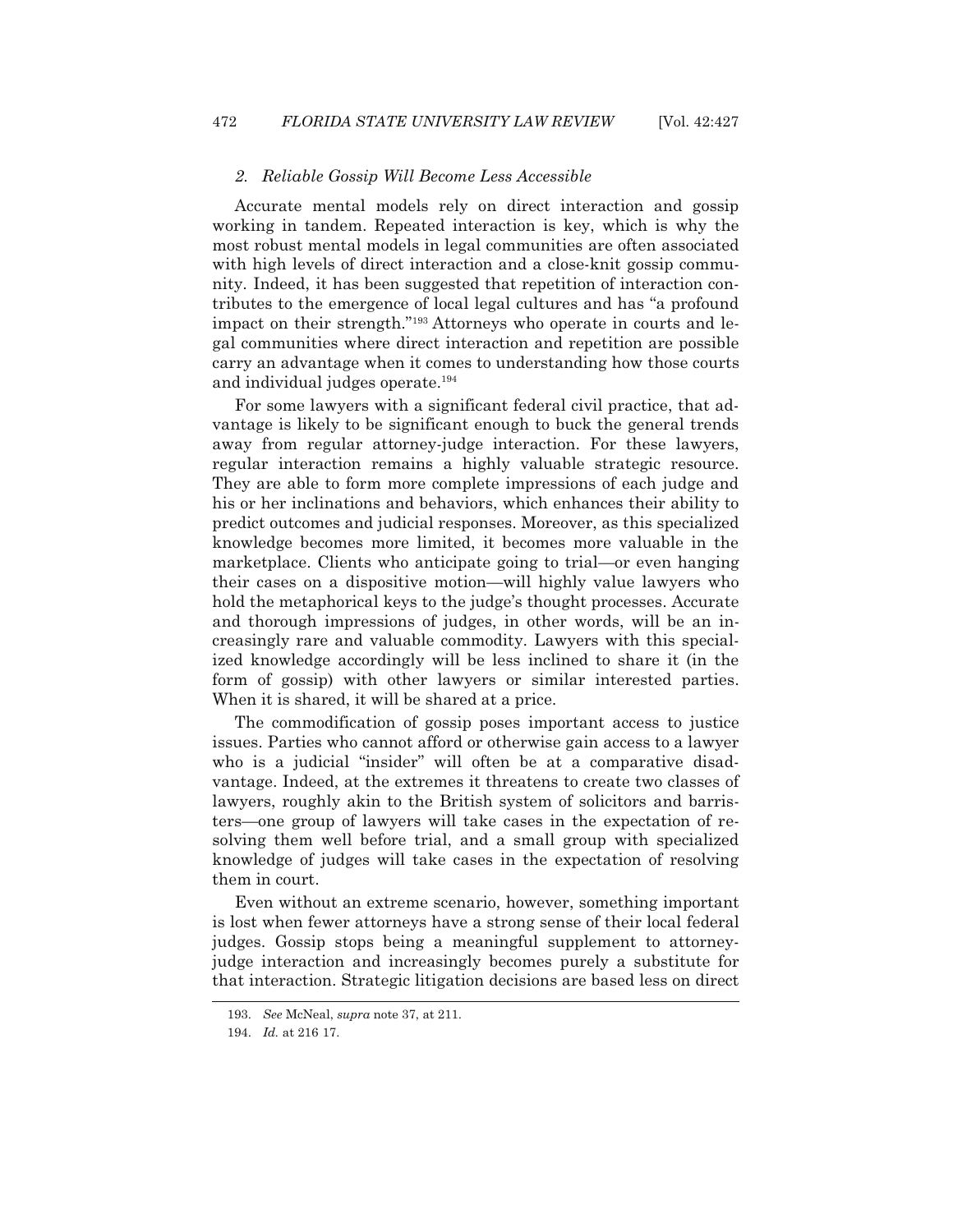experience, and more on reputation and rumor. For attorneys, this state of affairs makes prediction more difficult and resulting strategies at least marginally less effective. For judges, it threatens to make reputations and rumors about judicial behavior sharper and more negative than reality reflects.

#### V. TOWARD BETTER GOSSIP

 The trends that pull federal civil litigators away from regular, repeated courtroom interaction with judges are unlikely to ebb anytime soon. Early case resolution, multijurisdictional practice, and selective judicial avoidance each make sense from the strategic perspective of an individual case or client. Moreover, as these practices become more commonplace, they also become more entrenched. The current generation of young attorneys is increasingly comfortable with defining themselves as "litigators" rather than "trial lawyers"—with relative expertise in handling written briefing, discovery, and settlement, and relative non-expertise in oral argument, evidentiary objections, and trial techniques. As attorneys grow more comfortable with the court playing only a peripheral role in the actual resolution of disputes, the need to appear before a judge will seem less and less necessary. For some judges as well, a drop in interaction with attorneys may not be viewed as a bad thing—fewer hours spent listening to discovery disputes or hearing a lawyer simply rehash his brief at oral argument means more hours available to resolve motions or write opinions and orders in chambers.

 Still, lawyers and judges should be deeply concerned about the continuing drop in professional interaction between bench and bar. For attorneys, a drop in interactions with judges means fewer opportunities for a judge to signal likely outcomes, fewer chances to build impressions of judicial demeanor and behavior based on personal observation, greater reliance on the observations and evaluations of others, and less confidence in predictions involving discrete case events. For judges, a drop in interactions with attorneys means fewer opportunities to showcase typical management and jurisprudential approaches, fewer chances to signal possible outcomes and preferences to counsel, and greater risk that one's own reputational legacy is caricatured by natural operation of the extremity effect. Both lawyers and judges, then, have much to gain by maintaining a strong level of direct interaction—interaction that contributes to a healthy flow of fresh, contextualized secondhand information. The remainder of this Part begins to briefly sketch out some steps—some simple, some more intensive—to restore a healthy level of direct interaction and prevent the degradation of the quality and availability of secondhand information.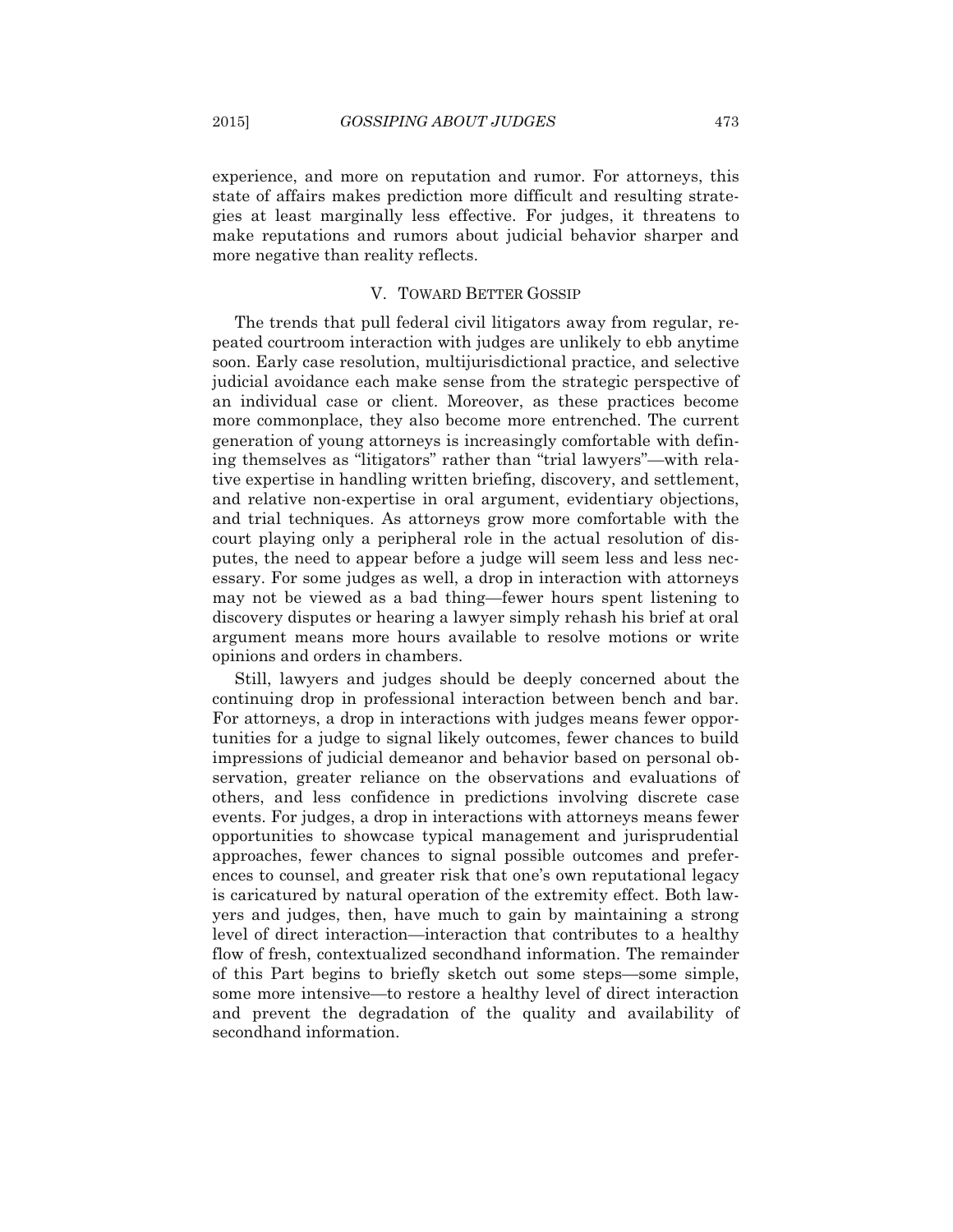l

## *A. Strategies for Judges*

 The extremity effect poses a particular challenge to the legitimacy of courts and individual judges. A negative judicial reputation not only influences attorneys, but also policymakers and the general public. A state judge who (fairly or unfairly) develops a reputation as biased, ideologically driven, incoherent, or unprofessional will find it more difficult to be reelected or reappointed to the bench.<sup>195</sup> A federal judge with the same reputation faces no risk of electoral retribution but may be less likely to be promoted within the judiciary.196 Controlling one's own professional reputation is notoriously difficult.

 But trial judges in particular have an easy mechanism for increasing direct interaction with attorneys and avoiding the most substantial risks of polarized reputations—encouraging more live hearings and trials.197 It certainly can be done. Notwithstanding the national decline in both total courtroom hours and hours devoted to civil matters, several federal districts were able to raise their own hours in these areas between 2008 and 2012.<sup>198</sup> Even telephone and videoconferences provide some form of direct conversation between judges and attorneys and provide a regular source of fresh information by which attorneys can develop their impressions of the judge.199 Nor is there any strong empirical evidence that deciding issues at or following a hearing is less efficient than deciding those issues on the papers; indeed, some studies have suggested that hearings are associated with the *faster* disposition of both discovery and dispositive motions.<sup>200</sup> By scheduling and encouraging more proceedings in the courtroom, judges provide countless additional opportunities for lawyers to interact with and observe them (and vice versa), all without provoking a decline in the judge's administrative efficiency.

 199. *See* Gensler & Rosenthal, *supra* note 40, at 861; *see also* Steven S. Gensler & Lee H. Rosenthal, *Measuring the Quality of Judging: It All Adds Up to One*, 48 NEW ENG. L. REV. 475, 486 90 (2014).

 <sup>195.</sup> *See* Singer, *supra* note 35, at 1459.

 <sup>196.</sup> *See* Richard A. Posner, *What Do Judges and Justices Maximize? (The Same Thing Everybody Else Does)*, 3 SUP. CT. ECON. REV. 1, 7 (1993).

 <sup>197.</sup> From FY2008 to FY2012, for example, the Eastern District of California and East ern District of New York averaged more than 700 hours per active judge per year in the courtroom, upward of 150% of the national average. Singer & Young, *supra* note 148, at 262, tbls. 1 2.

 <sup>198.</sup> A comparison of the relevant internal Administrative Office statistics shows that 10 of the 94 federal districts raised their overall courtroom time by at least 20% in FY2012 over FY2008, and 26 of the 94 districts raised their civil trial hours by at least 20% in the same period. *Compare* Administrative Office of the U.S. Courts, Table R 11, Total Hours Activity Report for the 12 Month Period ending Sep. 30, 2008 (on file with author), *with* Administrative Office of the U.S. Courts, Table T 8, Total Hours Activity Report for the 12 Month Period ending Sep. 30, 2012 (on file with author).

 <sup>200.</sup> *See* Singer & Young, *supra* note 148, at 271 76.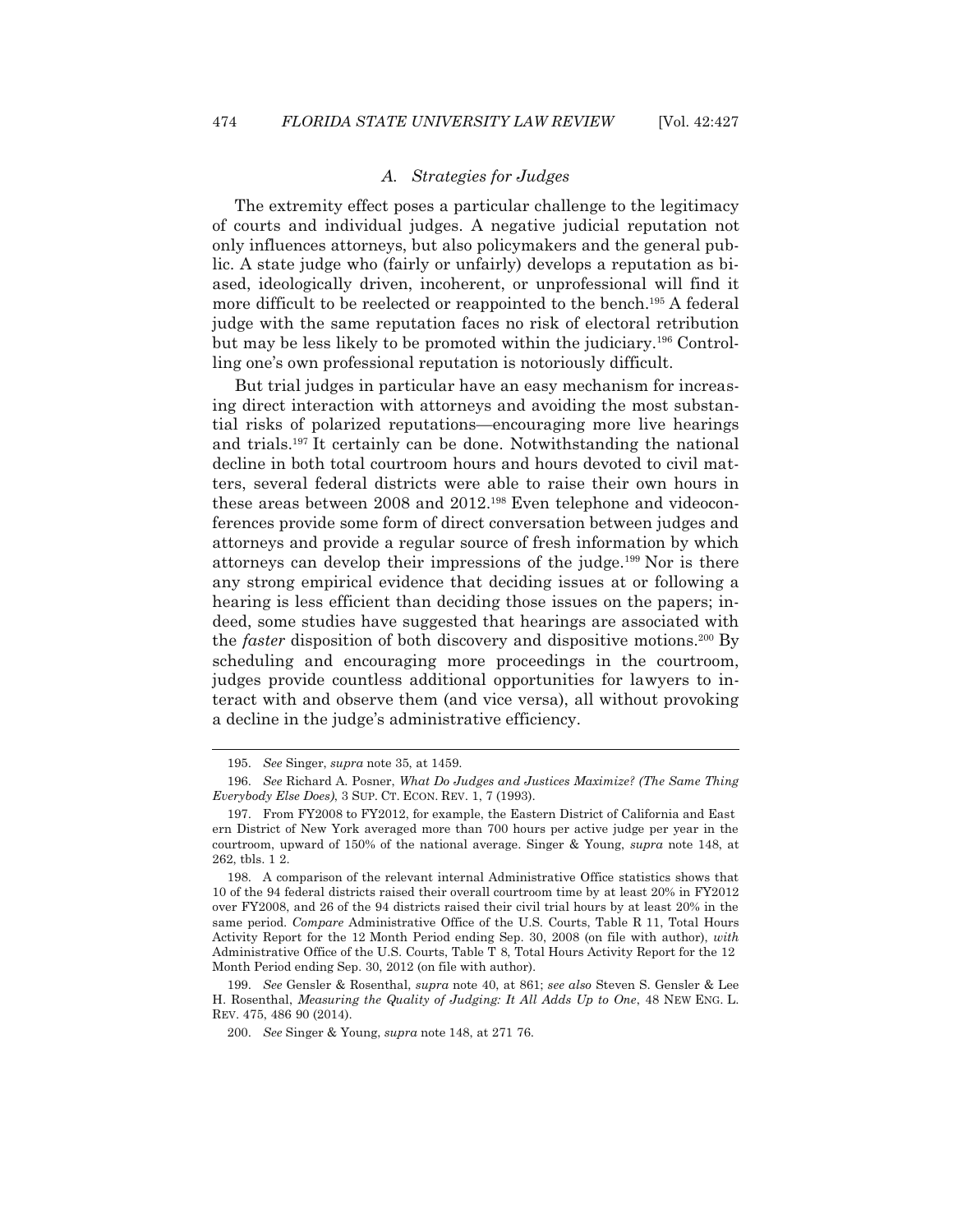Judges should also consider videotaping a representative sampling of hearings and trials and posting those videos on their court website for attorneys to access. This approach—already underway as part of a voluntary pilot program in fourteen federal district courts permits attorneys who have not already interacted with the judge to observe the judge's adjudicative style directly from any location at any time.201 Alternatively, judges might work with the bar to develop a formal database of hearing and trial transcripts, thereby allowing attorneys to search for and review each judge's approach to pretrial procedures, evidentiary questions, and substantive legal issues. Databases of videos and transcripts effectively create a "Judges on Demand"202 library that can serve as educational and interpersonal tools for lawyers who are new to the judge's courtroom.

#### *B. Strategies for Lawyers*

 Some attorneys may jump at opportunities for more direct interaction with judges and would be easily amenable to judges encouraging more live proceedings. But even those litigators who dislike courtroom interaction, or who favor it in principle but are constrained by the pressures for early resolution to avoid it in practice, should be incentivized to improve the quality of secondhand information about judges that is shared within the legal community. That is, lawyers should be made aware of the natural cognitive biases that affect the transmission of secondhand information, and should embrace personal accountability for transmitting and receiving that information as completely and fairly as practicable.

 As noted in Part III, litigators already have a heightened incentive to process secondhand information on judges carefully. Relying on one or two sources, especially those of questionable reliability, might lead to an inaccurate impression of the judge and an inaccurate prediction of the judge's likely response. But that heightened incentive is largely the result of intuition; most lawyers are presumably unaware of the specific nature of the extremity effect, the "shared reality" effect, or the propensity of both speaker and listener to omit contextual details. Educating lawyers about these specific cognitive biases might further encourage them to collect as much information as possible on a judge before engaging in predictions—especially if the preliminary information gathered leads to a negative first impression. Under-

 <sup>201.</sup> *See Judicial Conference Committee on Court Administration and Case Manage ment Guidelines for the Cameras Pilot Project in the District Courts*, U.S. CTS., http://www.uscourts.gov/uscourts/News/2011/docs/CamerasGuidelines.pdf (last visited Nov. 8, 2014). Videos from the pilot are available at http://www.uscourts.gov/Multimedia/ cameras.aspx.

 <sup>202.</sup> I am indebted to Judge William Young for this phrase.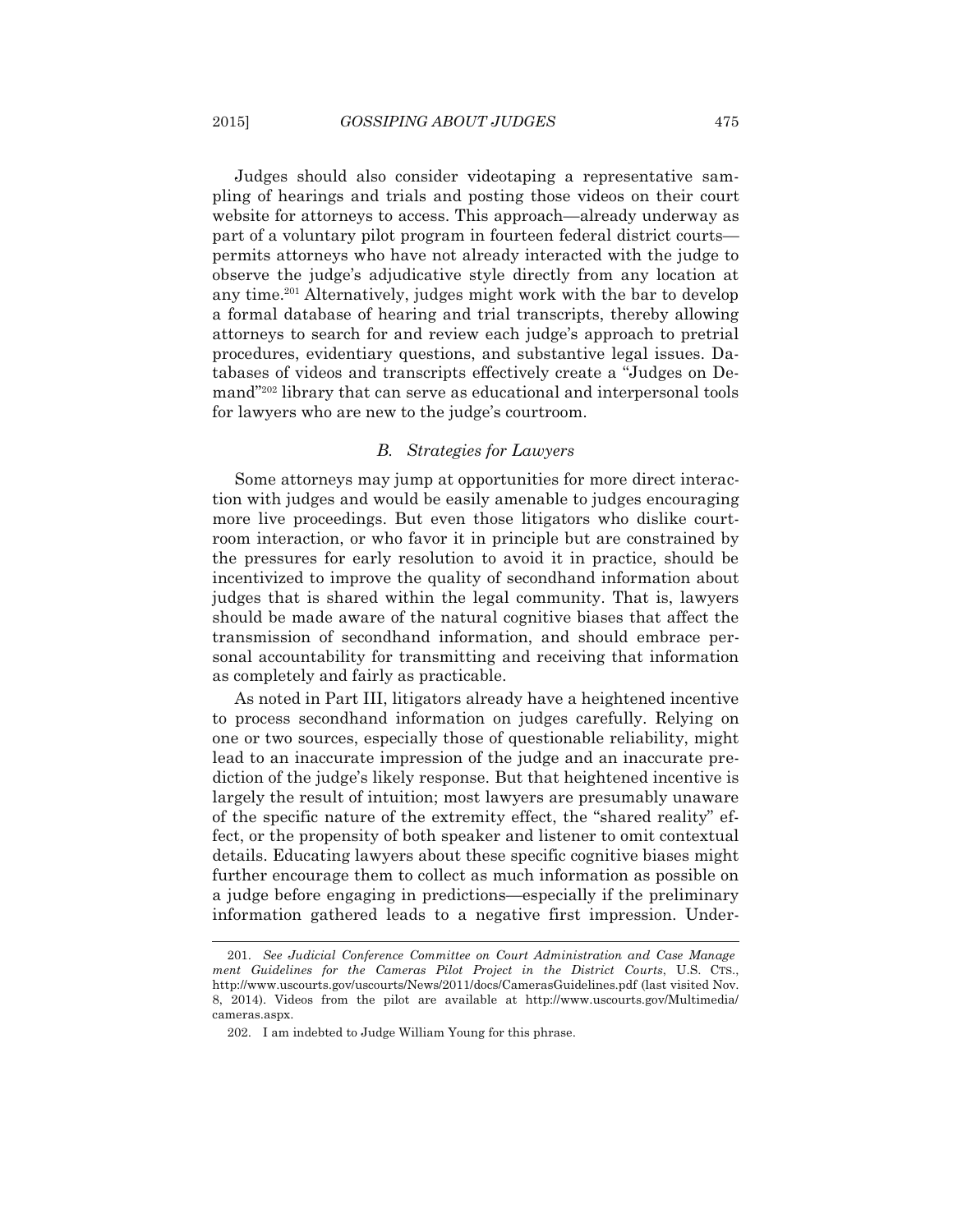standing the nature of cognitive bias would also benefit attorneys as information presenters; while no transmission of secondhand information would perfectly capture the reality of a direct experience with the judge, heightening awareness of the natural biases inherent in transmission may provide further incentives for lawyers to share information as completely and fairly as they know how.

 Of course, even perfect awareness of transmission bias will not alleviate all distortion in judicial gossip. Cognitive limitations and human emotion will always come into play. A lawyer who received a verbal "benchslap" from an angry judge may never share that experience with colleagues, or if it is shared the lawyer is unlikely to divulge that his own behavior, language, or unpreparedness sparked the judge's response. Moreover, people are naturally social beings and storytellers—litigators all the more so. A good story never provides full and even-handed context; it highlights the most interesting and controversial parts. But even if heightened awareness of transmission bias leads to *marginally* heightened accountability among all lawyers in a community, secondhand information about judges will be better for it.

 Moreover, where judges do not receive public evaluations, lawyers might want to periodically conduct their own judicial evaluations as a means of formally and transparently assembling their collective knowledge and experience with the local judiciary. Many local and state bars have polled their members from time to time,<sup>203</sup> seeking Likert scale-type assessments of the judge's knowledge of the law, clarity of communication, courtroom demeanor, demonstrated impartiality, and similar issues related to procedural fairness.<sup>204</sup> While bar polls lack the comprehensive scope of state-sponsored evaluations,205 they nonetheless offer several important opportunities to lawyers interested in forming robust and nuanced impressions of judges. First, bar polls are less prone to some of the transmission biases that occur in direct conversation between lawyers; a lawyer responding to a series of well-constructed questions cannot slip into "shared reality" or prioritize certain details as easily as she can in natural conversation. Second, bar polls may provide a more formal sense of the judge's reputation in the community, which serves both as a meaningful starting point for lawyers who have never encountered the judge and as a useful point of comparison for lawyers who have encountered the

 <sup>203.</sup> *See supra* note 110 and accompanying text.

 <sup>204.</sup> *See, e.g*., *Judicial Performance Evaluation (JPE)*, N.C. B. ASS'N, http://www.ncbar.org/members/committees/jpe/ (last visited Nov. 8, 2014). A sample survey used by the North Carolina Bar can be found at http://www.ncbar.org/media/ 13009240/jpesurveysample.pdf.

 <sup>205.</sup> INST. FOR THE ADVANCEMENT OF THE AM. LEGAL SYS., *supra* note 110, at 61 63.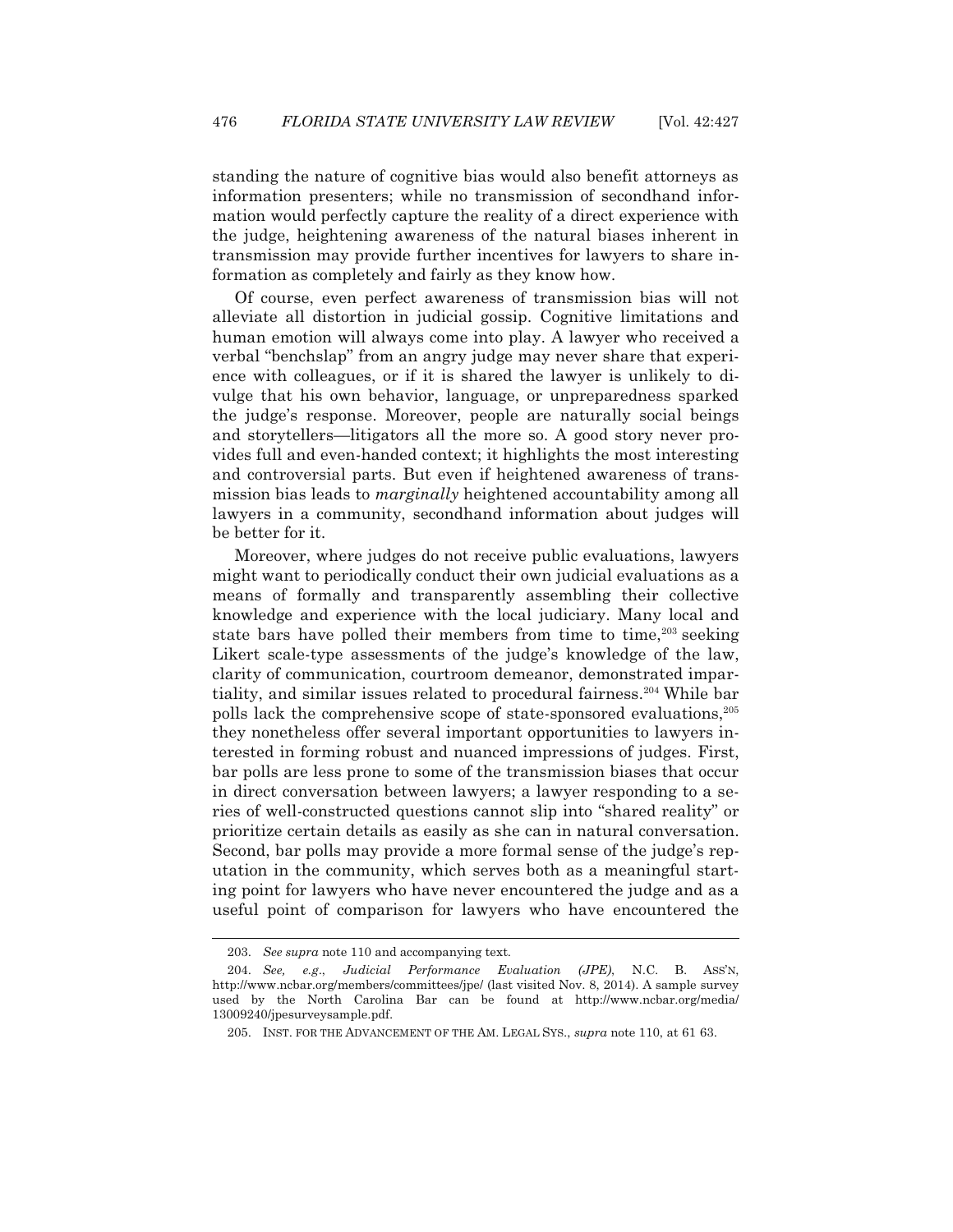judge and have an existing impression. Finally, thoughtfully constituted bar polls (as well as more formal evaluations) may benefit the judges themselves, by providing a clearer snapshot of their respective reputations within the local legal community. Judges who are surprised with, or concerned about, the information contained in the bar polls can modify their own behavior and actions in response or address misunderstandings within the bar directly. This is especially the case if bar polls are paired with court metrics like average disposition times and bench presence data, thereby providing a chance to compare and contrast subjective reputation with objective information.

#### *C. Strategies for Law Schools*

 Even though it is the most open of secrets, practicing attorneys may be reluctant to have a candid conversation about the ways in which they share and use secondhand information on judges. If practitioners are unwilling to discuss the issues directly, perhaps law schools should. Professional responsibility classes rarely emphasize the psychological and cognitive aspects of lawyering, although such issues are directly relevant to client relationships, litigation and negotiation skills, and general professional judgment.206 Law schools might consider integrating a unit on the psychology of professional decision-making into one or more courses generally and a unit on the psychology of litigation strategy into litigation-oriented courses. Exposing law students to the notion that they can learn about judges by seeking out secondhand information from colleagues, and how they may process and prioritize that information in light of natural cognitive biases, might create a more self-aware generation of litigators who are more motivated to improve the quality of the interpersonal information they share.

#### VI. CONCLUSION

 Gossip about judges is a rich source of information for litigation attorneys. Evaluative secondhand information about a trial judge helps an attorney predict outcomes of legal arguments or litigation tactics by virtually previewing the judge's reaction to those arguments and tactics. But gossip is only useful to the extent it is accurate and reliable. Bad gossip—which heavily distorts perceptions of the judge's previous actions and behaviors—has no beneficial predictive value.

 <sup>206.</sup> This may be beginning to change, in part due to the emergence of some excellent and accessible materials on these issues. *See, e.g*., PAUL BREST & LINDA HAMILTON KRIEGER, PROBLEM SOLVING, DECISION MAKING, AND PROFESSIONAL JUDGMENT: A GUIDE FOR LAWYERS AND POLICY MAKERS (2010).